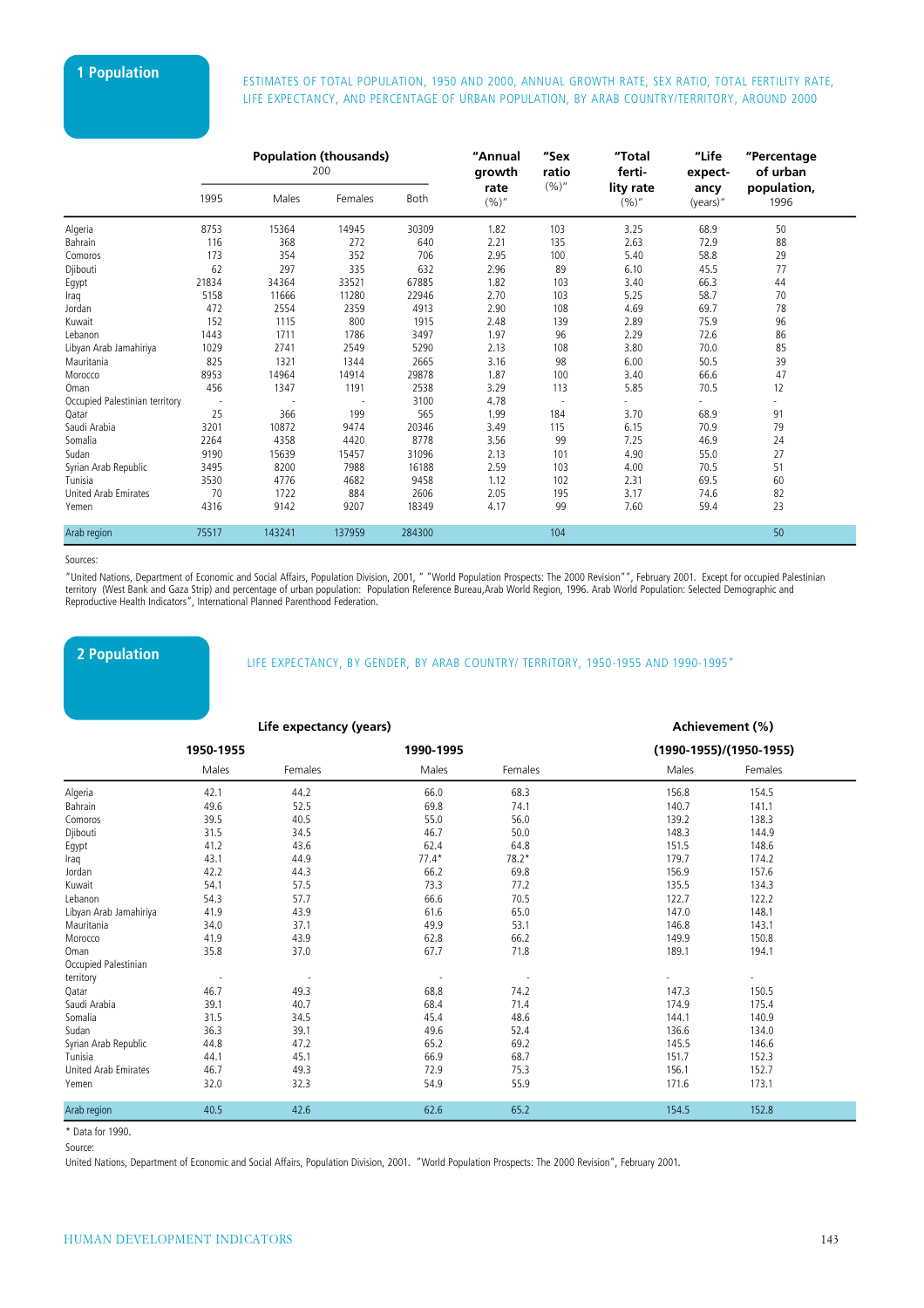### **3 Population** ESTIMATES OF TOTAL POPULATION (BASED ON TWO DIFFERENT PROJECTION SCENARIOS), POPULATION AGES 0-14, POPULATION AGES (65+), DEPENDENCY RATIO, AND MEDIAN AGE, BY ARAB COUNTRY/TERRITORY, 2000, 2010 AND 2020"

|                                 |               |        | <b>Total population (millions)</b> | "Population aged (0-14)<br>(millions, based on second |                |        |        |            |        |  |
|---------------------------------|---------------|--------|------------------------------------|-------------------------------------------------------|----------------|--------|--------|------------|--------|--|
|                                 | Scenario (1)* |        |                                    |                                                       | Scenario (2)** |        |        | scenario)" |        |  |
|                                 | 2000          | 2010   | 2020                               | 2000                                                  | 2010           | 2020   | 2000   | 2010       | 2020   |  |
| Algeria                         | 30.31         | 36.21  | 43.18                              | 30.31                                                 | 35.23          | 40.63  | 11.87  | 10.44      | 10.27  |  |
| Bahrain                         | 0.64          | 0.74   | 0.83                               | 0.64                                                  | 0.73           | 0.83   | 0.20   | 0.19       | 0.18   |  |
| Comoros                         | 0.71          | 0.91   | 1.23                               | 0.71                                                  | 0.89           | 1.07   | 2.99   | 2.89       | 3.00   |  |
| Djibouti                        | 0.63          | 0.77   | 0.90                               | 0.63                                                  | 0.77           | 0.90   | 0.28   | 0.33       | 0.40   |  |
| Egypt                           | 67.89         | 83.53  | 102.46                             | 67.89                                                 | 78.73          | 90.88  | 26.43  | 23.39      | 22.60  |  |
| Iraq                            | 22.95         | 30.59  | 41.07                              | 22.95                                                 | 29.60          | 35.20  | 10.21  | 11.70      | 10.49  |  |
| Jordan                          | 4.91          | 6.60   | 8.73                               | 4.91                                                  | 6.37           | 7.47   | 2.03   | 2.38       | 2.19   |  |
| Kuwait                          | 1.91          | 2.27   | 2.63                               | 1.92                                                  | 2.22           | 2.49   | 0.57   | 0.56       | 0.53   |  |
| Lebanon                         | 3.50          | 4.01   | 4.76                               | 3.50                                                  | 3.98           | 4.67   | 1.52   | 1.12       | 1.19   |  |
| Libyan Arab Jamahiriya          | 5.29          | 6.51   | 8.36                               | 5.29                                                  | 6.29           | 7.53   | 2.64   | 2.26       | 2.00   |  |
| Mauritania                      | 2.66          | 3.48   | 4.62                               | 2.66                                                  | 3.46           | 4.09   | 1.17   | 1.51       | 1.35   |  |
| Morocco                         | 29.88         | 36.36  | 43.49                              | 29.88                                                 | 35.38          | 40.53  | 10.85  | 10.71      | 10.20  |  |
| Oman                            | 2.54          | 3.66   | 4.87                               | 2.54                                                  | 3.55           | 4.15   | 0.80   | 1.40       | 1.23   |  |
| Occupied Pales tinian territory |               |        |                                    |                                                       |                |        |        |            |        |  |
| Qatar                           | 0.56          | 0.66   | 0.77                               | 0.56                                                  | 0.65           | 0.72   | 0.16   | 0.16       | 0.14   |  |
| Saudi Arabia                    | 20.35         | 29.44  | 39.36                              | 20.35                                                 | 28.31          | 32.89  | 6.43   | 11.02      | 9.43   |  |
| Somalia                         | 8.78          | 11.93  | 16.33                              | 8.78                                                  | 11.98          | 14.96  | 3.86   | 5.63       | 5.81   |  |
| Sudan                           | 31.10         | 38.95  | 49.36                              | 31.10                                                 | 38.32          | 44.48  | 13.36  | 14.40      | 12.61  |  |
| Syrian ArabRepublic             | 16.19         | 20.81  | 27.11                              | 16.19                                                 | 20.03          | 24.25  | 7.24   | 6.84       | 7.07   |  |
| Tunisia                         | 9.46          | 10.85  | 12.38                              | 9.46                                                  | 10.75          | 12.30  | 3.29   | 2.86       | 3.08   |  |
| <b>United Arab Emirates</b>     | 2.61          | 3.01   | 3.36                               | 2.61                                                  | 2.95           | 3.21   | 0.52   | 0.60       | 0.60   |  |
| Yemen                           | 18.35         | 28.66  | 43.43                              | 18.35                                                 | 28.18          | 36.98  | 8.74   | 14.17      | 15.26  |  |
| Arab region                     | 281.22        | 359.95 | 459.23                             | 281.23                                                | 348.37         | 410.23 | 115.16 | 124.55     | 119.63 |  |

\* Scenario (1): Under the assumption that total fertility rate and life expectancy at birth remain constant at their estimates in the year 2000.

\*\* Scenario (2): Using the total fertility rate and life expectancy at birth as estimated by the United Nations for every year during the period (2000-2020).

### **3 Population**

|                                | Population ages (65+)<br>(millions, based on second<br>scenario) |       |       | Dependency ratio (%)<br>(based on second scenario) |      |      | Median age (years)<br>(based on second scenario) |      |      |  |
|--------------------------------|------------------------------------------------------------------|-------|-------|----------------------------------------------------|------|------|--------------------------------------------------|------|------|--|
|                                | 2000                                                             | 2010  | 2020  | 2000                                               | 2010 | 2020 | 2000                                             | 2010 | 2020 |  |
| Algeria                        | 1.19                                                             | 1.59  | 2.06  | 0.76                                               | 0.52 | 0.44 | 20                                               | 24   | 29   |  |
| Bahrain                        | 0.01                                                             | 0.03  | 0.04  | 0.50                                               | 0.41 | 0.36 | 26                                               | 31   | 33   |  |
| Comoros                        | 0.00                                                             | 0.02  | 0.02  | 1.07                                               | 0.74 | 0.55 | 16                                               | 19   | 24   |  |
| Djibouti                       | 0.04                                                             | 0.03  | 0.02  | 1.01                                               | 0.86 | 0.57 | 18                                               | 19   | 22   |  |
| Egypt                          | 2.21                                                             | 3.81  | 5.88  | 0.73                                               | 0.53 | 0.46 | 20                                               | 24   | 29   |  |
| Iraq                           | 0.78                                                             | 0.98  | 1.37  | 0.92                                               | 0.75 | 0.51 | 17                                               | 20   | 24   |  |
| Jordan                         | 0.12                                                             | 0.20  | 0.30  | 0.78                                               | 0.68 | 0.50 | 19                                               | 21   | 25   |  |
| Kuwait                         | 0.03                                                             | 0.06  | 0.14  | 0.45                                               | 0.39 | 0.37 | 27                                               | 32   | 34   |  |
| Lebanon                        | 0.00                                                             | 0.02  | 0.02  | 0.88                                               | 0.51 | 0.47 | 18                                               | 23   | 28   |  |
| Libyan ArabJamahiriya          | 0.12                                                             | 0.20  | 0.32  | 1.09                                               | 0.64 | 0.45 | 15                                               | 20   | 25   |  |
| Mauritania                     | 0.00                                                             | 0.02  | 0.02  | 1.01                                               | 0.89 | 0.57 | 18                                               | 18   | 22   |  |
| Morocco                        | 1.40                                                             | 1.86  | 2.31  | 0.69                                               | 0.55 | 0.45 | 21                                               | 25   | 29   |  |
| Oman                           | 0.06                                                             | 0.10  | 0.17  | 0.51                                               | 0.73 | 0.51 | 26                                               | 22   | 24   |  |
| Occupied Palestinian territory |                                                                  |       |       |                                                    |      |      |                                                  |      |      |  |
| Oatar                          | 0.01                                                             | 0.01  | 0.04  | 0.41                                               | 0.38 | 0.33 | 27                                               | 33   | 36   |  |
| Saudi Arabia                   | 0.45                                                             | 0.79  | 1.38  | 0.51                                               | 0.72 | 0.49 | 26                                               | 23   | 25   |  |
| Somalia                        | 0.55                                                             | 0.39  | 0.44  | 1.01                                               | 1.01 | 0.72 | 18                                               | 17   | 19   |  |
| Sudan                          | 0.82                                                             | 1.25  | 1.98  | 0.84                                               | 0.69 | 0.49 | 19                                               | 20   | 25   |  |
| Syrian Arab Republic           | 0.49                                                             | 0.72  | 1.04  | 0.91                                               | 0.61 | 0.50 | 17                                               | 21   | 26   |  |
| Tunisia                        | 0.51                                                             | 0.68  | 0.82  | 0.67                                               | 0.49 | 0.46 | 22                                               | 26   | 30   |  |
| United Arab Emirates           | 0.07                                                             | 0.13  | 0.28  | 0.29                                               | 0.33 | 0.38 | 30                                               | 36   | 41   |  |
| Yemen                          | 0.40                                                             | 0.63  | 1.00  | 0.99                                               | 1.11 | 0.79 | 16                                               | 15   | 18   |  |
| Arab region                    | 9.26                                                             | 13.51 | 19.66 |                                                    |      |      |                                                  |      |      |  |

Source: United Nations, Department of Economic and Social Affairs, Population Division, 2001. "World Population Prospects: The 2000 Revision", February 2001."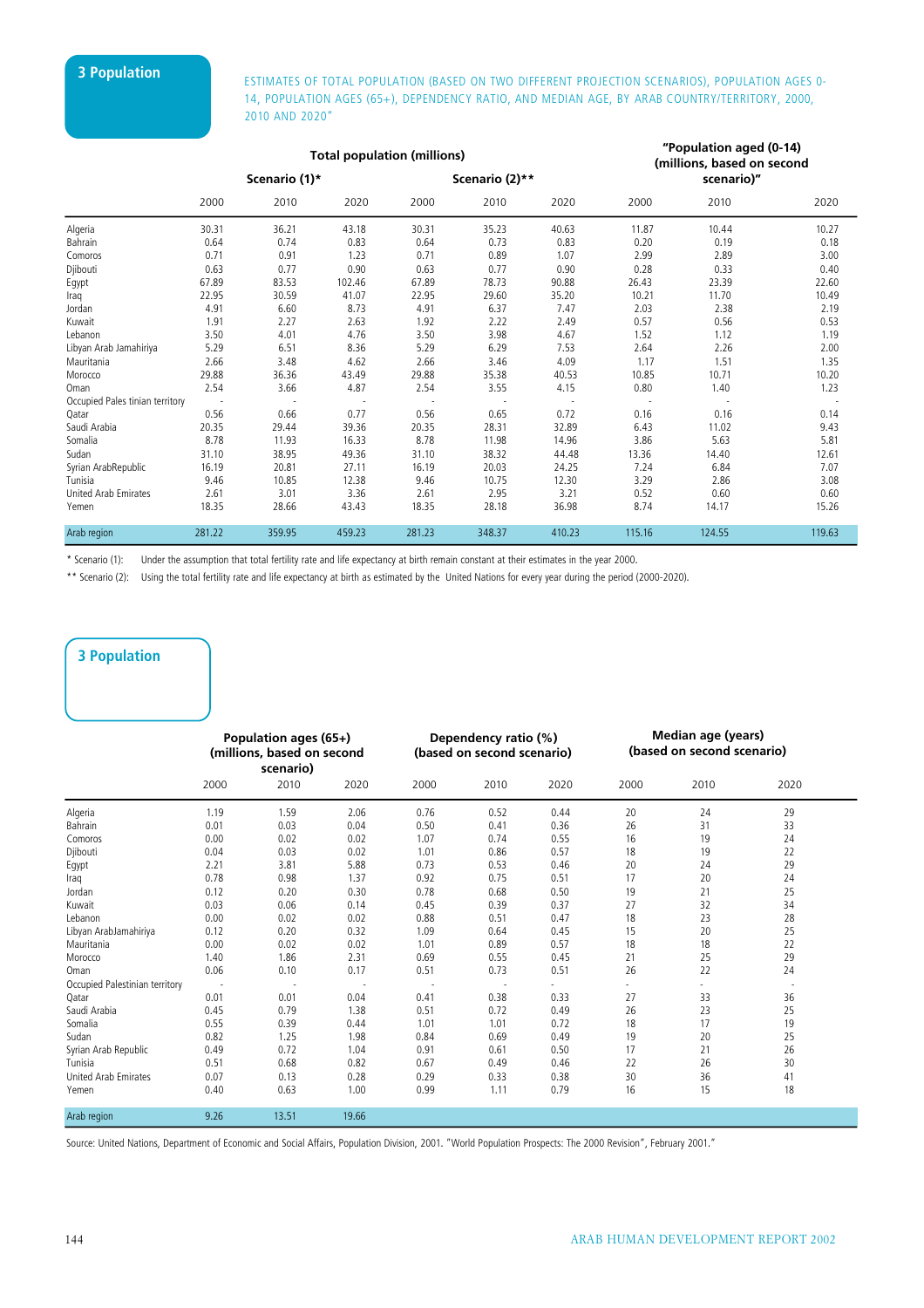# **4 Health** LIFE EXPECTANCY, DISABILITY-ADJUSTED EXPECTANCY AT BIRTH, AND RELATED MEASURES, BY GENDER, BY ARAB COUNTRY.TERRITORY, ESTIMATES FOR 1999"

|                                 |       | "Life expectancy<br>(years) | People not expect-<br>ed to survive to | Disability-adjusted<br>expectancy at birth<br>(years) | <b>Expectation ofdisability years</b><br>at birth |                          |         |        |
|---------------------------------|-------|-----------------------------|----------------------------------------|-------------------------------------------------------|---------------------------------------------------|--------------------------|---------|--------|
|                                 | Males | Females                     | age 40 (%), 1998                       | Males                                                 | Females                                           | Males                    | Females | Both** |
| Algeria                         | 68.2  | 68.8                        | 8.8                                    | 62.5                                                  | 60.7                                              | 5.7                      | 8.1     | 6.9    |
| Bahrain                         | 70.6  | 73.6                        | 4.6                                    | 63.9                                                  | 64.9                                              | 6.8                      | 8.7     | 7.8    |
| Comoros                         | 56.0  | 58.1                        | 20.1                                   | 46.1                                                  | 47.5                                              | 9.9                      | 10.6    | 10.3   |
| Djibouti                        | 45.0  | 45.0                        | 32.8                                   | 37.7                                                  | 38.1                                              | 7.3                      | 7.0     | 7.2    |
| Egypt                           | 64.2  | 65.8                        | 9.9                                    | 58.6                                                  | 58.3                                              | 5.6                      | 5.7     | 5.7    |
| Iraq                            | 61.8  | 62.8                        | 15.8                                   | 55.4                                                  | 55.1                                              | 7.5                      | 8.7     | 8.1    |
| Jordan                          | 66.3  | 67.5                        | 6.9                                    | 60.7                                                  | 59.3                                              | 5.6                      | 8.2     | 6.9    |
| Kuwait                          | 71.9  | 75.2                        | 2.8                                    | 63.0                                                  | 63.4                                              | 8.9                      | 11.9    | 10.4   |
| Lebanon                         | 66.2  | 67.3                        | 7.3                                    | 61.2                                                  | 60.1                                              | 5.1                      | 7.2     | 6.2    |
| Libyan Arab Jamahiriya          | 65.0  | 67.0                        | 6.3                                    | 59.7                                                  | 58.9                                              | 5.3                      | 8.1     | 6.7    |
| Mauritania                      | 49.5  | 53.0                        | 28.7                                   | 40.2                                                  | 47.5                                              | 9.3                      | 10.5    | 9.9    |
| Morocco                         | 65.0  | 66.8                        | 11.3                                   | 58.7                                                  | 59.4                                              | 6.4                      | 7.4     | 6.9    |
| Oman                            | 70.4  | 73.8                        | 6.2                                    | 61.8                                                  | 64.1                                              | 8.6                      | 9.7     | 9.2    |
| Occupied Palestinian territory* | 70.3  | 73.4                        |                                        |                                                       |                                                   | $\overline{\phantom{a}}$ |         |        |
| Qatar                           | 71.6  | 74.6                        | 4.8                                    | 64.2                                                  | 62.8                                              | 7.4                      | 11.8    | 9.6    |
| Saudi Arabia                    | 71.0  | 72.6                        | 5.6                                    | 65.1                                                  | 5.8                                               | 8.7                      | 7.3     |        |
| Somalia                         | 44.0  | 44.7                        |                                        | 35.9                                                  | 36.9                                              | 8.2                      | 7.8     | 8.0    |
| Sudan                           | 53.1  | 54.7                        | 26.6                                   | 42.6                                                  | 43.5                                              | 10.5                     | 11.2    | 10.9   |
| Syrian Arab Republic            | 64.6  | 67.1                        | 8.2                                    | 58.8                                                  | 58.9                                              | 5.8                      | 8.2     | 7.0    |
| Tunisia                         | 67.0  | 67.9                        | 7.5                                    | 62.0                                                  | 60.7                                              | 5.0                      | 7.2     | 6.1    |
| United Arab Emirates            | 72.2  | 75.6                        | 3.0                                    | 65.0                                                  | 65.8                                              | 7.3                      | 9.8     | 8.6    |
| Yemen                           | 57.3  | 58.0                        | 21.2                                   | 49.7                                                  | 49.7                                              | 7.6                      | 8.3     | 8.0    |

\* Estimates for year 2000.

\*\* Calculated as a simple average.

Sources:

WHO, 2000, The World Health Report 2000: Health Systems: Improving Performance, table (2), (5), pp. 156, 176. Except for people not expected to survive to age 40 (%): UNDP, 2000,<br>Human Development Report 2000, and occupied

**5.1 Health** INFANT MORTALITY RATE FOR THE 10-YEAR PERIOD PRECEDING THE LATEST AVAILABLE SURVEY, BY GENDER AND RESIDENCE, BY ARAB COUNTRY/TERRITORY

|                                | Survey |       |                          | Infant mortality rate (per thousand) |       |                          |  |  |  |
|--------------------------------|--------|-------|--------------------------|--------------------------------------|-------|--------------------------|--|--|--|
|                                | Year   | Males | Females                  | Urban                                | Rural | Total*                   |  |  |  |
| Algeria                        | 1992   | 61.8  | 45.5                     | 41.1                                 | 64.1  | 43.7                     |  |  |  |
| Bahrain                        | 1995   | 15.1  | 13.2                     |                                      |       | 13.6                     |  |  |  |
| Comoros                        |        |       |                          |                                      |       |                          |  |  |  |
| Djibouti                       |        |       |                          |                                      |       |                          |  |  |  |
| Egypt                          | 2000   | 55.0  | 54.5                     | 43.1                                 | 61.8  | 43.5                     |  |  |  |
| Iraq                           |        |       |                          |                                      |       | $\overline{\phantom{a}}$ |  |  |  |
| Jordan                         | 1997   | 34.3  | 23.4                     | 26.7                                 | 39.1  | 28.5                     |  |  |  |
| Kuwait                         | 1996   | 11.9  | 10.6                     |                                      |       | 11.6                     |  |  |  |
| Lebanon                        | 1996   | 33.4  | 33.7                     |                                      |       | 27.9                     |  |  |  |
| Libyan Arab Jamahiriya         | 1995   | 33.3  | 28.4                     | 27.7                                 | 38.3  | 24.4                     |  |  |  |
| Mauritania                     |        |       | $\overline{\phantom{a}}$ |                                      |       | $\sim$                   |  |  |  |
| Morocco*                       | 1997   | 39.1  | 34.0                     | 23.8                                 | 46.1  | 36.6                     |  |  |  |
| Oman                           | 1995   | 21.4  | 19.2                     | 18.4                                 | 23.6  | 14.3                     |  |  |  |
| Occupied Palestinian territory | 2000   | 25.3  | 25.6                     | $\overline{\phantom{a}}$             |       | 25.3                     |  |  |  |
| Qatar*                         | 1998   | 10.2  | 8.2                      | $\overline{\phantom{a}}$             |       | 10.2                     |  |  |  |
| Saudi Arabia*                  | 1996   | 21.1  | 21.8                     | 18.3                                 | 27.9  | 21.4                     |  |  |  |
| Somalia                        |        |       | $\overline{\phantom{a}}$ |                                      |       | $\sim$                   |  |  |  |
| Sudan                          | 1993   | 84.6  | 69.2                     | 75.2                                 | 78.0  | 69.5                     |  |  |  |
| Syrian Arab Republic           | 1993   | 34.9  | 29.9                     | 30.3                                 | 34.6  | 34.6                     |  |  |  |
| Tunisia                        | 1994   | 45.6  | 42.0                     | 31.3                                 | 58.9  | 35.3                     |  |  |  |
| United Arab Emirates           | 1995   | 14.5  | 10.5                     | 11.3                                 | 14.5  | 10.8                     |  |  |  |
| Yemen                          | 1997   | 98.4  | 80.0                     | 75.4                                 | 93.6  | 75.3                     |  |  |  |

\* Figure for the five-year period preceding the survey.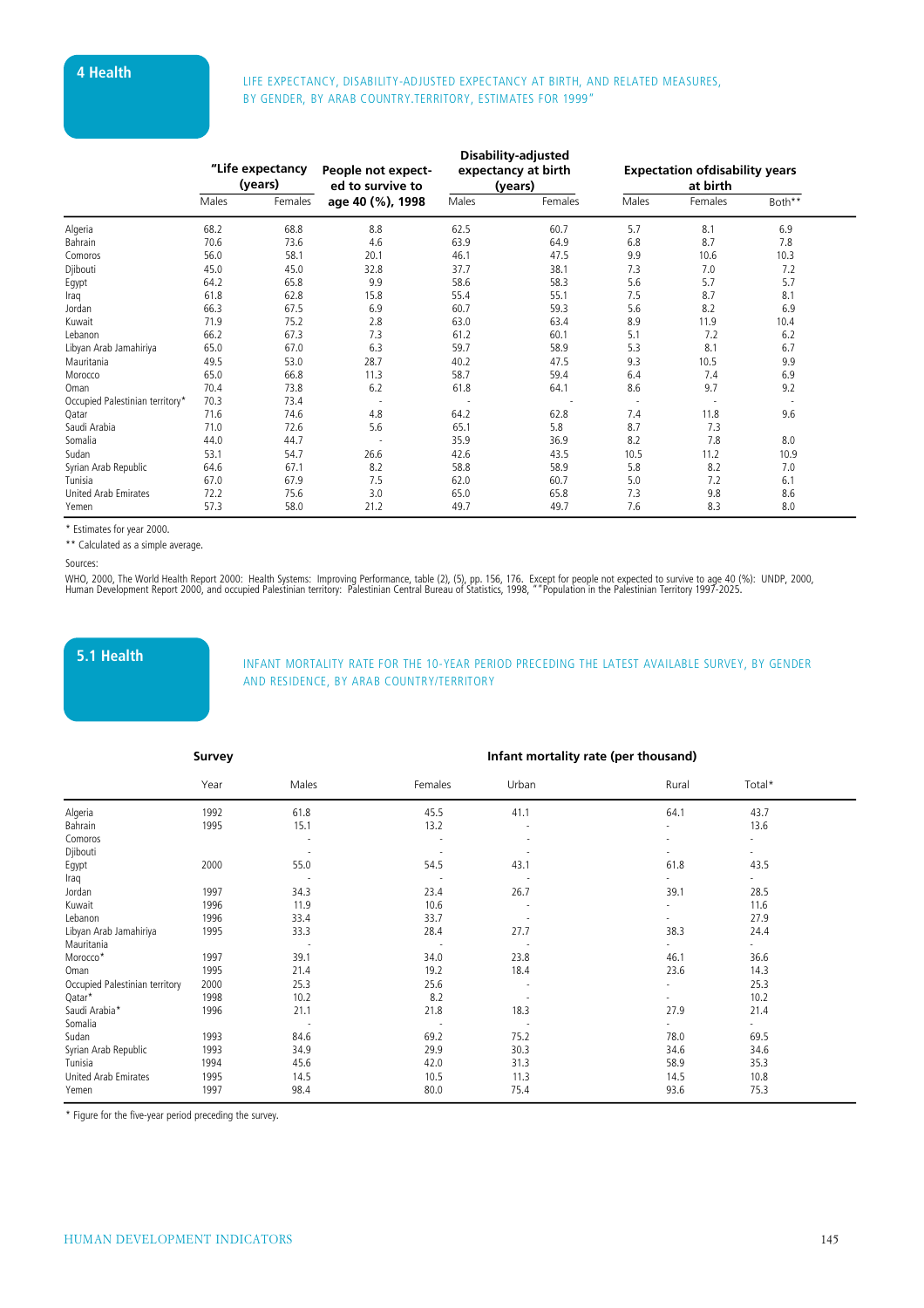# **5.2 Health** UNDER-FIVE MORTALITY RATE FOR THE 10-YEAR PERIOD PRECEDING THE LATEST AVAILABLE SURVEY, BY GENDER AND RESIDENCE, BY ARAB COUNTRY/TERRITORY

|                                | Survey |       |         | Under-five mortality rate (per thousand) |       |                          |  |  |  |
|--------------------------------|--------|-------|---------|------------------------------------------|-------|--------------------------|--|--|--|
|                                | Year   | Males | Females | Urban                                    | Rural | Total*                   |  |  |  |
| Algeria                        | 1992   | 67.7  | 54.8    | 47.4                                     | 72.8  | 48.6                     |  |  |  |
| Bahrain                        | 1995   | 18.9  | 15.5    |                                          |       | 16.7                     |  |  |  |
| Comoros                        |        |       |         |                                          | ÷     | ٠                        |  |  |  |
| Djibouti                       |        |       |         |                                          |       | -                        |  |  |  |
| Egypt                          | 2000   | 68.8  | 69.7    | 52.8                                     | 79.2  | 54.3                     |  |  |  |
| Iraq                           |        |       |         |                                          |       | ٠                        |  |  |  |
| Jordan                         | 1997   | 37.9  | 29.9    | 31.3                                     | 45.7  | 34.2                     |  |  |  |
| Kuwait                         | 1996   | 17.3  | 16.0    |                                          |       | 17.2                     |  |  |  |
| Lebanon                        | 1996   | 36.4  | 36.6    |                                          |       | 32.2                     |  |  |  |
| Libyan Arab Jamahiriya         | 1995   | 38.9  | 34.8    | 33.9                                     | 43.7  | 30.1                     |  |  |  |
| Mauritania                     |        |       |         |                                          |       | $\overline{\phantom{a}}$ |  |  |  |
| Morocco*                       | 1997   | 47.1  | 44.5    | 29.9                                     | 61.1  | 45.8                     |  |  |  |
| Oman                           | 1995   | 27.3  | 25.4    | 23.8                                     | 30.8  | 20.0                     |  |  |  |
| Occupied Palestinian territory | 2000   | 29.1  | 28.3    |                                          |       | ٠                        |  |  |  |
| Qatar*                         | 1998   |       |         | $\overline{\phantom{a}}$                 |       | 15.2                     |  |  |  |
| Saudi Arabia*                  | 1996   | 30.1  | 26.8    | 26.0                                     | 35.2  | 29.0                     |  |  |  |
| Somalia                        |        |       |         |                                          |       | $\overline{\phantom{a}}$ |  |  |  |
| Sudan                          | 1993   | 135.6 | 113.6   | 109.5                                    | 132.9 | 112.7                    |  |  |  |
| Syrian Arab Republic           | 1993   | 42.4  | 36.9    | 38.8                                     | 40.6  | 41.7                     |  |  |  |
| Tunisia                        | 1994   | 54.3  | 51.3    | 36.8                                     | 72.2  | 43.6                     |  |  |  |
| United Arab Emirates           | 1995   | 17.7  | 13.1    | 13.2                                     | 19.1  | 13.0                     |  |  |  |
| Yemen                          | 1997   | 128.1 | 113.5   | 95.8                                     | 128.2 | 104.8                    |  |  |  |

\* Figure for the five-year period preceding the survey.

#### **5 Childhood mortality**

**Sources** (according to the sort of countries in the table):

National Office of Statistics (Algiers) and PAPCHILD/League of Arab States, 1994,

"Algeria Maternal and Child Health Survey 1992", Cairo.

Naseeb, T. and S. M. Farid, 2000, ""Bahrain Family Health Survey 1995:

Principal Report"", Ministry of Health, Manama.

El-Zanaty, F. and A. A. Way, 2001, ""Egypt Demographic and Health

Survey 2000"". Ministry of Health and Population, National Population Council, Cairo,and Macro International, Inc., Calverton, Maryland.

Department of Statistics, Jordan, and Macro International, Inc., Calverton, Maryland, 1998, "Jordan Population and Family Health Survey 1997".

Yousef, A., R. H. Al-Rashoud and S. M. Farid, 2000, "Kuwait Family Health Survey 1996: Principal Report", Ministry of Health, Kuwait.

Ministry of Health, Beirut, and PAPCHILD/League of Arab States, Cairo, 1996,

"Lebanon Maternal and Child Health Survey 1996" and PAPCHILD/League of Arab States, Cairo.

General Committee for Health and Social Security, Tripoli, and PAPCHILD/League of Arab States, Cairo, 1997, "Libya Maternal and Child Health Survey 1995".

Azlamat M., and A. Abdel Moneim, 2000, "Morocco Maternal and Child Health Survey, 1996-97". National Office of Statistics and PAPCHILD/League of Arab States, Cairo.

"Suleiman, M., A. A. Al-Riyami and S. Farid. (eds.), 2000, "Oman Family Health Survey 1995, Ministry of Health", Muscat.

Palestinian Central Bureau of Statistics, 2000, "Health Survey-2000: Main Findings", Ramallah. Al-Jaber, K. A. and S. M. Farid, 2000, "Qatar Family Health Survey 1998: Principal Report", Ministry of Health, Doha.

Khoja, T. A. and S. M. Farid, 2000, "Saudi Arabia Family Health Survey 1996: Principal Report", Ministry of Health, Riyadh.

Federal Ministry of Health, Khartoum, and PAPCHILD/League of Arab States, Cairo,1995, "Sudan Maternal and Child Health Survey 1993".

Central Bureau of Statistics, Damascus, and PAPCHILD/League of Arab States, Cairo, 1995, "Syria Maternal and Child Health Survey 1993".

Ministry of Health, Tunisia, and PAPCHILD/League of Arab States, Cairo, 1996,"Tunisia Maternal and Child Health Survey 1994/1995".

Fikri, M. and S. M. Farid, 2000, "UAE Family Health Survey 1995: Principal Report", Ministry of Health, Abu Dhabi.

Central Statistical Organization and Macro International, Inc., Calverton, Maryland, 1998,"Yemen Demographic and Maternal and Child Health Survey 1997".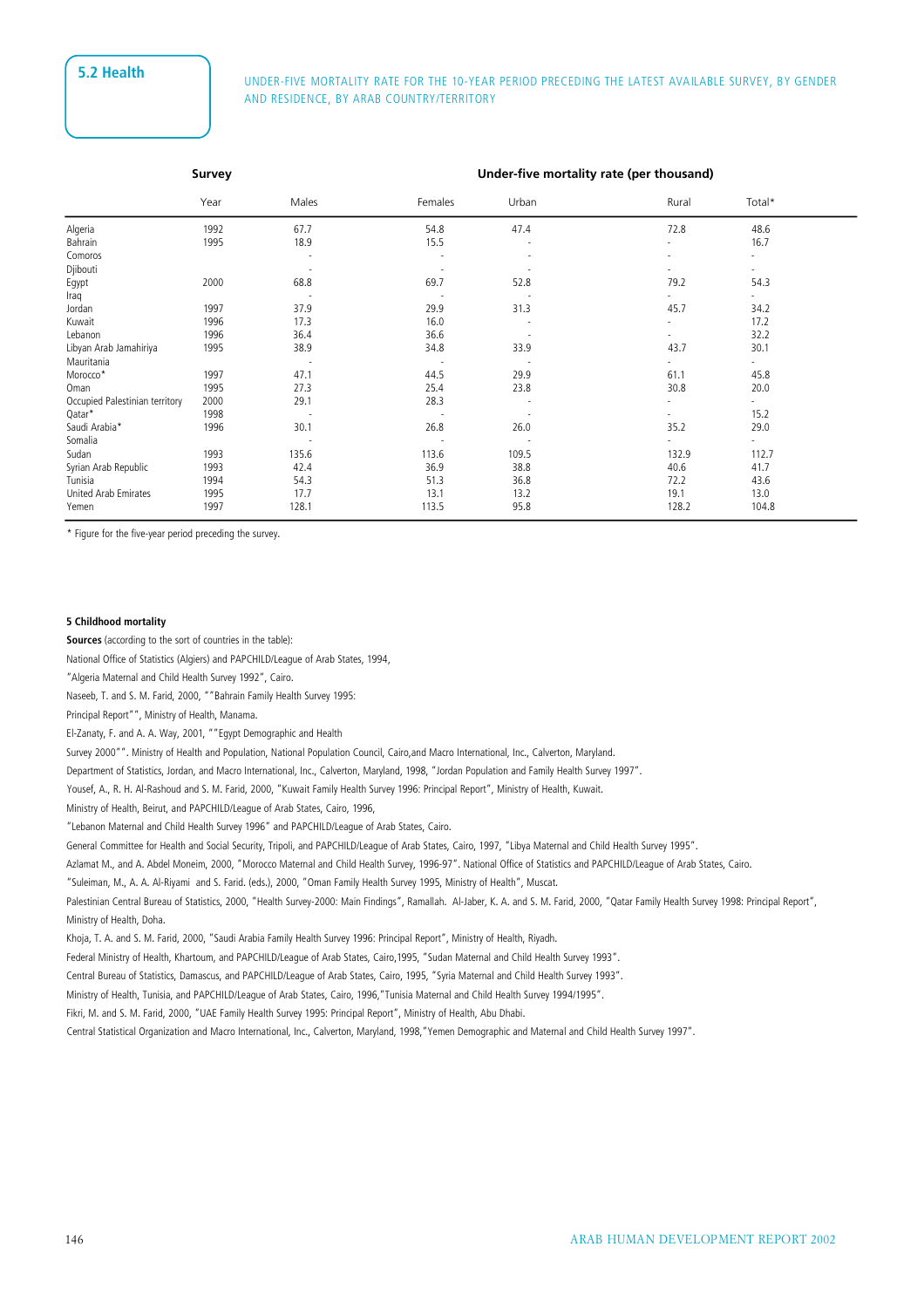# **6 Health** MALNUTRITION IN INFANTS, 1990-1997<sup>\*</sup>, AND IN CHILDREN UNDER FIVE YEARS OF AGE, 1995-2000<sup>\*</sup>, BY ARAB COUNTRY/TERRITORY

|                                  | <b>Infants with</b>      |                    | Percentage of under-five children suffering from: |                   |                   |
|----------------------------------|--------------------------|--------------------|---------------------------------------------------|-------------------|-------------------|
|                                  | low birth                | <b>Underweight</b> |                                                   | Wasting           | <b>Stunting</b>   |
|                                  | weight                   | <b>Moderat</b>     |                                                   | Moderate &        | Moderate &        |
|                                  | (% )                     | & severe           | severe                                            | severe            | severe            |
| Algeria                          | 9.0                      | 13.0               | 3.0                                               | 9.0               | 18.0              |
| Bahrain                          | 6.0                      | 9.0                | 2.0                                               | 5.0               | 10.0              |
| Comoros                          | 8.0                      | 26.0               | 8.0                                               | 8.0               | 34.0              |
| Egypt                            | 10.0                     | 12.0               | 3.0                                               | 6.0               | 25.0              |
| Iraq                             | 15.0                     | 23.0               | 6.0                                               | 10.0              | 31.0              |
| Jordan                           | 10.0                     | 5.0                | 1.0                                               | 2.0               | 8.0               |
| Kuwait                           | 7.0                      | 10.0               | 3.0                                               | 11.0              | 24.0              |
| Lebanon                          | 10.0                     | 3.0                | 0.0                                               | 3.0               | 12.0              |
| Libyan Arab Jamahiriya           | 7.0                      | 5.0                | 1.0                                               | 3.0               | 15.0              |
| Mauritania                       | 11.0                     | 23.0               | 9.0                                               | 7.0               | 44.0              |
| Morocco                          | 9.0                      | 10.0               | 2.0                                               | 4.0               | 23.0              |
| Oman                             | 8.0                      | 24.0               | 4.0                                               | 13.0              | 23.0              |
| Occupied Palestinian territory** | 8.6                      | 2.7                | 6.2                                               | 1.7               | 9.1               |
| Qatar                            | $\overline{\phantom{a}}$ | 6.0                |                                                   | 2.0               | 8.0               |
| Saudi Arabia                     | 7.0                      | 14.0               | 3.0                                               | 11.0              | 20.0              |
| Somalia                          | 16.0                     | 26.0               | 7.0                                               | 12.0              | 14.0              |
| Sudan                            | 15.0                     | 34.0x              | 11.0x                                             | 13.0 <sup>X</sup> | 33.0 <sup>X</sup> |
| Syrian Arab Republic             | 7.0                      | 13.0               | 4.0                                               | 9.0               | 21.0              |
| Tunisia                          | 8.0                      | 4.0                | 0.0                                               | 1.0               | 8.0               |
| United Arab Emirates             | 6.0                      | 14.0               | 3.0                                               | 15.0              | 17.0              |
| Yemen                            | 19.0                     | 46.0               | 15.0                                              | 13.0              | 52.0              |

\* Figure for the five-year period preceding the survey.

\* Data refer to the most recent year available during the period specified.

\*\* Data for year 2000.

x Data refer to a year or period other than those specified in the column heading, or differ from the standard definition, or refer to only a part of the country.

#### **6 Anthropometrical measures**

Sources:

UNICEF, 2001, The State of the World's Children 2001, Oxford University Press. Except for Palestine: Palestinian Central Bureau of Statistics, 2000, "Health Survey 2000: Main Findings", Ramallah; infants with low birth weight:

UNICEF, 2000, The State of the World's Children 2000, Oxford University Press; and percentage of under-five children suffering from underweight, wasting or stunting in Bahrain, Kuwait,

- Naseeb, T. and S. M. Farid, 2000, "Bahrain Family Health Survey 1995: " Principal Report", Ministry of Health, Manama.

- Yousef, A., R. H. Al-Rashoud and S. M. Farid, 2000, "Kuwait Family Health Survey 1996:Principal Report", Ministry of Health, Kuwait.

Azlamat M., and A. Abdel Moneim, 2000,"Morocco Maternal and Child Health Survey, 1996-1997", National Office of Statistics and PAPCHILD/League of Arab States, Cairo.

- Suleiman, M., A. A. Al-Riyami and S. Farid. (eds.), 2000, "Oman Family Health Survey 1995", Ministry of Health, Muscat.

- Khoja, T. A. and S. M. Farid, 2000, ""Saudi Arabia Family Health Survey 1996:Principal Report", Ministry of Health, Riyadh.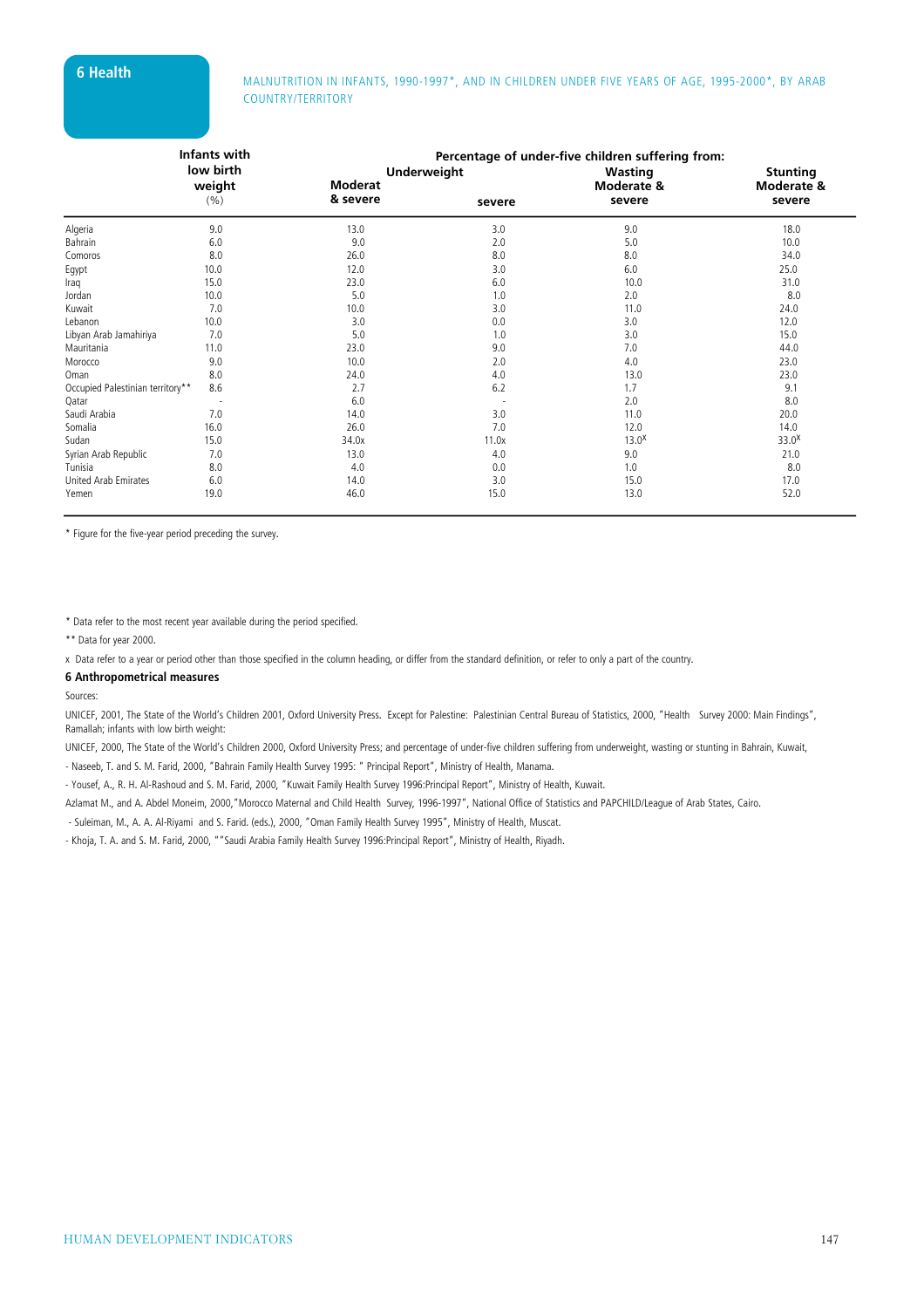# **7 Health** MATERNAL MORTALITY RATIO, 1990-1998, AND PERCENTAGE OF PREGNANT WOMEN WITH ANEMIA, 1975-1991, BY ARAB COUNTRY/TERRITORY

| <b>Maternal mortality ratio</b> |
|---------------------------------|
| (per 100,000 live births)       |
| 1990-1998                       |

#### **Percentage of pregnant women**

**with anemia,**  $1075.1001*$ 

|                                  | 1990-1990      | 1975-1991 |  |
|----------------------------------|----------------|-----------|--|
|                                  |                |           |  |
| Algeria                          | 220            | 42        |  |
| Bahrain                          | 46             |           |  |
| Comoros                          | 500            |           |  |
| Djibouti                         |                |           |  |
| Egypt                            | 170            | 24        |  |
| Iraq                             | 310            | 18        |  |
| Jordan                           | 41             | 50        |  |
| Kuwait                           | 5              | 40        |  |
| Lebanon                          | 100            | 49        |  |
| Libyan Arab Jamahiriya           | 75             |           |  |
| Mauritania                       | 550            | 24        |  |
| Morocco                          | 230            | 45        |  |
| Oman                             | 19             | 54        |  |
| Occupied Palestinian Territory** | 70-80          |           |  |
| Qatar                            | 10             |           |  |
| Saudi Arabia                     | 18             |           |  |
| Somalia                          |                |           |  |
| Sudan                            | 550            | 36        |  |
| Syrian Arab Republic             | 110            |           |  |
| Tunisia                          | 70             | 38        |  |
| United Arab Emirates             | $\overline{3}$ |           |  |
| Yemen                            | 350            | $\sim$    |  |

\* Data refer to the most recent year available during the period specified

\*\* Data for year 1995.

UNDP, 2000, Human Development Report 2000. Except for Palestine: Palestinian Central Bureau of Statistics, 2000, ""Health Survey 2000: Main Findings"", Ramallah, and maternal mortality<br>ratio in Iraq and Saudi Arabia: World

# **8 Health** INTERMEDIATE DETERMINANTS OF HEALTH, BY ARAB COUNTRY/TERRITORY

|                                |     | Percentage of 1-year-old               |           | Percentage of population without access to: |                   |  |
|--------------------------------|-----|----------------------------------------|-----------|---------------------------------------------|-------------------|--|
|                                |     | children fully immunized,<br>1997-1999 |           | Safe water Health services                  | <b>Sanitation</b> |  |
|                                | TB  | Measles                                | 1990-1998 | 1990-1993                                   | 1990-1998         |  |
| Algeria                        | 97  | 78                                     | 10        |                                             | q                 |  |
| Bahrain                        | 72  | 100                                    | 6         | 0                                           |                   |  |
| Comoros                        | 84  | 67                                     | 47        | 18                                          | 77                |  |
| Djibouti                       | 26  | 23                                     | 32        | 0                                           |                   |  |
| Egypt                          | 99  | 97                                     | 13        |                                             | 12                |  |
| Iraq                           | 85  | 94                                     | 19        |                                             | 25                |  |
| Jordan                         |     | 83                                     | 3         | 10                                          |                   |  |
| Kuwait                         |     | 96                                     |           | 0                                           |                   |  |
| Lebanon                        |     | 81                                     | 6         |                                             | 37                |  |
| Libyan Arab Jamahiriya         | 100 | 92                                     | Β         | 0                                           |                   |  |
| Mauritania                     | 76  | 56                                     | 63        | 70                                          | 43                |  |
| Morocco                        | 90  | 93                                     | 35        | 38                                          | 42                |  |
| Oman                           | 98  | 99                                     | 15        | 11                                          | 22                |  |
| Occupied Palestinian territory | 73  | 93                                     |           |                                             |                   |  |
| Qatar                          | 100 | 90                                     | $0^*$     | 0                                           |                   |  |
| Saudi Arabia                   | 92  | 92                                     | 5Х        | $\overline{\phantom{a}}$                    | $14^{\text{X}}$   |  |
| Somalia                        | 39  | 26                                     |           |                                             |                   |  |
| Sudan                          | 100 | 88                                     | 27        | 30                                          | 49                |  |
| Syrian Arab Republic           | 100 | 97                                     | 14        |                                             |                   |  |
| Tunisia                        | 99  | 93                                     | 2         | 10                                          | 20                |  |
| United Arab Emirates           | 98  | 95                                     | 3         | 10                                          | 8                 |  |
| Yemen                          | 78  | 74                                     | 39        | 84                                          | 34                |  |

\* Data refer to the urban population without access to safe water.

x Data refer to a year or period other than that specified in the column heading or differ from the standard definition, or refer to only part of the country. Sources:

UNICEF, 2001, The State of the World's Children 2001". Except for "Percentage of population without access to ...": UNDP, 2000, Human Development Report 2000.

Sources: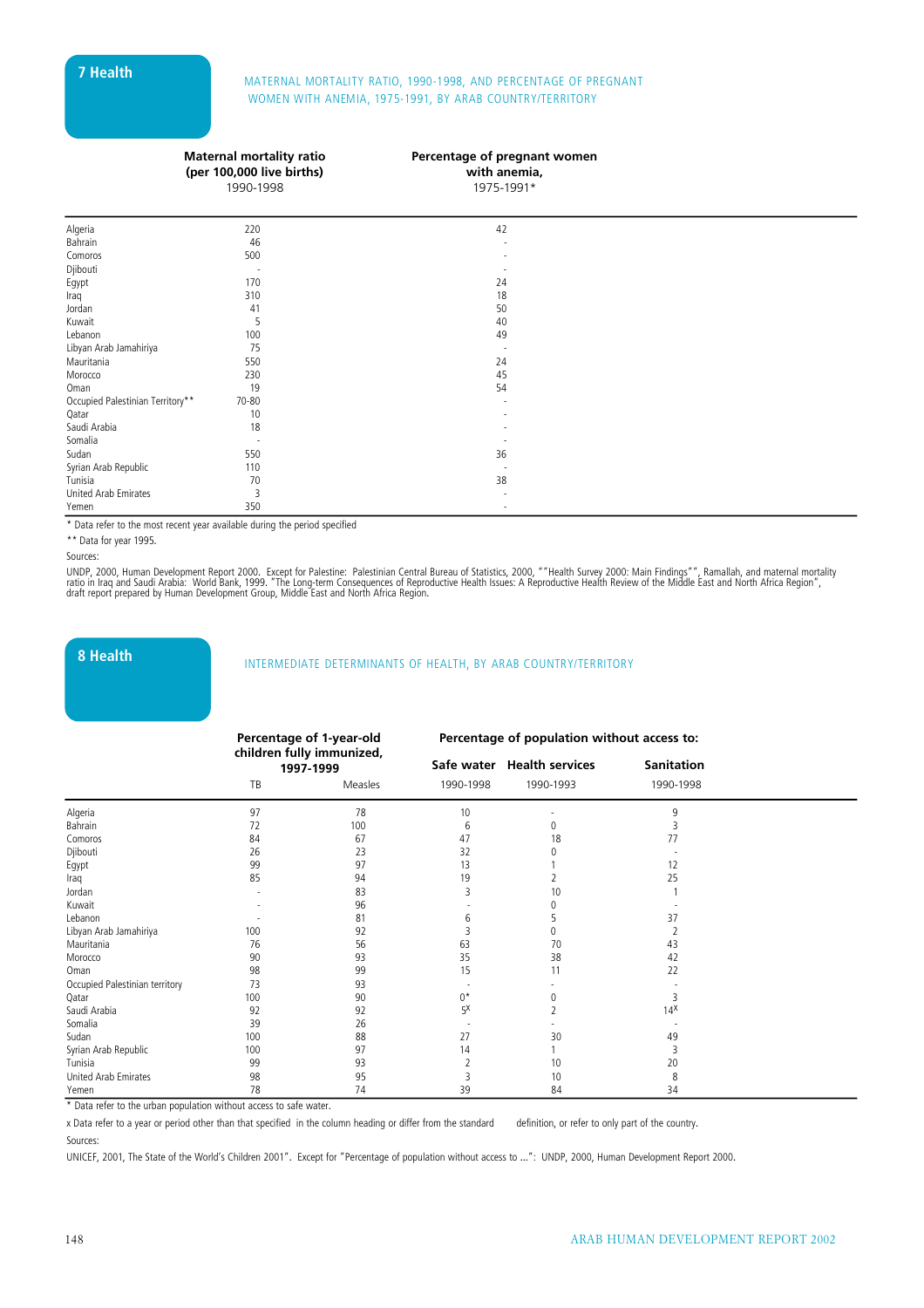# **9 Health** SELECTED NATIONAL HEALTH-ACCOUNTS INDICATORS, BY ARAB COUNTRY/TERRITORY, ESTIMATES FOR 1997

|                               |                                 | Health expenditure (%)                                                           |                                                              | Per capita health<br>expenditure |                              |                                                                |  |
|-------------------------------|---------------------------------|----------------------------------------------------------------------------------|--------------------------------------------------------------|----------------------------------|------------------------------|----------------------------------------------------------------|--|
|                               | diture<br>as % of<br><b>GDP</b> | Total expen- Public expen-<br>diture as % of<br>total expendi-<br>ture on health | Out-of-pocket<br>expenditure as<br>% of total<br>expenditure | <b>Total</b><br>expenditure      | <b>Public</b><br>expenditure | (in international dollars)<br>Out-of-<br>pocket<br>expenditure |  |
| Algeria                       | 3.1                             | 50.8                                                                             | 49.2                                                         | 122                              | 62                           | 60                                                             |  |
| Bahrain                       | 4.4                             | 58.5                                                                             | 37.7                                                         | 539                              | 315                          | 204                                                            |  |
| Comoros                       | 4.5                             | 68.2                                                                             | 31.8                                                         | 47                               | 32                           | 15                                                             |  |
| Djibouti                      | 2.8                             | 72.9                                                                             | 27.1                                                         | 48                               | 35                           | 13                                                             |  |
| Egypt                         | 3.7                             | 27.0                                                                             | 73.1                                                         | 118                              | 32                           | 86                                                             |  |
| Iraq                          | 4.2                             | 58.9                                                                             | 41.1                                                         | 110                              | 65                           | 45                                                             |  |
| Jordan                        | 5.2                             | 67.2                                                                             | 32.8                                                         | 178                              | 119                          | 58                                                             |  |
| Kuwait                        | 3.3                             | 87.4                                                                             | 12.6                                                         | 605                              | 529                          | 76                                                             |  |
| Lebanon                       | 10.1                            | 29.6                                                                             | 53.8                                                         | 563                              | 167                          | 303                                                            |  |
| Libyan Arab Jamahiriya        | 3.4                             | 54.2                                                                             | 45.8                                                         | 221                              | 120                          | 102                                                            |  |
| Mauritania                    | 5.6                             | 30.3                                                                             | 69.7                                                         | 73                               | 22                           | 51                                                             |  |
| Morocco                       | 5.3                             | 40.7                                                                             | 59.3                                                         | 159                              | 65                           | 95                                                             |  |
| Oman                          | 3.9                             | 54.5                                                                             | 35.9                                                         | 334                              | 182                          | 120                                                            |  |
| Occupied Palestinianterritory |                                 | ÷,                                                                               | $\overline{\phantom{a}}$                                     |                                  | $\sim$                       | $\sim$                                                         |  |
| Qatar                         | 6.5                             | 57.5                                                                             | 42.5                                                         | 1105                             | 635                          | 470                                                            |  |
| Saudi Arabia                  | 3.5                             | 80.2                                                                             | 6.3                                                          | 332                              | 297                          | 35                                                             |  |
| Somalia                       | 1.5                             | 71.4                                                                             | 28.6                                                         | 11                               | 8                            | 3                                                              |  |
| Sudan                         | 3.5                             | 20.9                                                                             | 79.1                                                         | 43                               | 9                            | 34                                                             |  |
| Syrian Arab Republic          | 2.5                             | 33.6                                                                             | 66.4                                                         | 109                              | 37                           | 72                                                             |  |
| Tunisia                       | 5.4                             | 41.7                                                                             | 53.0                                                         | 239                              | 100                          | 127                                                            |  |
| United Arab Emirates          | 4.2                             | 35.4                                                                             | 3.8                                                          | 816                              | 262                          | 38                                                             |  |
| Yemen                         | 3.4                             | 37.9                                                                             | 62.1                                                         | 33                               | 12                           | 20                                                             |  |
| Source:                       |                                 |                                                                                  |                                                              |                                  |                              |                                                                |  |

WHO, 2000, The World Health Report 2000: Health Systems: Improving Performance.

# **10 Health** RESPONSIVENESS AND FAIRNESS OF HEALTH SYSTEMS, AND RELATED MEASURES, BY ARAB COUNTRY/TERRITORY

|                                |                          | <b>Responsiveness</b>              |                  |       | <b>Fairness</b>                    |                  |
|--------------------------------|--------------------------|------------------------------------|------------------|-------|------------------------------------|------------------|
|                                | Index                    | Ranking<br>among Arab<br>countries | World<br>ranking | Index | Ranking<br>among Arab<br>countries | World<br>ranking |
| Algeria                        | 5.19                     | 11                                 | 90-91            | 0.94  | 11                                 | 74-75            |
| Bahrain                        | 5.82                     | 4                                  | $43 - 44$        | 0.95  | 9                                  | 61               |
| Comoros                        | 4.46                     | 16                                 | 157-160          | 0.94  | 12                                 | 79-81            |
| Djibouti                       | 4.28                     | 19                                 | 170              | 0.98  |                                    | $3 - 5$          |
| Egypt                          | 5.06                     | 13                                 | 102              | 0.92  | $14 - 15$                          | 125-127          |
| Iraq                           | 5.05                     | 14                                 | 103-104          | 0.95  | $7 - 8$                            | 56-57            |
| Jordan                         | 5.25                     | 10                                 | 84-86            | 0.96  | 6                                  | 49-50            |
| Kuwait                         | 6.34                     | $\overline{2}$                     | 29               | 0.97  | 4                                  | $30 - 32$        |
| Lebanon                        | 5.61                     | 5                                  | 55               |       |                                    |                  |
| Libyan Arab Jamahiriya         | 5.53                     | 6                                  | 57-58            | 0.98  |                                    | $12 - 15$        |
| Mauritania                     | 4.33                     | 18                                 | 165-167          | 0.89  | 19                                 | 153              |
| Morocco                        | 4.58                     | 15                                 | 151-153          | 0.92  | $14 - 15$                          | 125-127          |
| Oman                           | 5.27                     | 9                                  | 83               | 0.95  | $7 - 8$                            | 56-57            |
| Occupied Palestinian territory | $\overline{\phantom{a}}$ |                                    |                  |       |                                    |                  |
| Qatar                          | 6.51                     |                                    | $26 - 27$        | 0.94  | 10                                 | 70               |
| Saudi Arabia                   | 5.40                     |                                    | 67               | 0.97  | 5                                  | 37               |
| Somalia                        | 3.69                     | 21                                 | 191              | 0.91  | 17                                 | 136-137          |
| Sudan                          | 4.34                     | 17                                 | 164              | 0.88  | 20                                 | 160-161          |
| Syrian Arab Republic           | 5.37                     | 8                                  | 69-72            | 0.90  | 18                                 | 142-143          |
| Tunisia                        | 5.15                     | 12                                 | 94               | 0.93  | 13                                 | 108-111          |
| United Arab Emirates           | 6.33                     | $\overline{\mathbf{3}}$            | 30               | 0.97  | 3                                  | $20 - 22$        |
| Yemen                          | 3.98                     | 20                                 | 180              | 0.91  | 16                                 | 135              |

Source:

WHO, 2000, The World Health Report 2000: Health Systems: Improving Performance.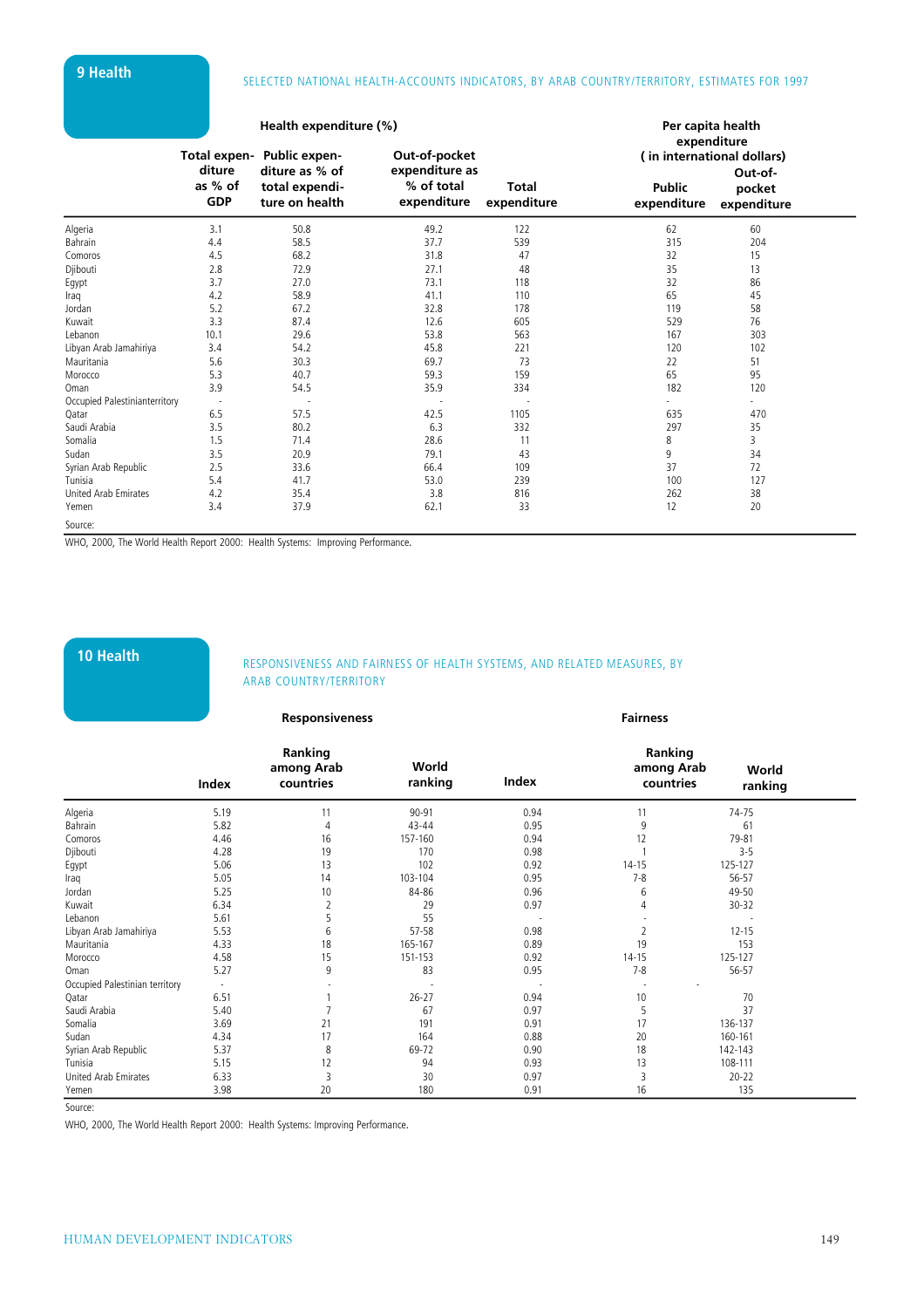# **11 ENVIRONMENT** CULTIVATED AREA AND CULTIVATED AREA PER CAPITA, 1970 AND 1998, AND THE ANNUAL CHANGE RATE IN TOTAL FOREST AREA, 1990-1995, BY ARAB COUNTRY/TERRITORY

|                                |       |                                                        |       |                                                   |                           |                                      | <b>Forest area</b>                          |
|--------------------------------|-------|--------------------------------------------------------|-------|---------------------------------------------------|---------------------------|--------------------------------------|---------------------------------------------|
|                                | 1970  | <b>Cultivated area</b><br>$(1,000 \text{ ha})$<br>1998 | 1970  | <b>Cultivated area</b><br>per capita (ha)<br>1998 | Land area<br>$(1000)$ ha) | Percentag<br>e to land<br>area, 1995 | Annual<br>change<br>rate, 1990-<br>1995 (%) |
| Algeria                        | 6800  | 8173                                                   | 0.490 | 0.270                                             | 238174                    | 0.78                                 | $-1.2$                                      |
| Bahrain                        | 3     | 6                                                      | 0.010 | 0.010                                             | 69                        | 0.00                                 | 0.0                                         |
| Comoros                        | 90    | 118                                                    | 0.330 | 0.180                                             | 223                       | 4.04                                 | $-5.0$                                      |
| Djibouti                       |       | $\overline{\phantom{a}}$                               |       |                                                   | 2318                      | 0.95                                 | 0.0                                         |
| Egypt                          | 2843  | 3300                                                   | 0.080 | 0.050                                             | 99545                     | 0.03                                 | 0.0                                         |
| Iraq                           | 4993  | 5540                                                   | 0.530 | 0.250                                             | 43737                     | 0.19                                 | 0.0                                         |
| Jordan                         | 314   | 390                                                    | 0.210 | 0.080                                             | 8893                      | 0.51                                 | $-2.4$                                      |
| Kuwait                         |       | 7                                                      | 0.001 | 0.004                                             | 1782                      | 0.28                                 | 0.0                                         |
| Lebanon                        | 325   | 308                                                    | 0.130 | 0.100                                             | 1023                      | 5.08                                 | $-6.7$                                      |
| Libyan Arab Jamahiriya         | 2025  | 2115                                                   | 1.000 | 0.400                                             | 175954                    | 0.23                                 | 0.0                                         |
| Mauritania                     | 283   | 500                                                    | 0.230 | 0.200                                             | 102522                    | 0.54                                 | 0.0                                         |
| Morocco                        | 7505  | 9976                                                   | 0.490 | 0.360                                             | 44630                     | 8.59                                 | $-0.3$                                      |
| Oman                           | 32    | 63                                                     | 0.04  | 0.030                                             | 21246                     | 0.00                                 | 0.0                                         |
| Occupied Palestinian territory |       |                                                        |       |                                                   |                           |                                      |                                             |
| Gaza Strip                     | 21    | 25                                                     | 0.060 | 0.020                                             |                           |                                      |                                             |
| West Bank                      | 186   | 209                                                    | 0.230 | 0.130                                             |                           |                                      | ٠.                                          |
| Qatar                          |       | 17                                                     | 0.009 | 0.030                                             | 1100                      | 0.00                                 | 0.0                                         |
| Saudi Arabia                   | 1420  | 3830                                                   | 0.250 | 0.190                                             | 214969                    | 0.10                                 | $-0.8$                                      |
| Somalia                        | 950   | 1062                                                   | 0.260 | 0.11                                              | 62734                     | 1.20                                 | $-0.2$                                      |
| Sudan                          | 11745 | 16900                                                  | 0.850 | 0.110                                             | 237600                    | 17.51                                | $-0.8$                                      |
| Syrian Arab Republic           | 5909  | 5484                                                   | 0.940 | 0.360                                             | 18378                     | 1.19                                 | $-2.1$                                      |
| Tunisia                        | 4480  | 4900                                                   | 0.870 | 0.520                                             | 15536                     | 3.57                                 | $-0.5$                                      |
| <b>United Arab Emirates</b>    | 12    | 81                                                     | 0.050 | 0.030                                             | 8360                      | 0.72                                 | 0.0                                         |
| Yemen                          | 1418  | 1613                                                   | 0.220 | 0.100                                             | 52797                     | 0.02                                 | 0.0                                         |
| Arab region                    | 51356 | 64617                                                  | 0.410 | 0.240                                             | 1351590                   | 3.72                                 | $-0.8$                                      |

Sources:

FAO, 1997, "State of the World's Forests", Rome.

FAO, 1999, "State of the World's Forests". Rome.

Except for cultivated area: FAO, 2001, Statistics Database on web site, http://www.fao.org.

**12 ENVIRONMENT** RENEWABLE WATER RESOURCES, ANNUAL WATER WITHDRAWAL AND WATER BALANCE, BY ARAB COUNTRY/TER-**RITORY** 

### **(in cubic metres)**

|                                | <b>Renewable water</b>             |                                                   |                                  |  |
|--------------------------------|------------------------------------|---------------------------------------------------|----------------------------------|--|
|                                | resources<br>(per capita),<br>1995 | <b>Annual water</b><br>withdrawal<br>(per capita) | Water<br>balance<br>(per capita) |  |
| Algeria                        | 512                                | 180                                               | 332                              |  |
| Bahrain                        | 206                                | 465                                               | $-259$                           |  |
| Comoros                        |                                    |                                                   |                                  |  |
| Djibouti                       | 520                                | 20                                                | 500                              |  |
| Egypt                          | 926                                | 913                                               | 13                               |  |
| Iraq                           | 3688                               | 2367                                              | 1321                             |  |
| Jordan                         | 161                                | 246                                               | $-85$                            |  |
| Kuwait                         | 13                                 | 348                                               | $-335$                           |  |
| Lebanon                        | 1465                               | 444                                               | 1021                             |  |
| Libyan Arab Jamahiriya         | 111                                | 880                                               | $-769$                           |  |
| Mauritania                     | 5013                               | 923                                               | 4090                             |  |
| Morocco                        | 1110                               | 436                                               | 674                              |  |
| Oman                           | 455                                | 728                                               | $-273$                           |  |
| Occupied Palestinian territory |                                    |                                                   |                                  |  |
| Qatar                          | 96                                 | 528                                               | $-432$                           |  |
| Saudi Arabia                   | 134                                | 1040                                              | $-906$                           |  |
| Somalia                        | 1702                               | 99                                                | 1603                             |  |
| Sudan                          | 3150                               | 633                                               | 2517                             |  |
| Syrian Arab Republic           | 1791                               | 1017                                              | 774                              |  |
| Tunisia                        | 463                                | 382                                               | 81                               |  |
| United Arab Emirates           | 79                                 | 1107                                              | $-1028$                          |  |
| Yemen                          | 283                                | 251                                               | 32                               |  |

Source:

FAO, 1997, "Water Resources of the Near East Region: a Review"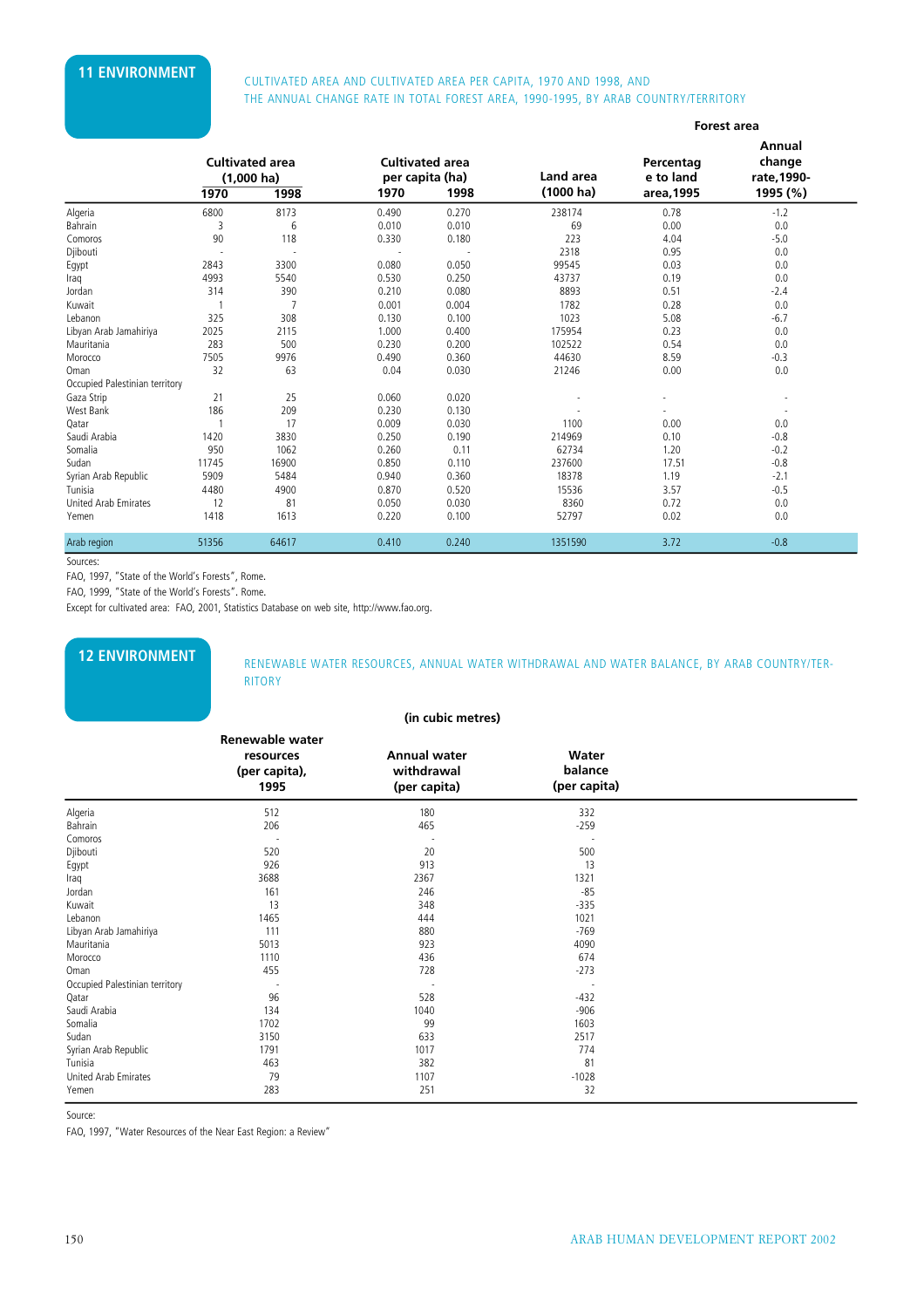# **13 ENVIRONMENT** PRIMARY ENERGY PRODUCTION AND CONSUMPTION, AND CARBON DIOXIDE EMISSIONS FROM THE CONSUMPTION AND FLARING OF FOSSIL FUELS, BY ARAB COUNTRY/TERRITORY, 1980 AND 1999

|                                |                          | <b>Energy</b>     |      |                           |        |                                                 |  |
|--------------------------------|--------------------------|-------------------|------|---------------------------|--------|-------------------------------------------------|--|
|                                |                          | production        |      | <b>Energy consumption</b> |        | <b>Carbon dioxide emissions</b>                 |  |
|                                |                          | (quadrillion btu) |      |                           |        | (million metric tons of car-<br>bon equivalent) |  |
|                                | 1980                     | 1999              | 1980 | 1999                      | 1980   | 1999                                            |  |
| Algeria                        | 2.80                     | 6.06              | 0.80 | 1.31                      | 16.44  | 23.42                                           |  |
| Bahrain                        | 0.22                     | 0.41              | 0.14 | 0.37                      | 2.13   | 5.52                                            |  |
| Comoros                        | 0.00                     | 0.00              | 0.00 | 0.00                      | 0.01   | 0.02                                            |  |
| Djibouti                       | 0.00                     | 0.00              | 0.02 | 0.02                      | 0.45   | 0.49                                            |  |
| Egypt                          | 1.45                     | 2.72              | 0.71 | 2.02                      | 11.71  | 33.49                                           |  |
| Iraq                           | 5.45                     | 5.48              | 0.52 | 1.16                      | 13.95  | 21.66                                           |  |
| Jordan                         | 0.00                     | 0.01              | 0.08 | 0.22                      | 1.48   | 3.98                                            |  |
| Kuwait                         | 3.99                     | 4.58              | 0.48 | 0.68                      | 8.54   | 12.27                                           |  |
| Lebanon                        | 0.01                     | 0.01              | 0.11 | 0.23                      | 1.83   | 4.22                                            |  |
| Libyan Arab Jamahiriya         | 4.03                     | 3.10              | 0.40 | 0.58                      | 8.80   | 11.33                                           |  |
| Mauritania                     | 0.00                     | 0.00              | 0.01 | 0.05                      | 0.16   | 0.85                                            |  |
| Morocco                        | 0.04                     | 0.02              | 0.23 | 0.41                      | 4.22   | 7.61                                            |  |
| Oman                           | 0.64                     | 2.12              | 0.06 | 0.30                      | 1.06   | 5.48                                            |  |
| Occupied Palestinian territory | $\overline{\phantom{a}}$ |                   | ÷,   |                           |        |                                                 |  |
| Qatar                          | 1.20                     | 2.44              | 0.21 | 0.70                      | 3.78   | 9.96                                            |  |
| Saudi Arabia                   | 22.43                    | 19.64             | 1.66 | 4.34                      | 48.76  | 73.93                                           |  |
| Somalia                        | 0.00                     | 0.00              | 0.02 | 0.01                      | 0.29   | 0.16                                            |  |
| Sudan                          | 0.01                     | 0.13              | 0.05 | 0.07                      | 0.90   | 1.22                                            |  |
| Syrian Arab Republic           | 0.41                     | 1.51              | 0.27 | 0.81                      | 4.67   | 13.02                                           |  |
| Tunisia                        | 0.24                     | 0.25              | 0.13 | 0.29                      | 2.34   | 5.06                                            |  |
| <b>United Arab Emirates</b>    | 3.89                     | 6.25              | 0.27 | 1.88                      | 8.21   | 32.19                                           |  |
| Yemen                          | 0.00                     | 0.85              | 0.10 | 0.14                      | 1.92   | 2.52                                            |  |
| Arab region                    | 46.82                    | 55.57             | 6.27 | 15.59                     | 141.65 | 268.40                                          |  |

Sources:

United States Energy Information, 2000, web site: http://www.eio.doe.gov/emeu/eio/tableh1.html Except for carbon dioxide emissions: WRI, UNDP, UNEP and WB, 1998, World Resources 1998-1999: A Guide to the Global Environment, Environmental Change and Human Health.

**14 EDUCATION** TOTAL NUMBER OF ADULT ILLITERATES, ADULT ILLITERACY RATE BY GENDER, 1999, AND MEAN YEARS OF SCHOOLING, 1970, 1992 AND 2000, POPULATION AGE 15 YEARS OR OLDER, BY ARAB COUNTRY/TERRITORY AND WORLD REGION

|                                      | <b>Number of</b>               |       | Adult illiteracy rate (%), 1999 |             |      | <b>Mean years of schooling</b> |        |  |
|--------------------------------------|--------------------------------|-------|---------------------------------|-------------|------|--------------------------------|--------|--|
|                                      | adult illiterates<br>(million) | Males | Females                         | <b>Both</b> | 1970 | 1992                           | 2000   |  |
| Algeria                              | 6.4                            | 22.6  | 44.3                            | 33.4        | 1.6  | 2.8                            | 5.4    |  |
| Bahrain                              | 0.1                            | 9.5   | 17.8                            | 12.9        | 2.8  | 4.3                            | 6.1    |  |
| Comoros                              | 0.2                            | 33.7  | 47.9                            | 40.8        |      |                                | 1.0    |  |
| Djibouti                             | 0.1                            | 25.1  | 47.2                            | 36.6        |      | 0.4                            |        |  |
| Egypt                                | 19.4                           | 33.9  | 57.2                            | 45.4        |      | 3.0                            | 5.5    |  |
| Iraq                                 |                                |       |                                 |             |      |                                | 5.0    |  |
| Jordan                               | 0.3                            | 5.5   | 16.6                            | 10.8        | 3.3  | 5.0                            | 6.9    |  |
| Kuwait                               | 0.2                            | 16.0  | 20.6                            | 18.1        | 3.1  | 5.5                            | 6.2    |  |
| Lebanon                              | 0.3                            | 8.2   | 20.2                            | 14.4        |      | 4.4                            |        |  |
| Libyan Arab Jamahiriya               | 0.7                            | 9.8   | 33.1                            | 20.9        |      | 3.5                            |        |  |
| Mauritania                           | 0.8                            | 47.8  | 68.6                            | 58.4        |      | 0.4                            |        |  |
| Morocco                              | 9.9                            | 38.9  | 64.9                            | 52.0        |      | 3.0                            |        |  |
| Oman                                 | 0.4                            | 20.9  | 40.4                            | 29.7        |      | 0.9                            |        |  |
| Occupied Palestinian territory       |                                |       |                                 |             |      |                                |        |  |
| Qatar                                | 0.1                            | 19.9  | 17.4                            | 19.2        |      | 5.8                            |        |  |
| Saudi Arabia                         | 2.7                            | 16.5  | 34.1                            | 23.9        |      | 3.9                            |        |  |
| Somalia                              |                                |       |                                 |             |      | 0.3                            |        |  |
| Sudan                                | 7.8                            | 31.1  | 55.1                            | 43.1        | 0.6  | 0.8                            | 2.1    |  |
| Syrian Arab Republic                 | 2.4                            | 12.3  | 40.7                            | 26.4        | 2.2  | 4.2                            | 5.8    |  |
| Tunisia                              | 2.0                            | 19.6  | 40.7                            | 30.1        | 1.5  | 2.1                            | 5.0    |  |
| United Arab Emirates                 | 0.5                            | 26.2  | 22.0                            | 24.9        |      | 5.6                            |        |  |
| Yemen                                | 4.9                            | 33.4  | 76.1                            | 54.8        |      | 0.9                            |        |  |
| Developing countries                 | 835.8                          | 19.4  | 34.7                            | 27.1        |      | 3.9                            |        |  |
| Least developed countries            | 167.4                          | 38.4  | 58.1                            | 48.4        |      | 1.6                            |        |  |
| Arab region                          | 57.7                           | 26.9  | 51.0                            | 38.7        |      | 3.4                            |        |  |
| East Asia and the Pacific            | 196.6                          | 8.5   | 21.3                            | 14.7        |      | $5.2*$                         |        |  |
| Latin America and the Caribbean 40.8 |                                | 11.3  | 13.1                            | 12.2        | 3.8  | 5.4                            | 6.1    |  |
| South Asia                           | 399.0                          | 33.5  | 56.8                            | 44.9        | 2.1  | 2.3                            | 4.7    |  |
| Sub-Saharan Africa                   | 132.1                          | 31.7  | 47.4                            | 40.4        |      | 1.6                            |        |  |
| Eastern Europe and the CIS           | 4.4                            | 0.8   | 1.8                             | 1.4         |      | 8.8                            |        |  |
| <b>OECD</b>                          |                                |       |                                 |             | 7.3  | 11.1                           | 9.6    |  |
| World                                |                                |       |                                 |             |      | 5.2                            | $\sim$ |  |

\* East Asia only.

Sources:

UNDP, 2001, Human Development Report 2001. Except for 1992: UNDP, 1994, Human Development Report 1994.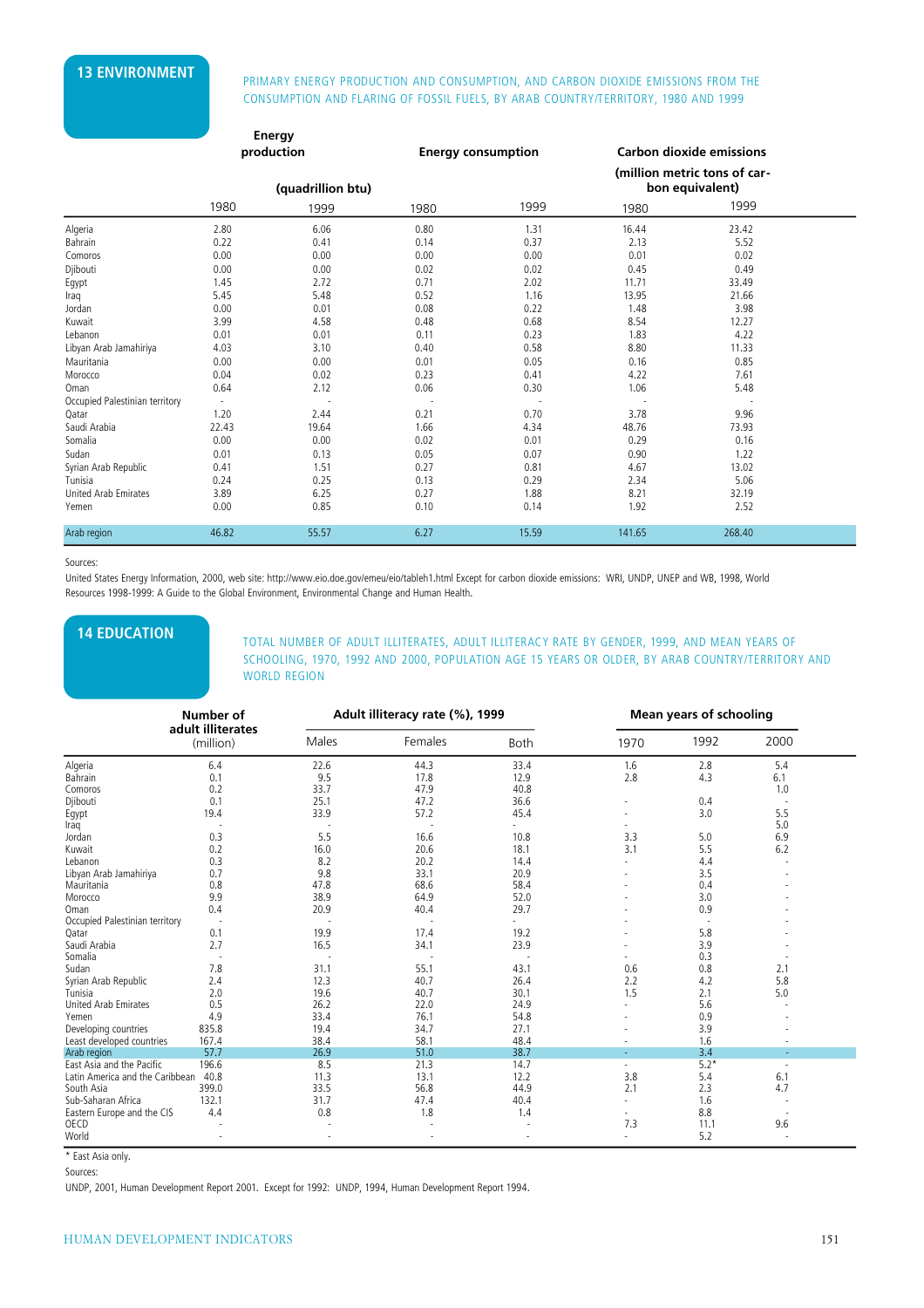# **15 EDUCATION GROSS ENROLMENT RATE, BY LEVEL OF EDUCATION AND GENDER, BY** ARAB COUNTRY/TERRITORY, HONG KONG, REPUBLIC OF KOREA AND WORLD REGIONS, 1980 AND 1995

|                                |                          | <b>Pre-primary</b> |                          |                          |                          |                          | Primary                  |                          |                          |                          |                          |                          |  |
|--------------------------------|--------------------------|--------------------|--------------------------|--------------------------|--------------------------|--------------------------|--------------------------|--------------------------|--------------------------|--------------------------|--------------------------|--------------------------|--|
|                                |                          | 1980               |                          |                          | 1995                     |                          |                          | 1980                     |                          |                          | 1995                     |                          |  |
|                                | Males                    | Females            | Both                     | Males                    | Females                  | <b>Both</b>              | Males                    | Females                  | <b>Both</b>              | Males                    | Females                  | <b>Both</b>              |  |
| Algeria                        | ä,                       | ÷,                 | $\overline{\phantom{a}}$ | 2.0                      | 2.0                      | 2.0                      | 108.0                    | 81.0                     | 94.0                     | 112.0                    | 100.0                    | 107.0                    |  |
| Bahrain                        | 15.0                     | 14.0               | 15.0                     | 34.0                     | 33.0                     | 33.0                     | 111.0                    | 97.0                     | 104.0                    | 107.0                    | 109.0                    | 108.0                    |  |
| Comoros                        | ä,                       | ä,                 | ÷,                       | ÷.                       | ÷.                       | ÷.                       | $\overline{a}$           | ÷.                       | ÷.                       | 85.0                     | 71.0                     | 78.0                     |  |
| Djibouti                       | ÷,                       | ÷,                 | ÷,                       | 0.0                      | 0.0                      | 0.0                      | $\overline{\phantom{a}}$ | $\overline{\phantom{a}}$ | $\overline{\phantom{a}}$ | 44.0                     | 33.0                     | 38.0                     |  |
| Egypt                          | 3.0                      | 3.0                | 3.0                      | 8.0                      | 8.0                      | 8.0                      | 84.0                     | 61.0                     | 73.0                     | 107.0                    | 93.0                     | 100.0                    |  |
| Iraq                           | 9.0                      | 9.0                | 9.0                      | 8.0                      | 7.0                      | 8.0                      | 119.0                    | 107.0                    | 113.0                    | ÷,                       | ÷,                       |                          |  |
| Jordan                         | 14.0                     | 11.0               | 12.0                     | 27.0                     | 24.0                     | 25.0                     | 105.0                    | 102.0                    | 104.0                    | 94.0                     | 95.0                     | 94.0                     |  |
| Kuwait                         | 38.0                     | 36.0               | 37.0                     | 52.0                     | 51.0                     | 52.0                     | 105.0                    | 100.0                    | 102.0                    | 73.0                     | 72.0                     | 73.0                     |  |
| Lebanon                        | $\omega$                 |                    | 59.0                     | 76.0                     | 73.0                     | 74.0                     |                          | ÷,                       | 111.0                    | 111.0                    | 108.0                    | 109.0                    |  |
| Libyan Arab Jamahiriya         | 5.0                      | 4.0                | 4.0                      | $\overline{\phantom{a}}$ | $\overline{\phantom{a}}$ | $\overline{\phantom{a}}$ | 129.0                    | 120.0                    | 125.0                    | 107.0                    | 104.0                    | 106.0                    |  |
| Mauritania                     | $\omega$                 | ÷,                 | $\overline{\phantom{a}}$ | 0.0                      | 0.0                      | 0.0                      | 47.0                     | 26.0                     | 37.0                     | 85.0                     | 72.0                     | 78.0                     |  |
| Morocco                        | 74.0                     | 25.0               | 50.0                     | 85.0                     | 40.0                     | 63.0                     | 102.0                    | 63.0                     | 83.0                     | 94.0                     | 71.0                     | 83.0                     |  |
| Oman                           | 1.0                      | 0.5                | 1.0                      | 4.0                      | 3.0                      | 3.0                      | 69.0                     | 36.0                     | 52.0                     | 82.0                     | 78.0                     | 80.0                     |  |
| Occupied Palestinian territory | $\overline{\phantom{a}}$ | ÷,                 | ÷,                       | $\overline{\phantom{a}}$ | ÷,                       | $\overline{\phantom{a}}$ | $\overline{\phantom{a}}$ | $\overline{\phantom{a}}$ | $\sim$                   | $\overline{\phantom{a}}$ | $\overline{\phantom{a}}$ | $\overline{\phantom{a}}$ |  |
| Qatar                          | 26.0                     | 23.0               | 25.0                     | 32.0                     | 29.0                     | 31.0                     | 108.0                    | 103.0                    | 105.0                    | 92.0                     | 87.0                     | 89.0                     |  |
| Saudi Arabia                   | 5.0                      | 4.0                | 5.0                      | ÷.                       | $\overline{\phantom{a}}$ | 8.0                      | 74.0                     | 49.0                     | 61.0                     | 79.0                     | 76.0                     | 78.0                     |  |
| Somalia                        | 0.5                      | 0.5                | 0.5                      | $\sim$                   | ÷,                       | J.                       | 24.0                     | 14.0                     | 19.0                     | J.                       | ÷,                       | J.                       |  |
| Sudan                          | ÷,                       | J.                 | 13.0                     | 42.0                     | 33.0                     | 37.0                     | 59.0                     | 41.0                     | 50.0                     | 59.0                     | 48.0                     | 54.0                     |  |
| Syrian Arab Republic           | 4.0                      | 3.0                | 4.0                      | 7.0                      | 6.0                      | 7.0                      | 111.0                    | 88.0                     | 100.0                    | 106.0                    | 95.0                     | 101.0                    |  |
| Tunisia                        | $\omega$                 | ÷,                 | $\overline{\phantom{a}}$ | 11.0                     | 11.0                     | 11.0                     | 118.0                    | 88.0                     | 103.0                    | 119.0                    | 112.0                    | 116.0                    |  |
| United Arab Emirates           | 40.0                     | 35.0               | 37.0                     | 59.0                     | 56.0                     | 57.0                     | 90.0                     | 88.0                     | 89.0                     | 96.0                     | 92.0                     | 94.0                     |  |
| Yemen                          | 1.0                      | 1.0                | 1.0                      | 1.0                      | 1.0                      | 1.0                      | $\overline{\phantom{a}}$ | $\overline{\phantom{a}}$ | ÷,                       | 113.0                    | 45.0                     | 79.0                     |  |
| Hong Kong                      | 81.0                     | 81.0               | 81.0                     | 83.0                     | 84.0                     | 84.0                     | 107.0                    | 106.0                    | 107.0                    | 95.0                     | 97.0                     | 96.0                     |  |
| Republic of Korea              | 8.0                      | 7.0                | 8.0                      | 85.0                     | 85.0                     | 85.0                     | 109.0                    | 111.0                    | 110.0                    | 100.0                    | 101.0                    | 101.0                    |  |
| Developing countries*          | ÷.                       | L.                 | ÷.                       | 23.5                     | 22.6                     | 23.1                     | 104.0                    | 85.4                     | 94.7                     | 105.0                    | 92.9                     | 99.1                     |  |
| Least developed countries      | ×,                       |                    | ä,                       | 11.9                     | 9.8                      | 10.8                     | $\overline{\phantom{a}}$ | $\overline{\phantom{a}}$ | $\overline{\phantom{a}}$ | 78.2                     | 60.7                     | 69.5                     |  |
| Arab region                    | L.                       | ÷                  | ä,                       | 17.7                     | 12.9                     | 15.4                     | 91.7                     | 66.7                     | 79.5                     | 91.7                     | 75.6                     | 83.8                     |  |
| Sub-Saharan Africa             |                          |                    | ä,                       | 9.7                      | 8.7                      | 9.2                      |                          |                          | $\overline{\phantom{a}}$ | 80.7                     | 67.1                     | 73.9                     |  |
| Latin America/Caribbean        |                          |                    | ä,                       | 50.7                     | 51.5                     | 51.1                     |                          |                          | ÷.                       | 112.0                    | 108.8                    | 110.4                    |  |
| East Asia/Oceania              |                          |                    | ÷,                       | 29.0                     | 28.8                     | 28.9                     |                          |                          | $\overline{\phantom{a}}$ | 115.8                    | 113.0                    | 114.5                    |  |
| South Asia                     |                          |                    | ä,                       | 10.6                     | 9.0                      | 9.8                      |                          |                          | $\overline{\phantom{a}}$ | 105.5                    | 82.1                     | 94.2                     |  |
| More developed countries       |                          |                    | L,                       | 70.5                     | 69.3                     | 69.9                     | 104.0                    | 103.0                    | 104.0                    | 104.8                    | 104.2                    | 104.5                    |  |
| North America                  |                          |                    | L.                       | 69.5                     | 66.6                     | 68.1                     | ä,                       |                          | $\overline{\phantom{a}}$ | 103.8                    | 102.7                    | 103.3                    |  |
| Asia/Oceania                   |                          |                    | ä,                       | 52.9                     | 53.8                     | 53.3                     | ÷,                       | ×,                       | $\overline{\phantom{a}}$ | 102.8                    | 103.0                    | 102.9                    |  |
| Europe                         |                          |                    | ä,                       | 77.4                     | 77.2                     | 77.3                     |                          |                          | ÷,                       | 106.9                    | 106.4                    | 106.7                    |  |
| World                          |                          |                    | $\bar{a}$                | 30.6                     | 29.5                     | 30.1                     | 104.0                    | 88.2                     | 96.1                     | 104.8                    | 94.2                     | 99.6                     |  |

\* Figures in 1980 are for all developing countries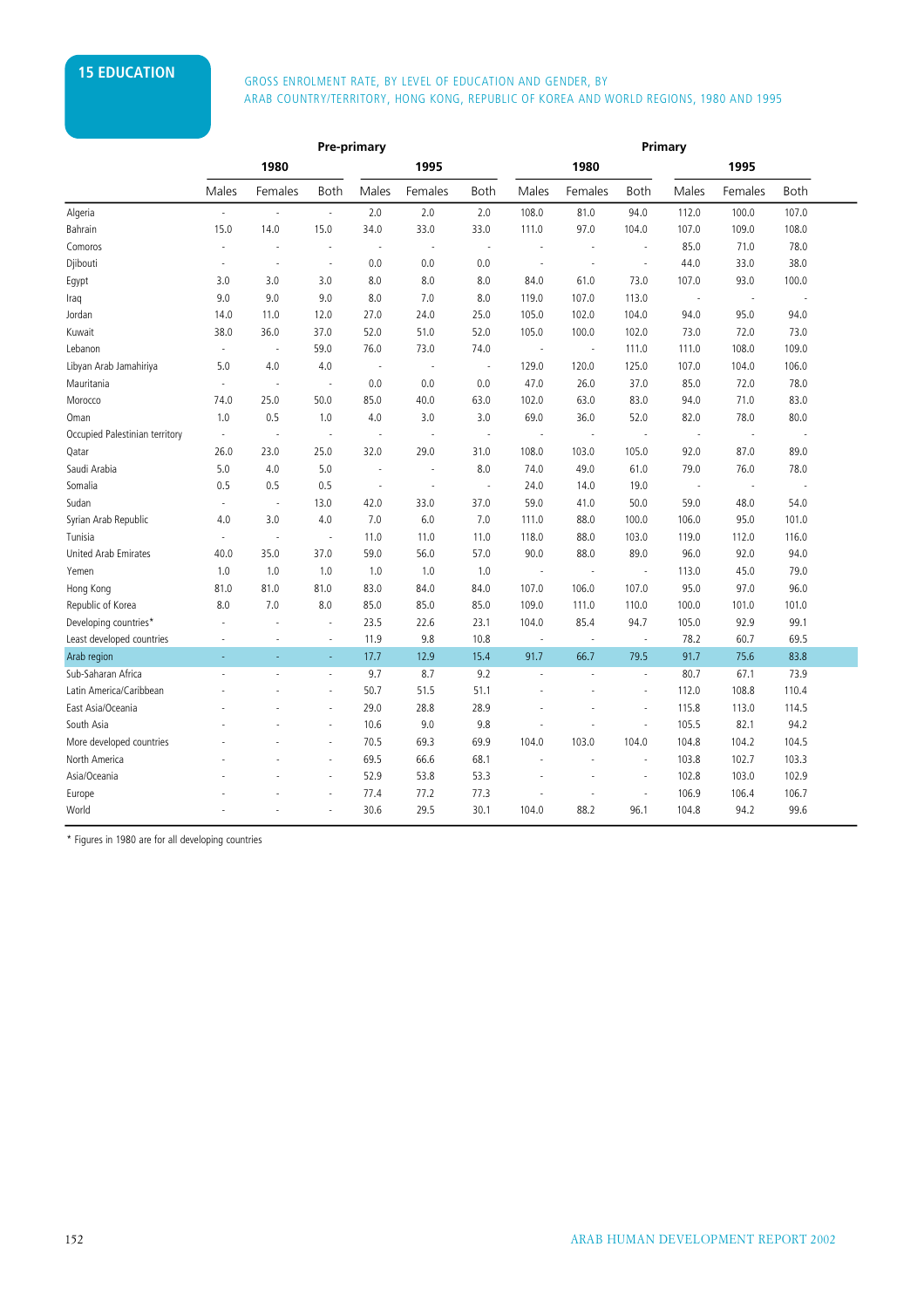# **15 EDUCATION**

|                                |                             | Secondary |                          |                          |                          |                          | <b>Tertiary</b>          |                          |                          |                          |                          |        |
|--------------------------------|-----------------------------|-----------|--------------------------|--------------------------|--------------------------|--------------------------|--------------------------|--------------------------|--------------------------|--------------------------|--------------------------|--------|
|                                |                             | 1980      |                          |                          | 1995                     |                          |                          | 1980                     |                          |                          | 1995                     |        |
|                                | Males                       | Females   | Both                     | Males                    | Females                  | <b>Both</b>              | Males                    | Females                  | <b>Both</b>              | Males                    | Females                  | Both   |
| Algeria                        | 40.0                        | 26.0      | 33.0                     | 66.0                     | 59.0                     | 62.0                     | 8.5                      | 3.1                      | 5.9                      | 12.8                     | 8.9                      | 10.9   |
| Bahrain                        | 70.0                        | 58.0      | 64.0                     | 97.0                     | 100.0                    | 99.0                     | 5.3                      | 4.8                      | 5.0                      | ÷.                       | $\sim$                   | ÷.     |
| Comoros                        | $\blacksquare$              | ÷,        | $\overline{\phantom{a}}$ | 21.0                     | 17.0                     | 19.0                     | ł,                       |                          | ÷,                       | 0.6                      | 0.3                      | 0.5    |
| Djibouti                       | $\overline{\phantom{a}}$    | ÷,        | $\overline{\phantom{a}}$ | 15.0                     | 11.0                     | 13.0                     | $\sim$                   | $\overline{\phantom{a}}$ | $\overline{\phantom{a}}$ | 0.2                      | 0.2                      | 0.2    |
| Egypt                          | 61.0                        | 39.0      | 50.0                     | 80.0                     | 68.0                     | 74.0                     | 21.4                     | 10.6                     | 16.1                     | 22.1                     | 13.7                     | 18.1   |
| Iraq                           | 76.0                        | 38.0      | 57.0                     | ÷,                       |                          | $\overline{\phantom{a}}$ | 11.6                     | 5.6                      | 8.7                      | J.                       |                          |        |
| Jordan                         | 79.0                        | 73.0      | 75.0                     | $\overline{\phantom{a}}$ | ٠.                       | $\overline{\phantom{a}}$ | 28.9                     | 24.2                     | 26.6                     | $\overline{\phantom{a}}$ | ÷,                       | $\sim$ |
| Kuwait                         | 84.0                        | 76.0      | 80.0                     | 64.0                     | 64.0                     | 64.0                     | 8.6                      | 14.8                     | 11.3                     | 22.4                     | 28.3                     | 25.4   |
| Lebanon                        | $\sim$                      | $\sim$    | 59.0                     | 77.0                     | 84.0                     | 81.0                     | 40.5                     | 20.6                     | 30.1                     | 27.2                     | 26.8                     | 27.0   |
| Libyan Arab Jamahiriya         | 88.0                        | 63.0      | 76.0                     | $\sim$                   | $\overline{\phantom{a}}$ | 97.0                     | 11.2                     | 4.1                      | 7.8                      | $\ddot{\phantom{a}}$     | $\overline{\phantom{a}}$ | J.     |
| Mauritania                     | 17.0                        | 4.0       | 11.0                     | 19.0                     | 11.0                     | 15.0                     | $\sim$                   | $\sim$                   | $\sim$                   | 6.8                      | 1.4                      | 4.1    |
| Morocco                        | 32.0                        | 20.0      | 26.0                     | 44.0                     | 33.0                     | 39.0                     | 9.0                      | 2.7                      | 5.9                      | 13.0                     | 9.4                      | 11.3   |
| Oman                           | 19.0                        | 6.0       | 12.0                     | 68.0                     | 64.0                     | 66.0                     | 0.0                      | ÷,                       | 0.0                      | 4.7                      | 4.6                      | 4.7    |
| Occupied Palestinian territory | $\overline{\phantom{a}}$    | $\sim$    | $\overline{\phantom{a}}$ | $\sim$                   | ÷,                       | ÷,                       | $\sim$                   | ÷,                       | ÷,                       | ÷,                       | $\sim$                   |        |
| Qatar                          | 64.0                        | 68.0      | 66.0                     | 83.0                     | 84.0                     | 83.0                     | 6.3                      | 17.1                     | 10.4                     | 14.7                     | 42.1                     | 27.4   |
| Saudi Arabia                   | 36.0                        | 23.0      | 29.0                     | 62.0                     | 54.0                     | 58.0                     | 9.0                      | 4.6                      | 7.1                      | 15.9                     | 14.7                     | 15.3   |
| Somalia                        | 11.0                        | 4.0       | 8.0                      | $\sim$                   | ÷,                       | ÷,                       | ÷,                       | $\overline{\phantom{a}}$ | $\overline{\phantom{a}}$ | ÷,                       | ÷,                       | ÷,     |
| Sudan                          | 20.0                        | 12.0      | 16.0                     | 14.0                     | 12.0                     | 13.0                     | 2.5                      | 0.9                      | 1.7                      | J.                       | ×,                       | J.     |
| Syrian Arab Republic           | 57.0                        | 35.0      | 46.0                     | 47.0                     | 40.0                     | 44.0                     | 23.4                     | 10.1                     | 16.9                     | 21.4                     | 14.3                     | 17.9   |
| Tunisia                        | 34.0                        | 20.0      | 27.0                     | 63.0                     | 59.0                     | 61.0                     | 6.7                      | 3.0                      | 4.9                      | 14.2                     | 11.5                     | 12.9   |
| United Arab Emirates           | 55.0                        | 49.0      | 52.0                     | 76.0                     | 84.0                     | 80.0                     | 2.4                      | 4.6                      | 3.1                      | 4.7                      | 14.1                     | 8.8    |
| Yemen                          | $\overline{\phantom{a}}$    | J.        | $\overline{\phantom{a}}$ | 36.0                     | 8.0                      | 23.0                     | ÷,                       | $\sim$                   | ÷,                       | ÷,                       | ÷,                       |        |
| Hong Kong                      | 63.0                        | 65.0      | 64.0                     | 73.0                     | 77.0                     | 75.0                     | 13.8                     | 6.6                      | 10.3                     | 23.9                     | 19.7                     | 21.9   |
| Republic of Korea              | 82.0                        | 74.0      | 78.0                     | 101.0                    | 101.0                    | 101.0                    | 21.3                     | 7.5                      | 14.7                     | 65.6                     | 37.6                     | 52.0   |
| Developing countries*          | 42.0                        | 28.7      | 35.5                     | 53.9                     | 43.6                     | 48.8                     | 6.6                      | 3.7                      | 5.2                      | 10.3                     | 7.3                      | 8.8    |
| Least developing countries     | $\mathcal{L}_{\mathcal{A}}$ | ÷,        | $\overline{\phantom{a}}$ | 22.5                     | 14.1                     | 18.4                     | $\overline{\phantom{a}}$ | $\sim$                   | $\overline{\phantom{a}}$ | 4.6                      | 1.7                      | 3.2    |
| Arab region                    | 42.4                        | 30.5      | 36.6                     | 58.4                     | 48.8                     | 53.7                     | 12.5                     | 5.9                      | 9.2                      | 14.5                     | 10.5                     | 12.5   |
| Sub-Saharan Africa             | L.                          | ÷,        | $\omega$                 | 26.9                     | 21.6                     | 24.3                     | L,                       | ä,                       | $\overline{\phantom{a}}$ | 4.6                      | 2.5                      | 3.5    |
| Latin America/Caribbean        | ÷.                          |           | ÷.                       | 53.9                     | 59.3                     | 56.6                     |                          |                          | ÷,                       | 17.6                     | 17.0                     | 17.3   |
| East Asia/Oceania              |                             |           |                          | 64.5                     | 58.3                     | 61.5                     |                          |                          | ÷,                       | 10.5                     | 7.2                      | 8.9    |
| South Asia                     | ÷,                          |           | $\overline{\phantom{a}}$ | 53.4                     | 35.0                     | 44.5                     |                          |                          | ÷,                       | 8.2                      | 4.6                      | 6.5    |
| More developed countries       | 86.1                        | 87.0      | 86.5                     | 104.8                    | 106.9                    | 105.8                    | 35.9                     | 36.2                     | 36.1                     | 56.0                     | 63.3                     | 59.6   |
| North America                  | ÷.                          |           | ÷.                       | 96.5                     | 97.4                     | 97.0                     | $\sim$                   | $\ddot{\phantom{1}}$     | ×,                       | 74.6                     | 93.8                     | 84.0   |
| Asia/Oceania                   |                             |           | $\sim$                   | 107.3                    | 108.3                    | 107.8                    |                          |                          | ÷,                       | 47.9                     | 42.6                     | 45.3   |
| Europe                         |                             |           | $\overline{\phantom{a}}$ | 109.8                    | 113.1                    | 111.4                    |                          |                          | ÷,                       | 45.9                     | 49.8                     | 47.8   |
| World                          | 51.3                        | 41.1      | 46.3                     | 62.5                     | 53.4                     | 58.1                     | 13.2                     | 11.1                     | 12.2                     | 16.8                     | 15.6                     | 16.2   |

\* Figures in 1980 are for all developing countries.

Sources:

UNESCO, 1998, 1998 World Education Report: Teachers and Teaching in a Changing World.

Except for 1980: UNESCO, 1996, 1996 Statistical Yearbook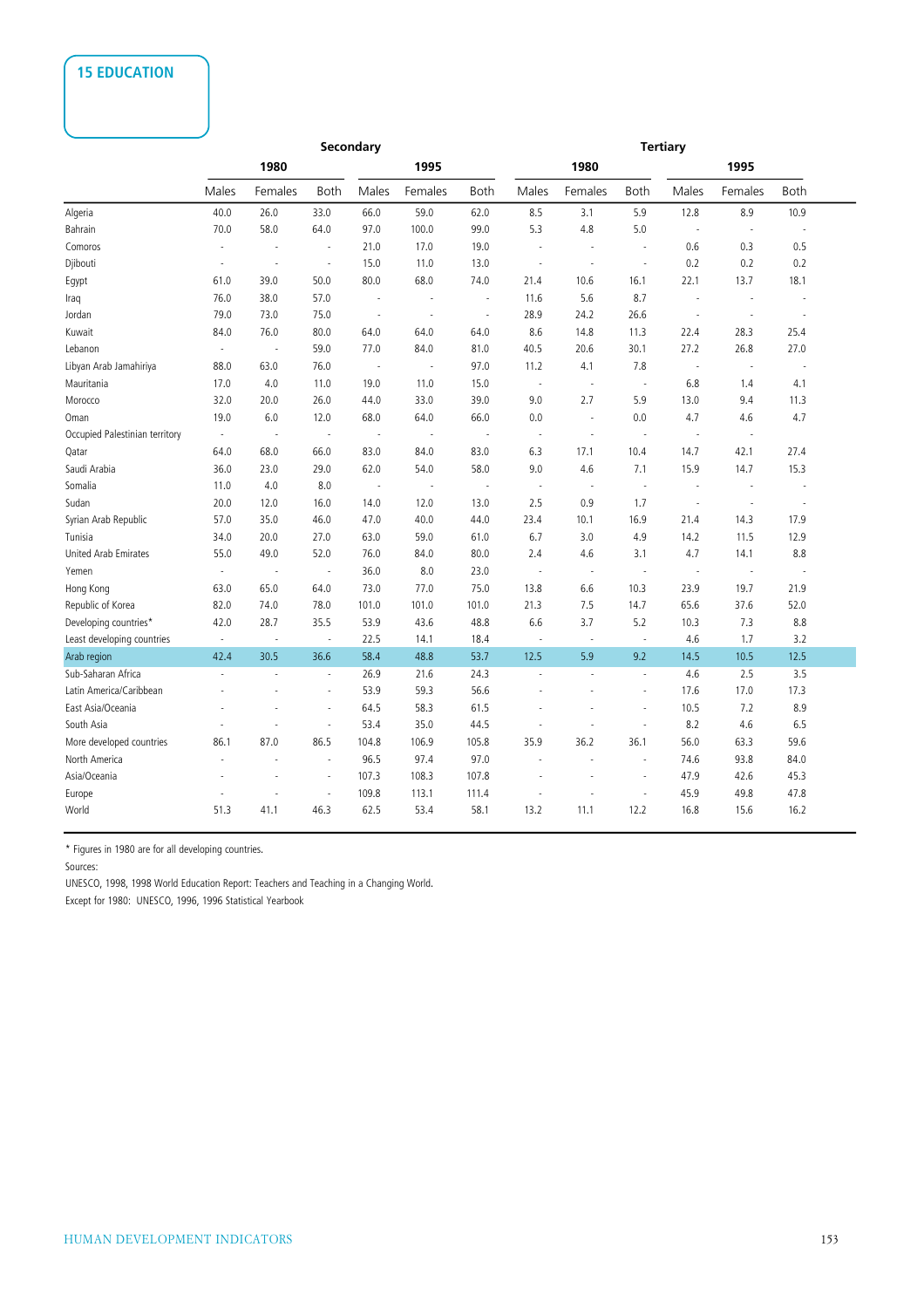# **16 EDUCATION** PERCENTAGE OF GIRLS AMONG PUPILS, BY LEVEL OF EDUCATION, BY ARAB COUNTRY/TERRITORY, HONG KONG AND REPUBLIC OF KOREA, LATEST AVAILABLE YEAR

|                                | <b>Pre-primary</b><br>1994/1995 | Primary<br>1995/1996 | Secondary<br>1995/1996 | <b>Tertiary</b><br>1995/1996 |  |
|--------------------------------|---------------------------------|----------------------|------------------------|------------------------------|--|
|                                |                                 |                      |                        |                              |  |
| Algeria                        | 48                              | 39                   | 54                     | 40                           |  |
| Bahrain                        | 47                              | 50                   | 67                     |                              |  |
| Comoros                        |                                 |                      |                        |                              |  |
| Djibouti                       |                                 |                      |                        |                              |  |
| Egypt                          | 48                              | 47                   | 46                     | 36                           |  |
| Iraq                           | 49                              |                      |                        |                              |  |
| Jordan                         | $46***$                         |                      |                        |                              |  |
| Kuwait                         | 49                              |                      |                        | 57                           |  |
| Lebanon                        | 48                              | 66                   | 59                     | 50                           |  |
| Libyan Arab Jamahiriya         |                                 | 33                   |                        |                              |  |
| Mauritania                     |                                 | 50                   | 37                     | 17                           |  |
| Morocco                        | 30                              | 41                   | 38                     | 39                           |  |
| Oman                           | 44                              | 49                   | 48                     |                              |  |
| Occupied Palestinian territory |                                 |                      |                        |                              |  |
| Qatar                          | 47                              | 59                   |                        | 71                           |  |
| Saudi Arabia                   | $54***$                         | 32                   | 47                     | 48                           |  |
| Somalia                        |                                 |                      |                        |                              |  |
| Sudan                          | $47*$                           | 40                   | 46                     |                              |  |
| Syrian Arab Republic           | 46                              | 43                   | 39                     | 39                           |  |
| Tunisia                        |                                 | 41                   | 48                     | 43                           |  |
| United Arab Emirates           | $47**$                          | 49                   | 53                     | 70                           |  |
| Yemen                          | $47**$                          | 28                   | 16                     |                              |  |
| Hong Kong                      | 48                              | 51                   | 51                     | 43                           |  |
| Korea                          | 47                              |                      |                        | 35                           |  |

\* Data for 1991/1992.

\*\* Data for 1993/1994.

Sources:

UNESCO, 1998, 1998 World Education Report: Teachers and Teaching in a Changing World. Except for pre-primary: UNESCO, 1996, 1996 Statistical Yearbook.

**17 EDUCATION** NUMBER OF PUPILS PER TEACHER, BY LEVEL OF EDUCATION, BY ARAB COUNTRY/TERRITORY, HONG KONG AND REPUBLIC OF KOREA, 1980, 1985 AND 1995

|                                                                                                                                                        |                          | <b>Pre-primary</b>       |      |                          | Primary                  |                          |                          | Secondary                |                          |  |
|--------------------------------------------------------------------------------------------------------------------------------------------------------|--------------------------|--------------------------|------|--------------------------|--------------------------|--------------------------|--------------------------|--------------------------|--------------------------|--|
|                                                                                                                                                        | 1980                     | 1985                     | 1995 | 1980                     | 1985                     | 1995                     | 1980                     | 1985                     | 1995                     |  |
| Algeria                                                                                                                                                |                          | ٠                        | 26   | 35                       | 28                       | 27                       | 25                       | 22                       | 17                       |  |
| Bahrain                                                                                                                                                |                          | 30                       | 27   | 19                       | 21                       | 18                       | 22                       | 16                       | 14                       |  |
| Comoros                                                                                                                                                |                          | 29                       | 29   | $\overline{\phantom{a}}$ | 35                       | 42                       | ٠                        | 32                       | 25                       |  |
| Djibouti                                                                                                                                               |                          | 59                       | 41   | ÷,                       | 44                       | 36                       | ٠                        | 23                       | 23                       |  |
| Egypt                                                                                                                                                  | $\overline{\phantom{a}}$ | 40                       | 28   | ٠.                       | 30                       | 24                       | 24                       | 21                       | 20                       |  |
| Iraq                                                                                                                                                   | 24                       | 17                       | 19   | 28                       | 24                       | 22                       | 31                       | 30                       | 20                       |  |
| Jordan                                                                                                                                                 | 27                       | 21                       | 23   | 32                       | 31                       | 21                       | 21                       | 18                       | 20                       |  |
| Kuwait                                                                                                                                                 | 18                       | 17                       | 16   | 19                       | 18                       | 15                       | 12                       | 13                       | 11                       |  |
| Lebanon                                                                                                                                                | 19                       | 25                       | ٠    | 18                       | 16                       | 12                       | ٠                        | ٠                        |                          |  |
| Libyan Arab Jamahiriya                                                                                                                                 | 17                       | 14                       | ٠    | 18                       | 16                       | ٠                        | 12                       | 14                       |                          |  |
| Mauritania                                                                                                                                             |                          | $\overline{\phantom{a}}$ | ٠    | 41                       | 51                       | 52                       | $\overline{\phantom{a}}$ | 24                       | 24                       |  |
| Morocco                                                                                                                                                | 20(2)                    | 21                       | 21   | 38                       | 28                       | 28                       | 22                       | 19                       | 16                       |  |
| Oman                                                                                                                                                   | 36                       | 23                       | 20   | 23                       | 27                       | 26                       | ٠                        | 13                       | 17                       |  |
| Occupied Palestinian territory                                                                                                                         |                          | ٠                        | 31   | $\overline{\phantom{a}}$ | $\overline{\phantom{a}}$ | 42                       | ٠                        | ٠                        | $\overline{7}$           |  |
| Qatar                                                                                                                                                  |                          | 20                       | 22   | 15                       | 13                       | 9                        | 10                       | 9                        | 10                       |  |
| Saudi Arabia                                                                                                                                           | 25                       | 17                       | 13   | 18                       | 16                       | 13                       | 13                       | 14                       | 11                       |  |
| Somalia                                                                                                                                                | 15                       | 12                       | ٠    | 33                       | 19                       | $\overline{\phantom{a}}$ | 21                       | 18                       |                          |  |
| Sudan                                                                                                                                                  | 47                       | 42                       | ٠    | 34                       | 35                       | 36                       | 20                       | 25                       | 23(3)                    |  |
| Syrian Arab Republic                                                                                                                                   | 31                       | 31                       | 22   | 28                       | 26                       | 24                       | $\overline{\phantom{a}}$ | 18                       | 17                       |  |
| Tunisia                                                                                                                                                |                          | 29                       | ٠    | 39                       | 32                       | 25                       | 20                       | $\overline{\phantom{a}}$ | 18(4)                    |  |
| United Arab Emirates                                                                                                                                   | 48(1)                    | 22                       | 16   | 16(1)                    | 18                       | 17                       | ٠                        | 13                       | 13                       |  |
| Yemen                                                                                                                                                  | 18                       | $\overline{\phantom{a}}$ | 18   | 35                       | $\overline{\phantom{a}}$ | $\overline{\phantom{a}}$ | 44                       | $\sim$                   | $\overline{\phantom{a}}$ |  |
| Hong Kong                                                                                                                                              | 38                       | 30                       | 21   | 30                       | 27                       | 24                       | 29                       | 23                       | 20                       |  |
| Republic of Korea<br>(1) General education only.<br>(2) Teachers of religious schools only.<br>Data for 1992/1993.<br>(3)<br>Data for 1994/1995<br>(4) | 20                       | 34                       | 21   | 48                       | 38                       | 32                       | 39                       | 37                       | 24                       |  |

Sources:

UNESCO, 1998, 1998 World Education Report: Teachers and Teaching in a Changing World. Except for 1980: UNESCO, 1996, 1996 Statistical Yearbook.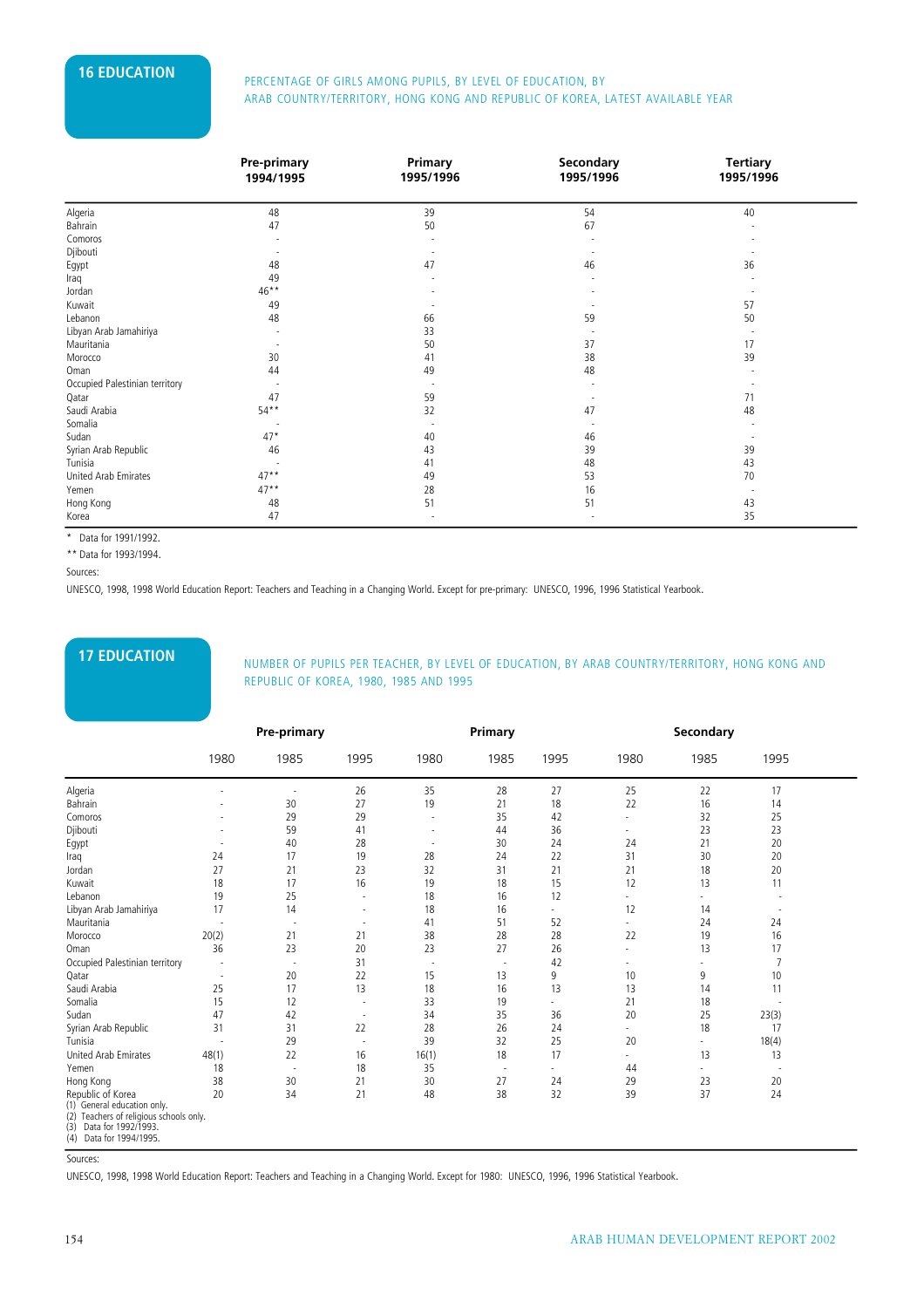# **18 EDUCATION** PERCENTAGE OF VOCATIONAL EDUCATION IN SECONDARY EDUCATION, BY ARAB COUNTRY/TERRITORY, HONG KONG AND REPUBLIC OF KOREA, 1980/1981, 1990/1991 AND 1994/1995

### **Percentage of vocational education**

|                                | 1980/1981 | 1990/1991 | 1994/1995 |  |
|--------------------------------|-----------|-----------|-----------|--|
| Algeria                        | 1.41      | 7.05      | 5.52      |  |
| Bahrain                        | 10.59     | 13.25     | 12.69     |  |
| Comoros                        |           |           |           |  |
| Djibouti                       |           |           |           |  |
| Egypt                          | 21.64     | 18.63     | 32.34     |  |
| Iraq                           | 5.51      |           | 11.38(2)  |  |
| Jordan                         | 5.26      | 24.80     | 24.27(3)  |  |
| Kuwait                         | 0.23      | 0.62(2)   | 0.69      |  |
| Lebanon                        | 10.86     |           |           |  |
| Libyan Arab Jamahiriya         | 5.40      | 25.50     | 38.18(2)  |  |
| Mauritania                     | 4.54      | 2.12(5)   | 2.46(3)   |  |
| Morocco <sup>(4)</sup>         | 1.27      | 1.50      | 1.44      |  |
| Oman                           | 6.04      | 2.79      | 1.41(3)   |  |
| Occupied Palestinian territory |           |           |           |  |
| Qatar                          | 2.77      | 2.92      | 1.78      |  |
| Saudi Arabia                   | 1.46      | 2.78      | 2.34(3)   |  |
| Somalia                        | 17.57     |           |           |  |
| Sudan                          | 4.05      | 4.15      | 4.04(1)   |  |
| Syrian Arab Republic           | 4.33      | 7.27      | 9.36      |  |
| Tunisia                        | 27.34     | 6.52      | 2.16      |  |
| United Arab Emirates           | 1.30      | 0.71      | 1.41      |  |
| Yemen                          | 7.45      | 2.71      |           |  |
| Hong Kong                      | 6.61      |           |           |  |
| Republic of Korea              | 20.56     | 18.08     | 18.64     |  |
| (1) Data for 1991/1992.        |           |           |           |  |
| (2) Data for 199219/93.        |           |           |           |  |
| (3) Data for 1993/1994.        |           |           |           |  |

(4) Does not include technician schools. (5) Does not include health programs.

Source:

UNESCO, 1996, 1996 Statistical Yearbook.

# **19 EDUCATION** PERCENTAGE DISTRIBUTION OF TERTIARY EDUCATION STUDENTS, BY FIELD OF STUDY, BY ARAB COUNTRY/TERRITORY, HONG KONG AND REPUBLIC OF KOREA, 1995

#### **Field of study**

|                                                   | engineering and |                |
|---------------------------------------------------|-----------------|----------------|
| Law and social                                    |                 | <b>Medical</b> |
| <b>Humanities</b><br><b>Education</b><br>sciences | agriculture     | sciences       |
| Algeria<br>23<br>13<br>$\Omega$                   | 52              | 10             |
| $\star\star$<br>22<br>Bahrain<br>26               | 39              | 13             |
| Comoros                                           |                 |                |
| Djibouti<br>72<br>28                              |                 |                |
| $E$ gypt*<br>17<br>18<br>40                       | 15              | 8              |
| Iraq                                              |                 |                |
| Jordan<br>32<br>10<br>17                          | 28              | 12             |
| 34<br>Kuwait<br>31<br>8                           | 23              |                |
| 26<br>52<br>Lebanon                               | 17              | 3              |
| Libyan Arab Jamahiriya                            |                 |                |
| Mauritania<br>55<br>26<br>11                      | 8               |                |
| 30<br>37<br>Morocco<br>$\Omega$                   | 29              | 3              |
| Oman                                              |                 |                |
| Occupied Palestinian territory                    |                 |                |
| 28<br>29<br>15<br>Gaza                            | 19              | 5              |
| West Bank<br>9<br>30<br>27                        | 28              | 6              |
| Qatar                                             |                 |                |
| Saudi Arabia<br>27<br>47                          | 14              |                |
| Somalia                                           |                 |                |
| Sudan                                             |                 |                |
| Syrian ArabRepublic<br>35<br>21                   | 29              | 11             |
| 39<br>Tunisia<br>25<br>ξ                          | 24              | 9              |
| United Arab Emirates                              |                 |                |
| Yemen                                             |                 |                |
| Hong Kong<br>25<br>8                              | 36              |                |
| Republic of Korea<br>29<br>18                     | 39              | b              |

\* Universities only.

"\*\* "Humanities"" was added to "Education".

Source

UNESCO, 1998, 1998 World Education Report: Teachers and Teaching in a Changing World.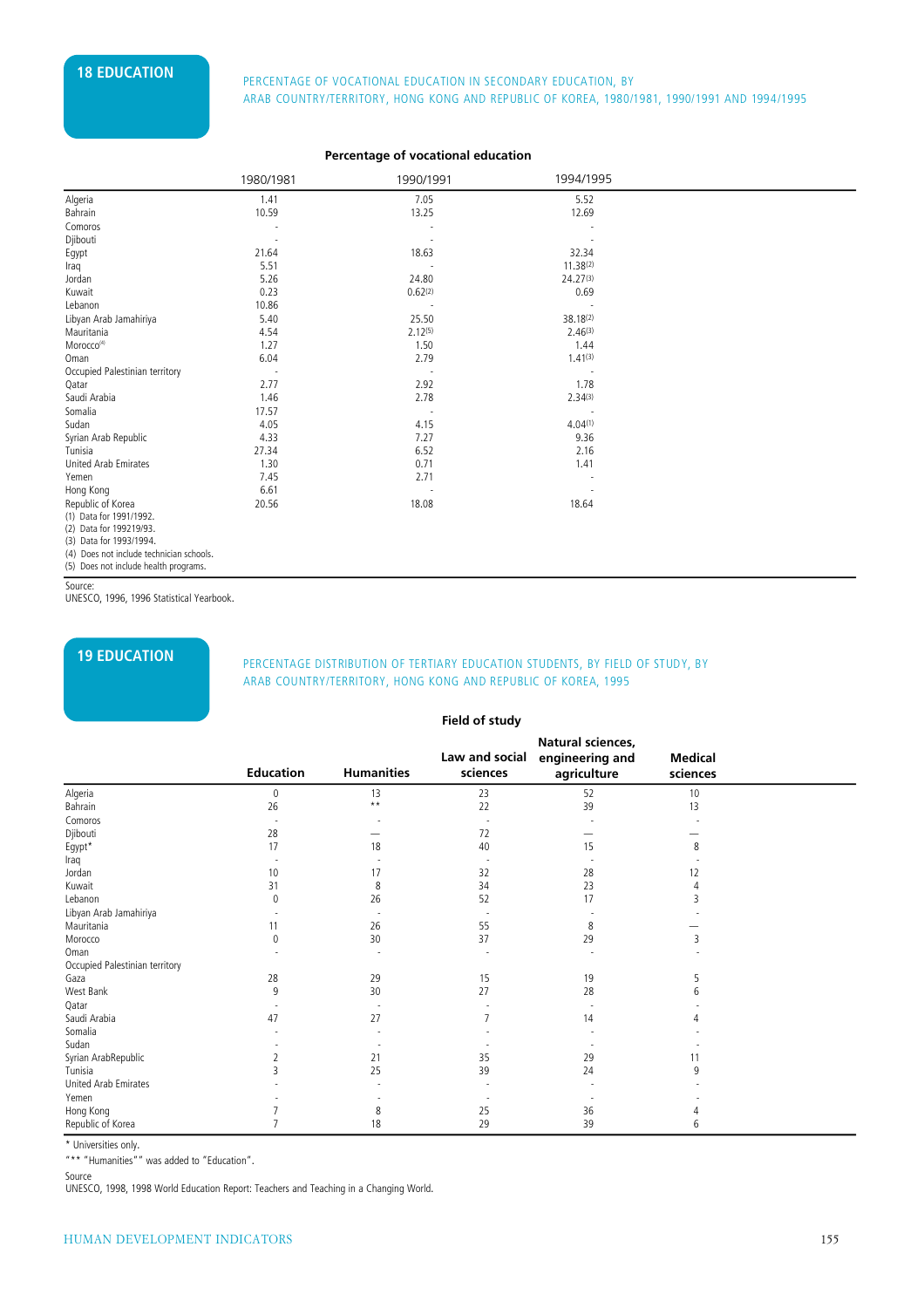# **20 R&D** RESEARCH OUTPUT,BY ARAB COUNTRY/TERRITORY, 1970-1975 AND 1990-1995

#### **Arab science and technology output, papers published in refereed international journals (number of publications)**

|                                |                | (number of publications) |  |
|--------------------------------|----------------|--------------------------|--|
|                                | 1970-1975      | 1990-1995                |  |
| Algeria                        | 338            | 1431                     |  |
| Bahrain                        |                | 453                      |  |
| Comoros                        |                |                          |  |
| Djibouti                       |                |                          |  |
| Egypt                          | 3261           | 12072                    |  |
| Iraq                           | 380            | 931                      |  |
| Jordan                         | 61             | 1472                     |  |
| Kuwait                         | 148            | 1936                     |  |
| Lebanon                        | 743            | 500                      |  |
| Libyan Arab Jamahiriya         | 96             | 348                      |  |
| Mauritania                     |                | 27                       |  |
| Morocco                        | 96             | 2418                     |  |
| Oman                           |                | 466                      |  |
| Occupied Palestinian territory |                | 51                       |  |
| Qatar                          |                | 377                      |  |
| Saudi Arabia                   | 126            | 8306                     |  |
| Somalia                        |                | 79                       |  |
| Sudan                          | 426            | 690                      |  |
| Syrian Arab Republic           | 38             | 471                      |  |
| Tunisia                        | 145            | 1832                     |  |
| United Arab Emirates           |                | 579                      |  |
| Yemen                          | $\overline{4}$ | 155                      |  |
| Arab region                    | 5865           | 34594                    |  |

Source:

Zahlan, A., 1999. Arabs and the Challenges of Science and Technology: Progress without Change.

# **21 ICT HDI AND THE DIGITAL DIVIDE, BY ARAB COUNTRY/TERRITORY AND SELECTED REGIONS**

|                                 | HDI,<br>1998 | Number of tele-<br>phones mainline<br>(per 1,000 peo-<br>ple), 1999 | Number of<br>PCs (per 1,000<br>people),<br>1999 | Number of web<br>sites (per<br>10,000 people),<br>2000 | <b>Total number</b><br>of Internet<br>users<br>(in thousands) |
|---------------------------------|--------------|---------------------------------------------------------------------|-------------------------------------------------|--------------------------------------------------------|---------------------------------------------------------------|
| Algeria                         | 0.69         | 52                                                                  | 6                                               | 0                                                      | 0                                                             |
| Bahrain                         | 0.82         | 249                                                                 | 140                                             | 17                                                     | 62                                                            |
| Comoros                         |              |                                                                     |                                                 |                                                        |                                                               |
| Djibouti                        | 0.45         | 14                                                                  | 10                                              | Λ                                                      | 0                                                             |
| Egypt                           | 0.63         | 75                                                                  | 12                                              |                                                        |                                                               |
| Iraq                            | 0.58         | 30                                                                  | $\Omega$                                        |                                                        | 0                                                             |
| Jordan                          | 0.71         | 87                                                                  | 14                                              |                                                        | 14                                                            |
| Kuwait                          | 0.83         | 240                                                                 | 121                                             | 23                                                     | 53                                                            |
| Lebanon                         | 0.73         | 201                                                                 | 46                                              | 12                                                     | 70                                                            |
| Libyan Arab Jamahiriya          | 0.75         | 101                                                                 | $\theta$                                        | 0                                                      |                                                               |
| Mauritania                      | 0.45         | 6                                                                   | 27                                              | 0                                                      | 0                                                             |
| Morocco                         | 0.58         | 53                                                                  | 11                                              | 0                                                      | $\overline{2}$                                                |
| Oman                            | 0.72         | 90                                                                  | 26                                              | 3                                                      | 20                                                            |
| Occupied Palestinian territory  |              |                                                                     |                                                 |                                                        |                                                               |
| Qatar                           | 0.81         | 263                                                                 | 136                                             |                                                        | 76                                                            |
| Saudi Arabia                    | 0.74         | 129                                                                 | 57                                              |                                                        | 14                                                            |
| Somalia                         |              |                                                                     |                                                 |                                                        |                                                               |
| Sudan                           | 0.47         | 9                                                                   | 3                                               |                                                        | $\mathbf{0}$                                                  |
| Syrian Arab Republic            | 0.65         | 99                                                                  | 14                                              |                                                        |                                                               |
| Tunisia                         | 0.71         | 90                                                                  | 15                                              | 0                                                      | 12                                                            |
| <b>United Arab Emirates</b>     | 0.80         | 332                                                                 | 102                                             | 92                                                     | 167                                                           |
| Yemen                           | 0.45         | 17                                                                  | $\overline{2}$                                  | 0                                                      |                                                               |
| Arab region                     | 0.64         | 88                                                                  | 19                                              | $\overline{2}$                                         | 1525                                                          |
| South Asia                      | 0.56         | 23                                                                  | 3                                               | $\overline{2}$                                         | 3034                                                          |
| Sub-Saharan Africa              | 0.46         | 14                                                                  | 8                                               | 3                                                      | 2357                                                          |
| South East Asia and the Pacific | 0.69         | 82                                                                  | 17                                              | 4                                                      | 23593                                                         |
| Latin America and the Caribbean | 0.76         | 130                                                                 | 38                                              | 30                                                     | 10184                                                         |

Sources:

World Bank, 2001, "World Development Indicators".Except for HDI: UNDP, 2000, Human Development Report, and number of Internet users: ESCWA, 2000. "Report of the Expert Panel on Information Technology and Development Priorities: Competing in a Knowledge-based Global Economy",Beirut, 15-16 May 2000.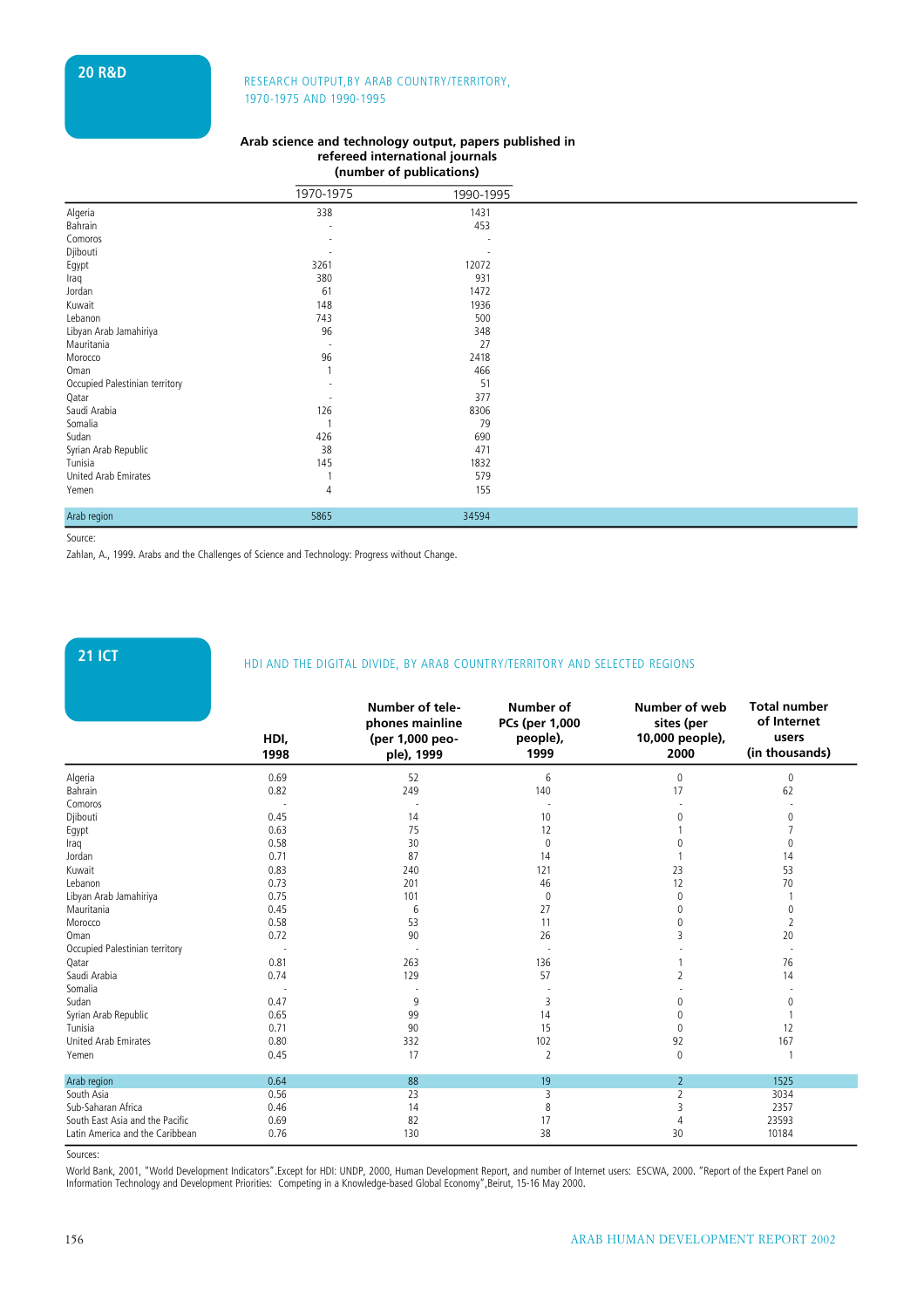# **22 ICT** TECHNOLOGY ACHIEVEMENT INDEX (TAI), BY ARAB COUNTRY/TERRITORY AND SELECTED TOP-RANKING **COUNTRIES**

|                                |                | (TAI) | S&T    | Technology<br>creation<br><b>Patents</b><br>granted to<br>residents<br>(per million<br>people), | Diffusion of recent<br>innovations High<br>and medium-<br>technology<br>exports (as % of<br>total goods<br>exports) | <b>Diffusion</b><br>of old<br>innovations<br><b>Telephones</b><br>mainline &<br>cellular (per<br>1,000 people), |  |
|--------------------------------|----------------|-------|--------|-------------------------------------------------------------------------------------------------|---------------------------------------------------------------------------------------------------------------------|-----------------------------------------------------------------------------------------------------------------|--|
|                                | Rank           | Value | status | 1998                                                                                            | 1999                                                                                                                | 1999                                                                                                            |  |
| Algeria                        | 58             | 0.221 | (2)    |                                                                                                 | 1.0                                                                                                                 | 54                                                                                                              |  |
| Bahrain                        |                |       |        |                                                                                                 | $5.7**$                                                                                                             | 453                                                                                                             |  |
| Comoros                        |                |       |        |                                                                                                 |                                                                                                                     | 10                                                                                                              |  |
| Djibouti                       |                |       |        |                                                                                                 |                                                                                                                     | 14                                                                                                              |  |
| Egypt                          | 57             | 0.236 | (2)    | $\left( .\right)$                                                                               | 8.8                                                                                                                 | 77                                                                                                              |  |
| Iraq                           |                |       |        |                                                                                                 |                                                                                                                     |                                                                                                                 |  |
| Jordan                         |                |       |        |                                                                                                 |                                                                                                                     | 105                                                                                                             |  |
| Kuwait                         |                |       |        |                                                                                                 | 6.8                                                                                                                 | 398                                                                                                             |  |
| Lebanon                        |                |       |        |                                                                                                 |                                                                                                                     |                                                                                                                 |  |
| Libyan Arab Jamahiriya         |                |       |        |                                                                                                 | $1.8**$                                                                                                             |                                                                                                                 |  |
| Mauritania                     |                |       |        |                                                                                                 |                                                                                                                     | 6                                                                                                               |  |
| Morocco                        |                |       |        | 3                                                                                               | $12.4***$                                                                                                           | 66                                                                                                              |  |
| Oman                           |                |       |        |                                                                                                 | 13.2                                                                                                                | 139                                                                                                             |  |
| Occupied Palestinian territory |                |       |        |                                                                                                 |                                                                                                                     |                                                                                                                 |  |
| Qatar                          |                |       |        |                                                                                                 |                                                                                                                     | 406                                                                                                             |  |
| Saudi Arabia                   |                |       |        | $\left( .\right)$                                                                               | $5.2**$                                                                                                             | 170                                                                                                             |  |
| Somalia                        |                |       |        |                                                                                                 |                                                                                                                     |                                                                                                                 |  |
| Sudan                          | 71             | 0.071 | (3)    |                                                                                                 | $0.4**$                                                                                                             | 9                                                                                                               |  |
| Syrian Arab Republic           | 56             | 0.240 | (2)    |                                                                                                 | 1.2                                                                                                                 | 102                                                                                                             |  |
| Tunisia                        | 51             | 0.255 | (2)    |                                                                                                 | 19.7                                                                                                                | 96                                                                                                              |  |
| <b>United Arab Emirates</b>    | ٠              |       |        |                                                                                                 |                                                                                                                     | 754                                                                                                             |  |
| Yemen                          |                |       | $\sim$ |                                                                                                 |                                                                                                                     | 18                                                                                                              |  |
| Finland                        | $\mathbf{1}$   | 0.744 | (1)    | 187                                                                                             | 50.7                                                                                                                | 1203                                                                                                            |  |
| <b>United States</b>           | $\overline{2}$ | 0.733 | (1)    | 289                                                                                             | 66.2                                                                                                                | 993'                                                                                                            |  |
| Japan                          | 4              | 0.698 | (1)    | 994                                                                                             | 80.8                                                                                                                | 1007                                                                                                            |  |
| Republic of Korea              | 5              | 0.666 | (1)    | 779                                                                                             | 66.7                                                                                                                | 938                                                                                                             |  |
| Israel                         | 18             | 0.514 | (1)    | 74                                                                                              | 45.0                                                                                                                | 918                                                                                                             |  |
| Brazil                         | 43             | 0.311 | (2)    | $\overline{2}$                                                                                  | 32.9                                                                                                                | 238                                                                                                             |  |

"\* To calculate the TAI, a value of zero was used for countries for which data were not available.

\*\* Data refer to 1998.

x To calculate the TAI, the value "901" was used as a weighted average value for OECD countries. Science and technology (S&T) status: (1) Leader (2) Dynamic adopter (3) Marginalized

#### Source:

UNDP, 2001, Human Development Report 2001.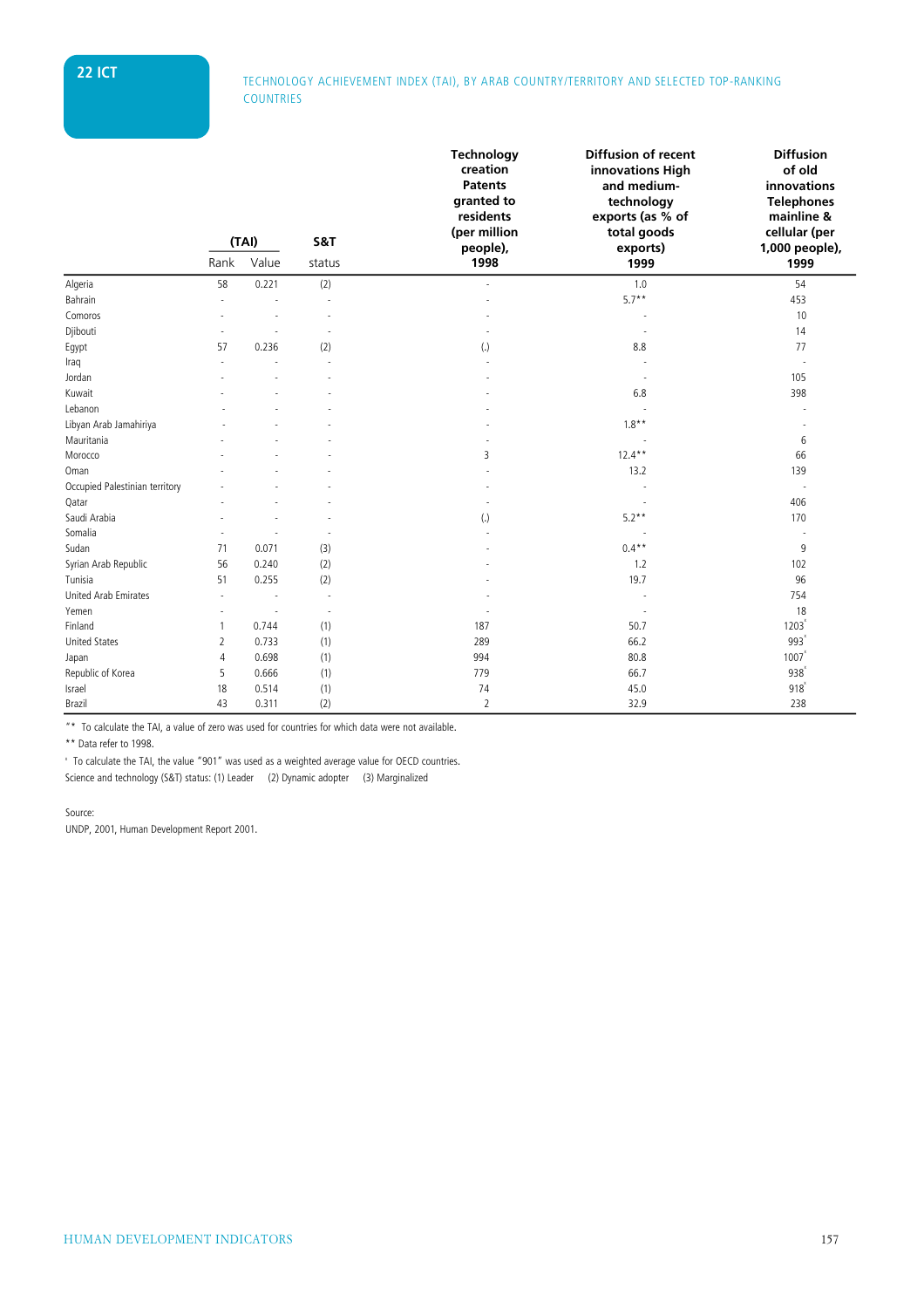### LABOUR FORCE, ANNUAL GROWTH RATE, AND LABOUR-FORCE PARTICIPATION IN ECONOMIC ACTIVITY, BY ARAB COUNTRY/TERRITORY, 1997

|                                |              | Labour force                 |                                                             |         |      |  |  |
|--------------------------------|--------------|------------------------------|-------------------------------------------------------------|---------|------|--|--|
|                                | <b>Total</b> | Annual growth<br>rate $(\%)$ | Labour-force participation rate in economic<br>activity (%) |         |      |  |  |
|                                | (thousands)  | 1980-1997                    | Males                                                       | Females | Both |  |  |
| Algeria                        | 9416         | 4.0                          | 46.9                                                        | 16.7    | 32.0 |  |  |
| Bahrain                        | 260          | 3.8                          | 62.5                                                        | 20.6    | 44.6 |  |  |
| Comoros                        | 295          | 3.2                          | 51.4                                                        | 39.1    | 45.3 |  |  |
| Djibouti                       | 166          |                              |                                                             |         | 28.4 |  |  |
| Egypt                          | 23817        | 2.6                          | 51.4                                                        | 22.1    | 37.0 |  |  |
| Iraq                           | 5746         | 2.9                          | 43.4                                                        | 10.3    | 27.1 |  |  |
| Jordan                         | 1671         | 5.3                          | 43.8                                                        | 13.4    | 28.9 |  |  |
| Kuwait                         | 647          | 1.6                          | 49.4                                                        | 24.7    | 37.4 |  |  |
| Lebanon                        | 1068         | 2.1                          | 49.6                                                        | 19.1    | 34.0 |  |  |
| Libyan Arab Jamahiriya*        | 1652         | 3.4                          | 43.0                                                        | 12.9    | 28.6 |  |  |
| Mauritania                     | 1100         | 2.3                          | 52.1                                                        | 39.9    | 46.0 |  |  |
| Morocco                        | 10748        | 2.6                          | 51.0                                                        | 27.1    | 39.1 |  |  |
| Oman                           | 645          | 3.9                          | 42.9                                                        | 8.6     | 26.9 |  |  |
| Occupied Palestinian territory | 635          | 5.5                          |                                                             |         | 20.1 |  |  |
| Qatar                          | 312          | 6.6                          | 72.0                                                        | 22.0    | 54.9 |  |  |
| Saudi Arabia*                  | 6355         | 4.9                          | 50.3                                                        | 10.4    | 32.6 |  |  |
| Somalia                        | 4411         | 2.2                          | 49.4                                                        | 37.1    | 43.2 |  |  |
| Sudan                          | 10945        | 2.8                          | 55.7                                                        | 22.7    | 39.2 |  |  |
| Syrian Arab Republic           | 4559         | 3.7                          | 44.5                                                        | 16.2    | 30.5 |  |  |
| Tunisia                        | 3562         | 2.9                          | 52.1                                                        | 23.9    | 38.2 |  |  |
| United Arab Emirates           | 1150         | 4.5                          | 67.3                                                        | 18.9    | 49.8 |  |  |
| Yemen                          | 5163         | 4.6                          | 45.5                                                        | 17.7    | 31.7 |  |  |
| Arab region                    | 94323        |                              |                                                             |         |      |  |  |

\* Native and expatriate labour.

Sources:

ILO,1998. World Employment Report 1998-1999: Employability in the Global Economy: How Training Matters, p. 218. Except for occupied Palestinian territoryand Djibouti from other sources.

| <b>24 EMPLOYMENT</b><br><b>AND</b><br><b>PRODUCTIVITY</b> |                    |                                        |                             | OPEN UNEMPLOYMENT, BY ARAB COUNTRY/TERRITORY, LATEST AVAILABLE DATA                                                                                  |
|-----------------------------------------------------------|--------------------|----------------------------------------|-----------------------------|------------------------------------------------------------------------------------------------------------------------------------------------------|
|                                                           |                    | Number of<br>unemployed<br>$(aqe 15+)$ | Unemployment<br>rate $(\%)$ | Sources and notes                                                                                                                                    |
| Algeria                                                   | 1995<br>1997       | 2049000                                | 29.9<br>26.4                | - ILO, World Employment Report 2000, p. 298, French version.                                                                                         |
| Bahrain                                                   | 1997<br>April 2001 | 6147<br>9670                           | 3.1<br>L.                   | - Statistical Collection 1998, Bahrain, Central Bureau of Statistics<br>- Declaration of the Labour Minister, Bahrain, 24\4\2001.                    |
| Comoros                                                   |                    |                                        |                             |                                                                                                                                                      |
| Djibouti                                                  |                    |                                        |                             |                                                                                                                                                      |
| Egypt                                                     | 1996               | 1535000                                | 8.7                         | - Final results of population census, 1996.                                                                                                          |
| Iraq                                                      |                    |                                        |                             |                                                                                                                                                      |
| Jordan                                                    | 1999               | 172080                                 | 14.4                        | - Annual Report of the Ministry of Labour, 1996.                                                                                                     |
| Kuwait                                                    | 1999               | 8917                                   | 7.1                         | - Major characteristics of population and labour force,<br>30/6/1999, Ministry of Planning.                                                          |
| Lebanon                                                   | 1997               | 116058                                 | 8.5                         | - Labour force, 1997, Central Department of Statistics.                                                                                              |
| Libyan Arab Jamahiriya                                    | 1995               | 119532                                 | 11.2                        | - Statistical Collection of Arab countries, 1998, the Arab League.                                                                                   |
| Mauritania                                                |                    |                                        | ÷,                          |                                                                                                                                                      |
| Morocco                                                   | 1997               |                                        | 17.8                        | - ILO, World Employment Report 2000, p. 298, French version.                                                                                         |
|                                                           | 1999               | 1456000                                | 15.1                        | - Morocco, Ministry of Planning, Department of Statistics.                                                                                           |
|                                                           | End of 1999        | 1456000                                | 14.5                        | - Ministry of Planning- Department of Statistics                                                                                                     |
| Oman                                                      | 1996               | 52510                                  | 17.2                        | - Labour force survey for 1996 carried out in December; results<br>shown in 1999-Social statistics, Ministry of Economics.                           |
| Occupied Palestinian territory                            | 1996               | 200000                                 | 51                          | - Palestinian Central Bureau of Statistics.                                                                                                          |
|                                                           | 1999               | 79000                                  | 11.8                        | - Abu El-Shokr (The bridges are closed).                                                                                                             |
| Oatar                                                     | 1997               | 6564                                   | 5.1                         | - General Census of Population and Houses, 1997, Planning Council.                                                                                   |
| Saudi Arabia<br>Somalia                                   | 2001               | 128590                                 | 15.0                        | - (Among Saudi males) Saudi-American Bank Report, estimated<br>number of unemployed out of labour force, 1996,<br>with a growth rate of 3.3.         |
|                                                           | 1996               | 1250000                                | 17.0                        |                                                                                                                                                      |
| Sudan                                                     |                    |                                        |                             | - Immigration and labour-force survey, Northern Sudan,<br>Ministry of Labour.                                                                        |
| Syrian Arab Republic                                      | 1998               | 393983                                 | 8.9                         | - Ministry of Labour, official report.                                                                                                               |
|                                                           | 1999               |                                        | 6.5                         | - Central Statistics Office, 1997.                                                                                                                   |
| Tunisia                                                   | $1996(18+)$        | 180850                                 | 7.2                         | - ILO, Labour Statistical Yearbook 1999.                                                                                                             |
|                                                           | $1999(14+)$        | 490464                                 | 15.6                        | - The National Survey of Population and Employment 1999, the<br>number of unemployed out of active people at 1999, estimated<br>by 3144 (thousands). |
| United Arab Emirates                                      | 1995               | 335321                                 | 2.6                         | - UAE Annual Statistical Yearbook.                                                                                                                   |
| Yemen                                                     | 1998               | 340999                                 | 8.2                         | - Statistical Yearbook 1999, Ministry of Planning and Development.                                                                                   |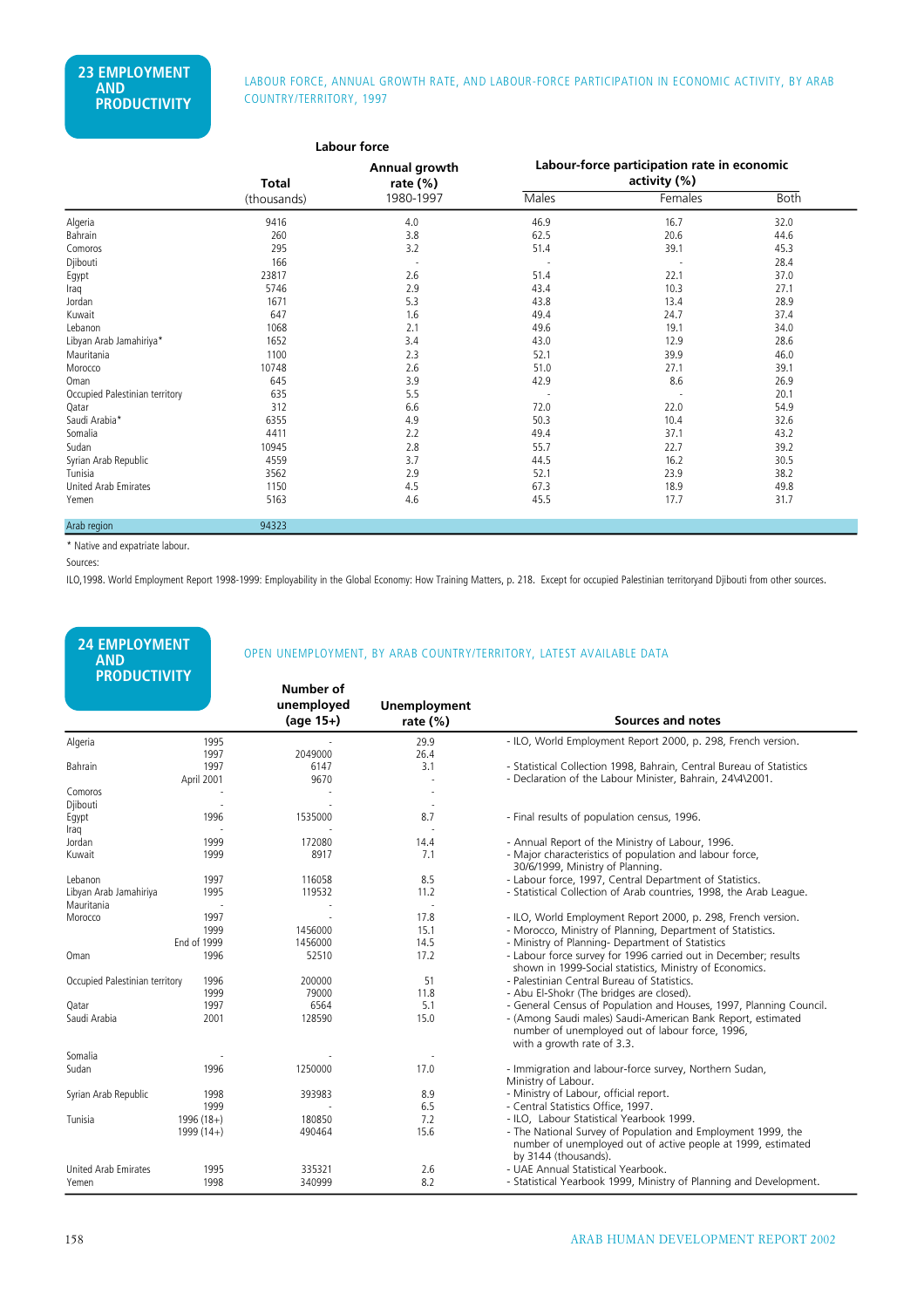#### UNEMPLOYMENT AMONG YOUTH AGES 15 TO 24 YEARS, BY SELECTED ARAB COUNTRY/TERRITORY, VARIOUS YEARS

|                                |                          | Youth unemployment rate (%) |                          | Unemployed youth as share of total<br>unemployed (%) |         |      |  |
|--------------------------------|--------------------------|-----------------------------|--------------------------|------------------------------------------------------|---------|------|--|
|                                | Males                    | Females                     | <b>Both</b>              | Males                                                | Females | Both |  |
| Algeria                        |                          |                             |                          |                                                      |         |      |  |
| 1990                           | 46.2                     | 14.4                        | 38.7                     | 65.0                                                 | 78.0    | 66.0 |  |
| 1992                           |                          |                             |                          | 64.8                                                 | 75.4    | 65.7 |  |
| Bahrain                        |                          |                             |                          |                                                      |         |      |  |
| 1990                           | 5.7                      | 6.7                         | 6.0                      | 68.5                                                 | 68.2    | 68.4 |  |
| 1995                           | 11.9                     | 13.5                        | 12.6                     | 77.6                                                 | 71.1    | 75.4 |  |
| 1997                           | ÷,                       |                             |                          | 67.6                                                 | 58.9    | 64.7 |  |
| Egypt                          |                          |                             |                          |                                                      |         |      |  |
| 1990                           | 17.1                     | 43.4                        | 26.4                     | 57.9                                                 | 66.3    | 62.5 |  |
| 1995                           | 24.5                     | 59.0                        | 34.4                     | 66.4                                                 | 70.5    | 68.4 |  |
| 1998                           | $\overline{\phantom{a}}$ | $\sim$                      | $\overline{\phantom{a}}$ | 63.1                                                 | 59.9    | 61.5 |  |
| Lebanon (1997)                 |                          |                             |                          |                                                      |         |      |  |
| Aged 15-19                     | 29.7                     | 21.6                        | 28.6                     | ٠                                                    |         |      |  |
| Aged 20-24                     | 20.1                     | 11.5                        | 17.8                     |                                                      |         |      |  |
| Morocco (Urban)                |                          |                             |                          |                                                      |         |      |  |
| 1999                           |                          |                             | 38.2                     | 41.8                                                 | 33.1    | 39.5 |  |
| Occupied Palestinian territory |                          |                             |                          |                                                      |         |      |  |
| 1999                           |                          |                             | ٠                        | 43.0                                                 | 23.1    | 42.4 |  |
| Qatar (1997)                   |                          |                             |                          |                                                      |         |      |  |
| Citizens                       | ٠                        |                             | ٠                        | 44.2                                                 | 45.4    | 44.6 |  |
| Non-citizens                   | ٠                        |                             |                          | 59.0                                                 | 61.0    | 59.6 |  |
| Syrian Arab Republic           |                          |                             |                          |                                                      |         |      |  |
| 1998                           |                          |                             |                          | 73.7                                                 | 71.3    | 73.2 |  |
|                                |                          |                             |                          |                                                      |         |      |  |

Sources:

Same sources of unemployment rates by country and year (table 24). Except for Algeria, Bahrain, and Egypt (1990 and 1995 ): ILO,1999. "Key Indicators Labour Market". Geneva, p. 249.

### **26 EMPLOYMENT AND PRODUCTIVITY**

REAL AND NOMINAL MANUFACTURING WAGES, BY SELECTED ARAB COUNTRIES AND REPUBLIC OF KOREA, 1991- 1996 (1990=100)

| Country           | 1991    |        | 1992    |       | 1993    |       | 1994    |       | 1995    |       | 1996    |                          |
|-------------------|---------|--------|---------|-------|---------|-------|---------|-------|---------|-------|---------|--------------------------|
|                   | Nominal | Real   | Nominal | Real  | Nominal | Real  | Nominal | Real  | Nominal | Real  | Nominal | Real                     |
| Algeria*          | $\sim$  | $\sim$ | 100.0   | 100.0 | 124.6   | 102.5 | 139.0   | 86.8  | 162.7   | 79.1  | 191.6   | 77.4                     |
| Bahrain           | 98.1    | 97.2   | 90.8    | 90.3  | 84.6    | 82.0  | 83.7    | 80.8  |         |       |         |                          |
| Egypt             | 101.9   | 85.0   | 114.8   | 84.3  | 129.6   | 84.9  | 142.6   | 86.5  | 155.6   | 87.0  |         | $\overline{\phantom{a}}$ |
| Jordan            | 100.0   | 92.4   | 103.5   | 92.0  | 106.7   | 91.9  | 112.2   | 93.2  | 114.6   | 93.0  |         | $\overline{\phantom{a}}$ |
| Sudan             | $\sim$  | $\sim$ | 322.4   | 68.1  |         |       |         |       |         |       |         | $\overline{\phantom{a}}$ |
| Republic of Korea | 116.9   | 106.9  | 135.2   | 116.3 | 149.9   | 123.0 | 173.1   | 133.9 | 190.2   | 140.8 | 213.5   | 150.6                    |

\* (1992=100)

Source:

ILO, 1999, "Key Indicators of the Labour Market", Geneva, p. 399.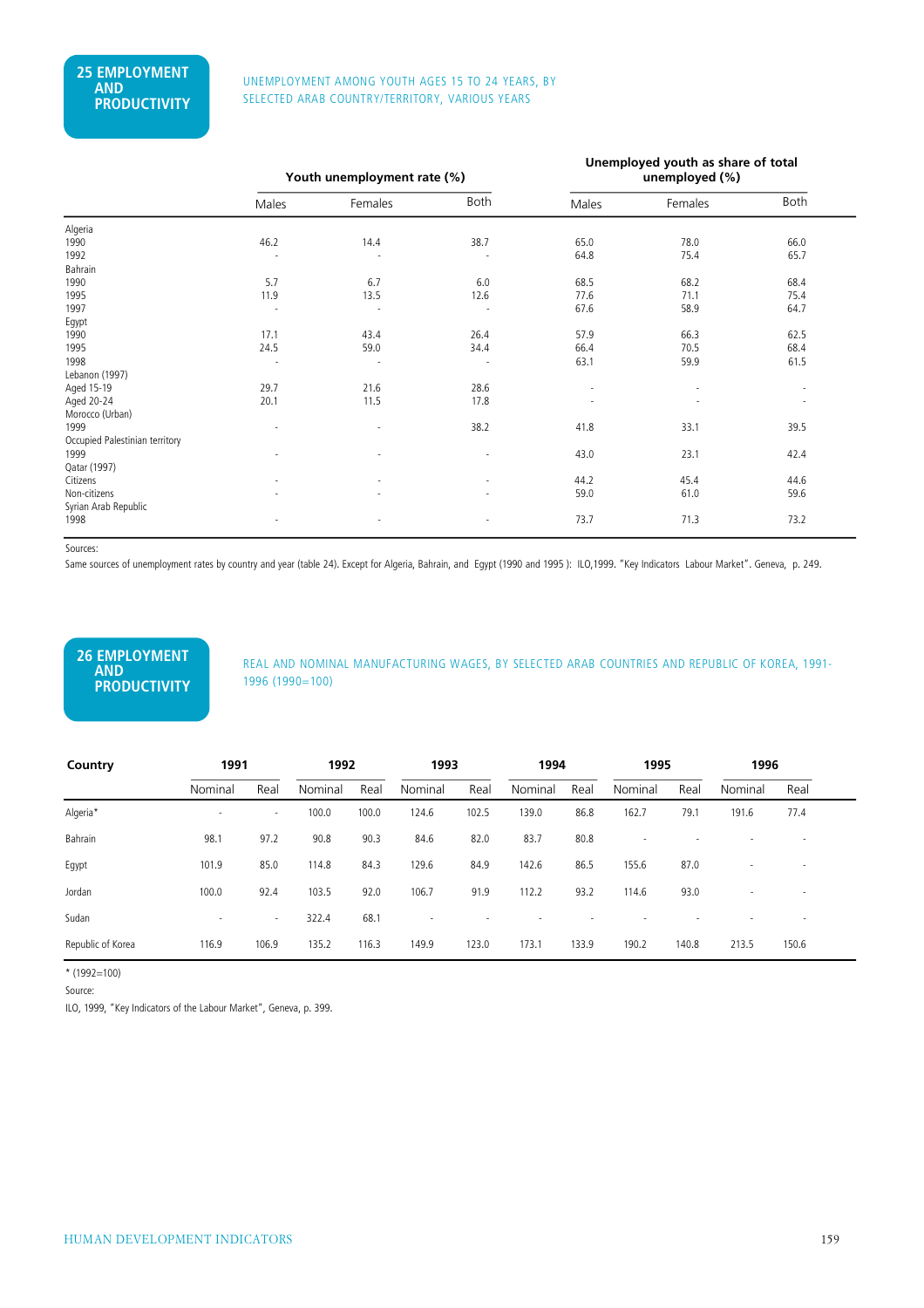|                                      | <b>Constitutional</b><br>document                                  | Dates of basic documents and<br>subsequent amendments |  |
|--------------------------------------|--------------------------------------------------------------------|-------------------------------------------------------|--|
| Algeria<br>Bahrain                   | Charter of National Action                                         | 1976, 1988, 1989, 2001<br>1973, 2001                  |  |
| Comoros                              |                                                                    |                                                       |  |
| Djibouti                             |                                                                    |                                                       |  |
| Egypt                                | Constitution                                                       | 1971, 1980                                            |  |
| Iraq                                 | Constitution                                                       | 1990                                                  |  |
| Jordan                               | Constitution - National Charter                                    | 1952, 1992                                            |  |
| Kuwait                               | Constitution                                                       | 1962                                                  |  |
| Lebanon                              | Constitution                                                       | 1926, 1996                                            |  |
| Libyan Arab Jamahiriya               | Declaration of the Establishment<br>of the Authority of the People | 1977                                                  |  |
| Mauritania                           | Constitution                                                       | 1991, 1994                                            |  |
| Morocco                              | Constitution                                                       | 1972, 1992, 1996                                      |  |
| Oman                                 | Basic law                                                          | 1996                                                  |  |
| Occupied Palestinian territory       |                                                                    |                                                       |  |
| Qatar                                |                                                                    |                                                       |  |
| Saudi Arabia                         | Basic law                                                          | 1992                                                  |  |
| Somalia                              |                                                                    |                                                       |  |
| Sudan                                |                                                                    |                                                       |  |
| Syrian Arab Republic                 | Constitution                                                       | 1973                                                  |  |
| Tunisia                              | Constitution                                                       | 1991                                                  |  |
| <b>United Arab Emirates</b><br>Yemen | Constitution                                                       | 1996                                                  |  |

Source:

Web site: http://www.Constitution Finder.

**28 POLITICAL** 

### **PARTICIPATION** VOTER PARTICIPATION, BY ARAB COUNTRY/TERRITORY

|                                |                                    |             | Rate of par- |  |
|--------------------------------|------------------------------------|-------------|--------------|--|
|                                |                                    |             | ticipation   |  |
|                                | Type of election                   | <b>Date</b> | (%)          |  |
| Algeria                        | Presidential                       | 1997        | 66.30        |  |
|                                | Legislative                        | 1999        | 60.25        |  |
| Bahrain                        | Referendum on the National Charter | 2001        | 90.30        |  |
| Comoros                        |                                    |             |              |  |
| Djibouti                       |                                    |             |              |  |
| Egypt                          | People's Assembly                  | 2000        | 27.50        |  |
| Iraq                           | Legislative                        | 2000        | 83.60        |  |
| Jordan                         | Legislative                        | 1989        | 63.20        |  |
|                                |                                    | 1993        | 68.30        |  |
|                                |                                    | 1997        | 45.45        |  |
| Kuwait                         | Council of the Nation              | 1999        | 80.00        |  |
| Lebanon                        | Legislative                        | 1992        | 44.00        |  |
|                                |                                    | 1996        |              |  |
|                                |                                    | 2000        |              |  |
| Libyan Arab Jamahiriya         |                                    |             |              |  |
| Mauritania                     | Presidential                       | 1997        | 65.60        |  |
|                                | Legislative                        |             |              |  |
| Morocco                        | Legislative                        | 1993        | 63.70        |  |
|                                |                                    | 1997        | 58.30        |  |
| Oman                           | Shura Council                      | 1997        |              |  |
| Occupied Palestinian territory | National Legislature               | 1996        | 90.00        |  |
| Qatar                          | Local elections                    | 1999        | 85.00        |  |
| Saudi Arabia                   |                                    |             |              |  |
| Somalia                        |                                    |             |              |  |
| Sudan                          | Presidential, Legislative          | 2000        |              |  |
| Syrian Arab Republic           | Legislative                        | 1998        | 77.80        |  |
|                                | Presidential                       | 2000        | N.A.         |  |
| Tunisia                        | Presidential                       | 1999        | 89.70        |  |
|                                | Legislative                        | 1999        | 91.50        |  |
| <b>United Arab Emirates</b>    |                                    |             |              |  |
| Yemen                          | Legislative                        | 1997        | 61.00        |  |
|                                | Presidential                       | 1999        | 66.00        |  |
|                                | Local                              | 2001        |              |  |

Source:

Arab Social Science Research (ASSR) web site.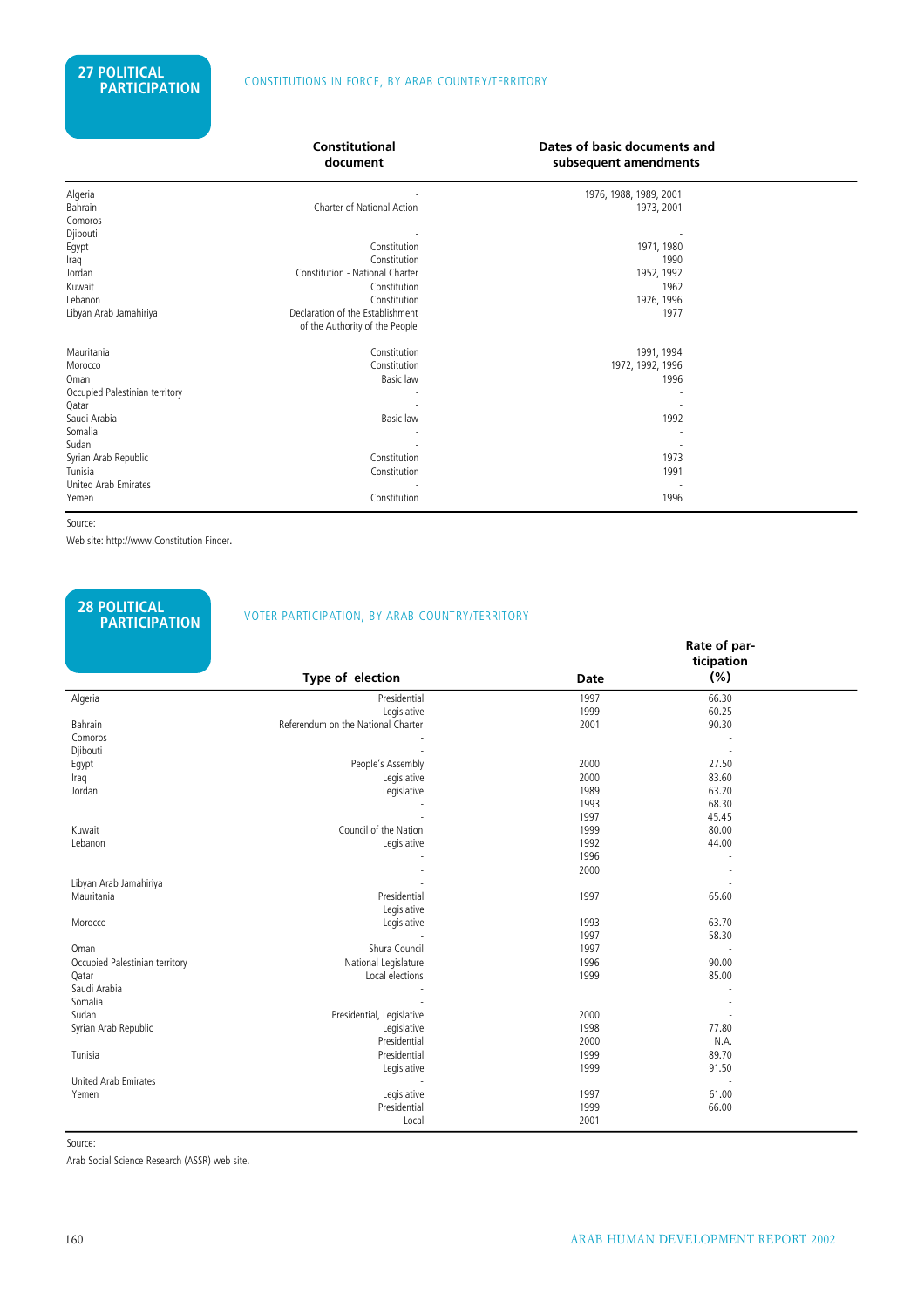|                                | Number of<br>authorized parties | Number of political<br>parties in the<br>government, 2000 | Number of<br>banned parties |
|--------------------------------|---------------------------------|-----------------------------------------------------------|-----------------------------|
| Algeria                        | 37                              |                                                           |                             |
| Egypt                          | 16                              |                                                           | 10                          |
| Iraq                           |                                 |                                                           | 19                          |
| Jordan                         | 36                              | Non-partisans                                             |                             |
| Lebanon                        | 18                              |                                                           |                             |
| Libyan Arab Jamahiriya         |                                 |                                                           | 10 Exiled groups            |
| Mauritania                     |                                 |                                                           |                             |
| Morocco                        | 22                              |                                                           |                             |
| Occupied Palestinian territory |                                 |                                                           |                             |
| Sudan                          |                                 |                                                           | 9 Clandestine groups        |
| Syrian Arab Republic           |                                 |                                                           |                             |
| Tunisia                        |                                 |                                                           |                             |
| Yemen                          |                                 |                                                           |                             |

Source:

Banks, Arthur S. and Thomas C. Muller (eds.), Political Handbook of the World, CSAPublication, Binghamton, State University of New York, 1998.

# **30 POLITICAL**

#### **STATUS OF FREEDOM OF ASSOCIATIONS, BY ARAB COUNTRY/TERRITORY**

|                                | Number of civil<br>societies (year) |        | Number of<br>professional<br>associations | Number of<br>trade<br>unions | Percentage of<br>elected<br>leaders* |  |
|--------------------------------|-------------------------------------|--------|-------------------------------------------|------------------------------|--------------------------------------|--|
| Algeria                        |                                     |        |                                           |                              |                                      |  |
| Bahrain                        | 66                                  | (1992) | 10                                        |                              |                                      |  |
| Comoros                        |                                     |        |                                           |                              |                                      |  |
| Djibouti                       |                                     |        |                                           |                              |                                      |  |
| Egypt                          | 13239                               | (1991) | 23                                        | 23                           | 93.6                                 |  |
| Iraq                           |                                     |        |                                           |                              |                                      |  |
| Jordan                         | 587                                 | (1992) | 12                                        | 17                           |                                      |  |
| Kuwait                         | 29                                  | (1988) | 16                                        |                              |                                      |  |
| Lebanon                        | 1302                                | (1993) |                                           |                              | 66.7                                 |  |
| Libyan Arab Jamahiriya         |                                     |        | 34                                        |                              |                                      |  |
| Mauritania                     | $\overline{7}$                      | (1988) |                                           |                              |                                      |  |
| Morocco                        | 159                                 | (1993) |                                           |                              | 93.4                                 |  |
| Oman                           | 16                                  | (1989) |                                           | Not Auth.                    |                                      |  |
| Occupied Palestinian territory | 444                                 | (1992) |                                           |                              | 71.5                                 |  |
| Qatar                          | 3                                   | (1988) |                                           |                              |                                      |  |
| Saudi Arabia                   | 125                                 | (1992) |                                           | Not Auth.                    |                                      |  |
| Somalia                        |                                     |        |                                           |                              |                                      |  |
| Sudan                          | 262                                 | (1991) |                                           | 13                           | 77.0                                 |  |
| Syrian Arab Republic           | 628                                 | (1992) |                                           |                              |                                      |  |
| Tunisia                        | 5186                                | (1993) |                                           |                              | 91.7                                 |  |
| United Arab Emirates           | 89                                  | (1992) | 10                                        | Not Auth.                    |                                      |  |
| Yemen                          | 223                                 | (1992) |                                           |                              |                                      |  |

\* From a sample of 1,457 societies in 11 Arab countries/territory.

Sources:

Al-Baz, Shaheeda, 1997, Arab People's Organizations on the Eve of the Twenty-first

Century: Determinates of Their Present Reality and Future Prospects. Follow-up

Committee of the Congress of Arab People's Organizations (in Arabic), Cairo, p. 101. Except for a number of civil societies: Nafissa, S. and A. Kandil, 1994, Civil Societies in Egypt. Centre for Strategic and Political Studies of Al-Ahram (in Arabic), Cairo, p. 38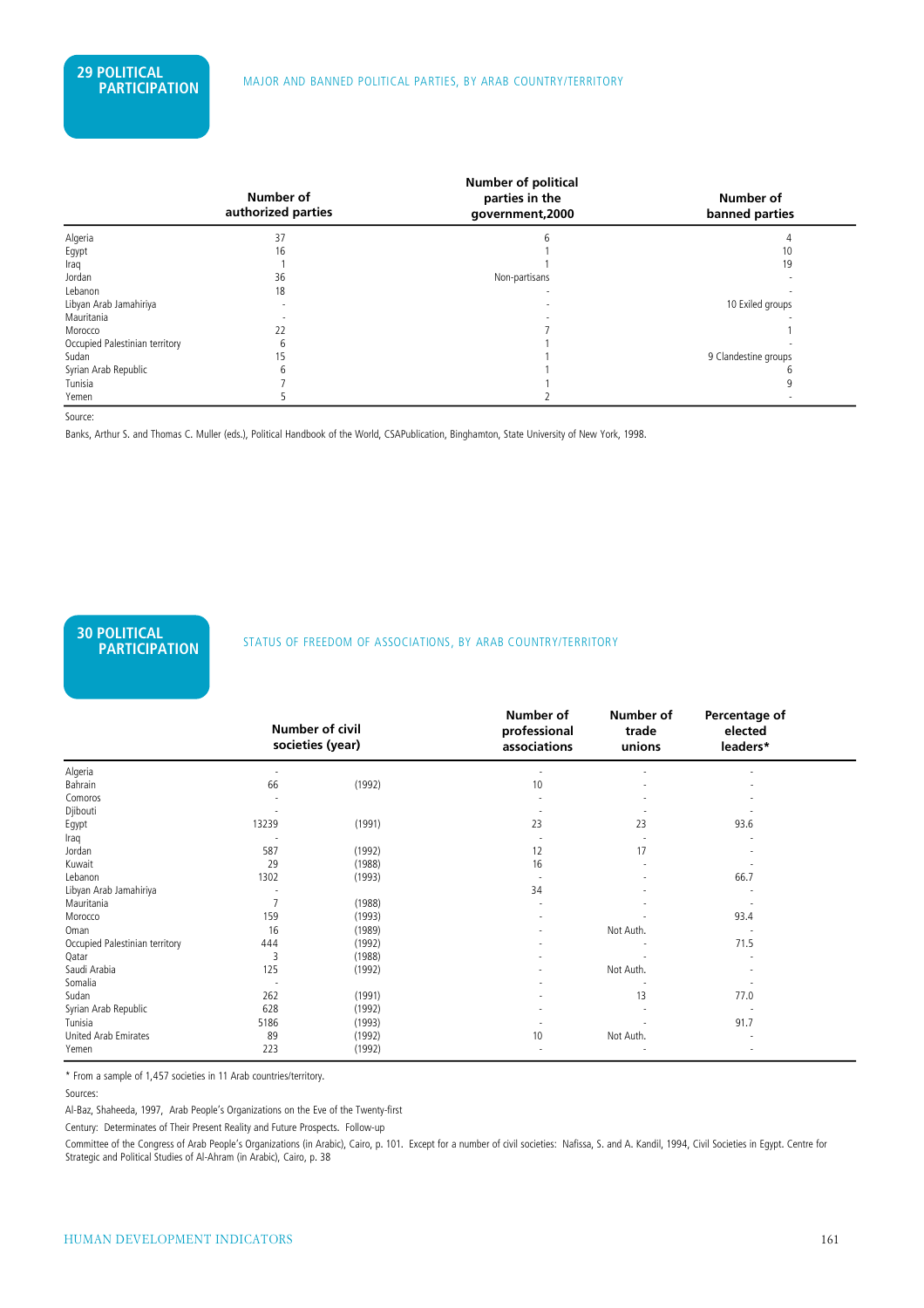#### ACCESSION TO MAJOR INTERNATIONAL HUMAN RIGHTS CONVENTIONS, BY ARAB COUNTRY/TERRITORY, 2000

|                                | Convention<br>on the<br><b>Elimination of</b><br>All Forms of<br>Racial<br><b>Discrimination</b> | Convention<br>on Civil and<br><b>Political</b><br><b>Rights</b> | Convention<br>on Economic,<br>Social and<br>Cultural<br><b>Rights</b> | Convention<br>on the<br><b>Elimination</b><br>of All Forms<br>of<br><b>Discriminatio</b><br>n against<br>Women | Convention<br>relating to<br>the Status of<br><b>Refugees</b> | Convention<br>on the<br><b>Elimination</b><br>of All Forms<br>of Torture<br>and Other<br>Cruel,<br>Inhuman or<br><b>Degrading</b><br><b>Treatment or</b><br><b>Punishment</b> | Convention<br>on the Rights<br>of the Child |
|--------------------------------|--------------------------------------------------------------------------------------------------|-----------------------------------------------------------------|-----------------------------------------------------------------------|----------------------------------------------------------------------------------------------------------------|---------------------------------------------------------------|-------------------------------------------------------------------------------------------------------------------------------------------------------------------------------|---------------------------------------------|
| Algeria                        | $\star\star$                                                                                     | $\star\,\star$                                                  | $\star\,\star$                                                        | $\star$                                                                                                        | $\star\,\star$                                                | $\star\star$                                                                                                                                                                  | $\star\star$                                |
| Bahrain                        | $\star\star$                                                                                     |                                                                 |                                                                       |                                                                                                                |                                                               | $\star\star$                                                                                                                                                                  | $\star\star$                                |
| Comoros                        |                                                                                                  |                                                                 |                                                                       | $\star\,\star$                                                                                                 |                                                               | $\star\star$                                                                                                                                                                  |                                             |
| Djibouti                       |                                                                                                  |                                                                 |                                                                       |                                                                                                                | $\star$ $\star$                                               |                                                                                                                                                                               | $***$                                       |
| Egypt                          | $\star\star$                                                                                     | $\star\star$                                                    | $\star\star$                                                          | $\star\star$                                                                                                   | $\star$ $\star$                                               | $\star\star$                                                                                                                                                                  | $* *$                                       |
| Iraq                           | $\star\star$                                                                                     | $***$                                                           | $\star\star$                                                          | $***$                                                                                                          |                                                               |                                                                                                                                                                               | $***$                                       |
| Jordan                         | $\star\star$                                                                                     | $\star\star$                                                    | $\star\star$                                                          | $***$                                                                                                          |                                                               | $\star\star$                                                                                                                                                                  | $**$                                        |
| Kuwait                         | $***$                                                                                            | $***$                                                           | $***$                                                                 | $***$                                                                                                          |                                                               | $\star\star$                                                                                                                                                                  | $***$                                       |
| Lebanon                        | $\star\star$                                                                                     | $***$                                                           | $\star\star$                                                          | $\star\star$                                                                                                   |                                                               |                                                                                                                                                                               | $\star\star$                                |
| Libyan Arab Jamahiriya         | $***$                                                                                            | $\star\star$                                                    | $\star\star$                                                          | $***$                                                                                                          |                                                               | $\star\star$                                                                                                                                                                  | $***$                                       |
| Mauritania                     | $\star\star$                                                                                     |                                                                 |                                                                       |                                                                                                                |                                                               |                                                                                                                                                                               | $\star\star$                                |
| Morocco                        | $\star\star$                                                                                     | $\star\star$                                                    | $\star\star$                                                          | $***$                                                                                                          | $\star\star$                                                  | $\star\star$                                                                                                                                                                  | $\star\star$                                |
| Oman                           |                                                                                                  |                                                                 |                                                                       |                                                                                                                |                                                               |                                                                                                                                                                               | $* *$                                       |
| Occupied Palestinian territory |                                                                                                  |                                                                 |                                                                       |                                                                                                                |                                                               |                                                                                                                                                                               |                                             |
| Qatar                          | $\star\star$                                                                                     |                                                                 |                                                                       |                                                                                                                |                                                               | $\star\star$                                                                                                                                                                  | $***$                                       |
| Saudi Arabia                   | $\star\star$                                                                                     |                                                                 | $(\star \star)^1$                                                     |                                                                                                                |                                                               | $***$                                                                                                                                                                         | $* *$                                       |
| Somalia                        | $\star\star$                                                                                     | $\star\star$                                                    | $\star\star$                                                          |                                                                                                                |                                                               | $\star\star$                                                                                                                                                                  |                                             |
| Sudan                          | $***$                                                                                            | $***$                                                           | $**$                                                                  |                                                                                                                | $\star\star$                                                  | $\star$                                                                                                                                                                       | $\star\star$                                |
| Syrian Arab Republic           | $\star\star$                                                                                     | $\star\star$                                                    | $\star\star$                                                          |                                                                                                                |                                                               |                                                                                                                                                                               | $\star\star$                                |
| Tunisia                        | $\star\star$                                                                                     | $\star\star$                                                    | $\star\star$                                                          | $\star\star$                                                                                                   | $***$                                                         | $***$                                                                                                                                                                         | $\star\star$                                |
| <b>United ArabEmirates</b>     | $* *$                                                                                            |                                                                 |                                                                       |                                                                                                                |                                                               |                                                                                                                                                                               | $\star\star$                                |
| Yemen                          | $\star\star$                                                                                     | $***$                                                           | $\star\star$                                                          | $\star\star$                                                                                                   | $***$                                                         | $\star\star$                                                                                                                                                                  | $\star\star$                                |

\* Signature not yet followed by ratification.

\*\* Member State

1 In September 2000, Saudi Arabia ratified the International Convention on the elimination of all forms of discrimination against women.

Sources:

UNDP, 2000, Human Development Report 2000. Except for convention on the refugees' status:

Amnesty International, 2000, Amnesty International Report 2000. London: Amnesty International Publications.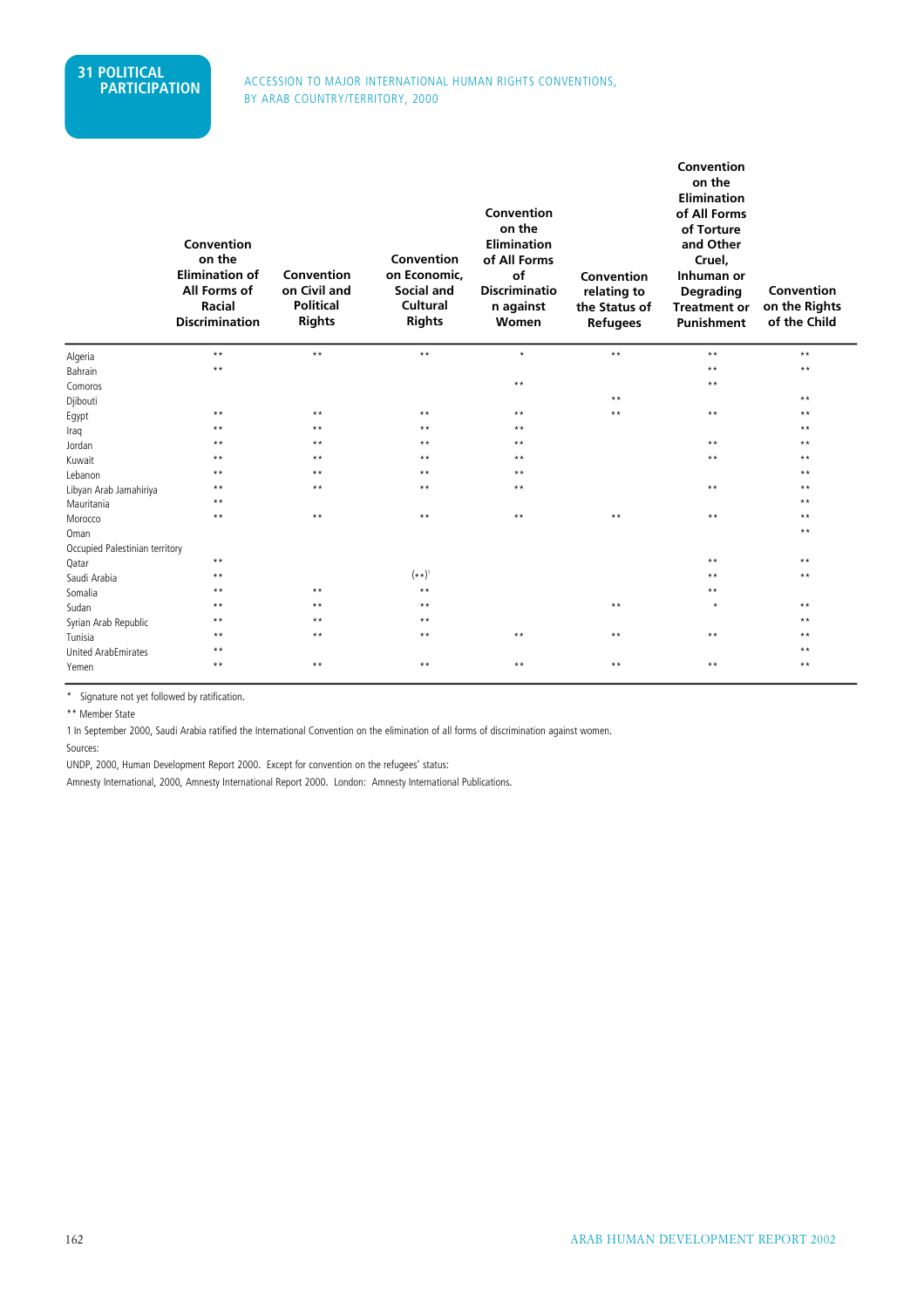|                                | Government<br>expenditures<br>(% of GDP) |                          | <b>Private investment</b><br>rate $(\%)$ |                          |                          | <b>Public investment</b><br>rate (%) | rate (%)                 | <b>Openness</b> | <b>Inflation</b><br>rate (%) |                |
|--------------------------------|------------------------------------------|--------------------------|------------------------------------------|--------------------------|--------------------------|--------------------------------------|--------------------------|-----------------|------------------------------|----------------|
|                                | 1972-84                                  | 1985-98                  | 1960-84                                  | 1985-98                  | 1960-84                  | 1985-98                              | 1960-84                  | 1985-98         | 1960-84                      | 1985-98        |
| Algeria                        | $\overline{\phantom{a}}$                 | $\sim$                   | 29                                       | 20                       | 12                       | 10                                   | 58                       | 45              | 8                            | 17             |
| Bahrain                        | 33                                       | 33                       | $\sim$                                   | ÷,                       | ÷,                       | $\sim$                               | 219                      | 189             | 9                            | $\mathbf{0}$   |
| Comoros                        |                                          | ÷.                       |                                          | ÷.                       |                          | ÷,                                   | ä,                       |                 |                              |                |
| Djibouti                       | $\sim$                                   | 35                       | $\sim$                                   | ÷,                       | ÷,                       | ÷,                                   | $\sim$                   | 115             | ÷,                           |                |
| Egypt                          | 49                                       | 36                       | 12                                       | 11                       | 13                       | 12                                   | 51                       | 51              | 9                            | 14             |
| Iraq                           |                                          | ÷,                       |                                          | J.                       | J.                       | ä,                                   | $\sim$                   |                 |                              |                |
| Jordan                         |                                          | $\overline{a}$           | 19                                       | 18                       | 17                       | 10                                   | 121                      | 125             | 10                           | 6              |
| Kuwait                         | 35                                       | 66                       |                                          | ä,                       | ٠                        | ÷,                                   | 100                      | 98              | 7                            | 3              |
| Lebanon                        |                                          | 34                       |                                          |                          |                          |                                      |                          | 92              |                              |                |
| Libyan Arab Jamahiriya         |                                          | $\overline{\phantom{a}}$ |                                          | ÷,                       |                          | ٠                                    | 90                       |                 |                              |                |
| Mauritania                     | 43                                       | $\sim$                   | 15                                       | 12                       | 16                       | 10                                   | 97                       | 106             | ٠                            | $\overline{7}$ |
| Morocco                        | 33                                       | 30                       | 12                                       | 12                       | 11                       | 10                                   | 46                       | 56              | $\overline{7}$               | 5              |
| Oman                           |                                          |                          |                                          | ä,                       |                          |                                      | 97                       | 85              |                              |                |
| Occupied Palestinian territory |                                          |                          |                                          |                          |                          |                                      | ä,                       |                 |                              |                |
| Qatar                          |                                          |                          |                                          |                          |                          |                                      | $\sim$                   | ÷,              | 5                            | 3              |
| Saudi Arabia                   |                                          |                          |                                          |                          |                          |                                      | 96                       | 77              | $\overline{7}$               | $\mathbf{1}$   |
| Somalia                        |                                          |                          |                                          | ä,                       |                          | ٠                                    | $\overline{\phantom{a}}$ |                 |                              |                |
| Sudan                          |                                          |                          | 10                                       | 10                       | 5                        | 3                                    | 31                       | 15              | 14                           | 72             |
| Syrian Arab Republic           | 41                                       | 25                       | ÷.                                       | ÷.                       | ÷.                       | $\ddot{\phantom{1}}$                 | 45                       | 59              | 8                            | 17             |
| Tunisia                        | 32                                       | 34                       | 13                                       | 14                       | 15                       | 12                                   | 60                       | 86              | 9                            | 6              |
| <b>United Arab Emirates</b>    |                                          | $\overline{\phantom{a}}$ | $\overline{\phantom{a}}$                 | $\ddot{\phantom{1}}$     |                          | ÷,                                   | 107                      | 118             |                              |                |
| Yemen                          | $\sim$                                   | 32                       |                                          | ÷.                       |                          | ä,                                   | ÷,                       | 61              |                              |                |
| Hong Kong                      |                                          | $\sim$                   |                                          |                          |                          | J.                                   | $\ddot{\phantom{1}}$     |                 |                              | 6              |
| Indonesia                      | 20                                       | 18                       | 15                                       | 21                       | 8                        | 8                                    | 12                       | 21              | 99                           | 11             |
| Malaysia                       | 27                                       | 27                       | 18                                       | 22                       | 11                       | 12                                   | 55                       | 65              | 4                            | 3              |
| Singapore                      | 20                                       | 22                       | ÷,                                       | $\sim$                   | $\overline{\phantom{a}}$ | ÷,                                   | 89                       | 156             | 4                            | $\sqrt{2}$     |
| Republic of Korea              | 16                                       | 17                       | 22                                       | 27                       | 6                        | 8                                    | 312                      | 362             | 14                           | 6              |
| Thailand                       | 17                                       | 16                       | 20                                       | 29                       | $\overline{7}$           | 8                                    | 42                       | 76              | 6                            | 5              |
| <b>Arab Countries</b>          | 27                                       | 30                       | 16                                       | 14                       | 13                       | 9                                    | 87                       | 86              | 12                           | 17             |
| Mixed oil economies            | $\sim$                                   | $\overline{\phantom{a}}$ | 29                                       | 20                       | 12                       | 10                                   | 58                       | 45              | 8                            | 17             |
| Oil economies                  | 34                                       | 49                       | $\overline{\phantom{a}}$                 | $\overline{\phantom{a}}$ | $\overline{\phantom{a}}$ | ÷,                                   | 118                      | 114             | $\overline{7}$               | $\overline{2}$ |
| Diversified economies          | 39                                       | 32                       | 14                                       | 14                       | 14                       | 11                                   | 65                       | 78              | 8                            | 10             |
| Primary exports economies      | 43                                       | 33                       | 12                                       | 11                       | 10                       | 6                                    | 64                       | 74              | 14                           | 39             |
| East Asia                      | 20                                       | 20                       | 19                                       | 24                       | 8                        | 9                                    | 102                      | 136             | 25                           | 5              |
| Sub-Saharan Africa             | 26                                       | 30                       | 10                                       | 11                       | 10                       | 9                                    | 64                       | 70              | 14                           | 20             |

Source:

World Bank, Global Development Network Growth Data.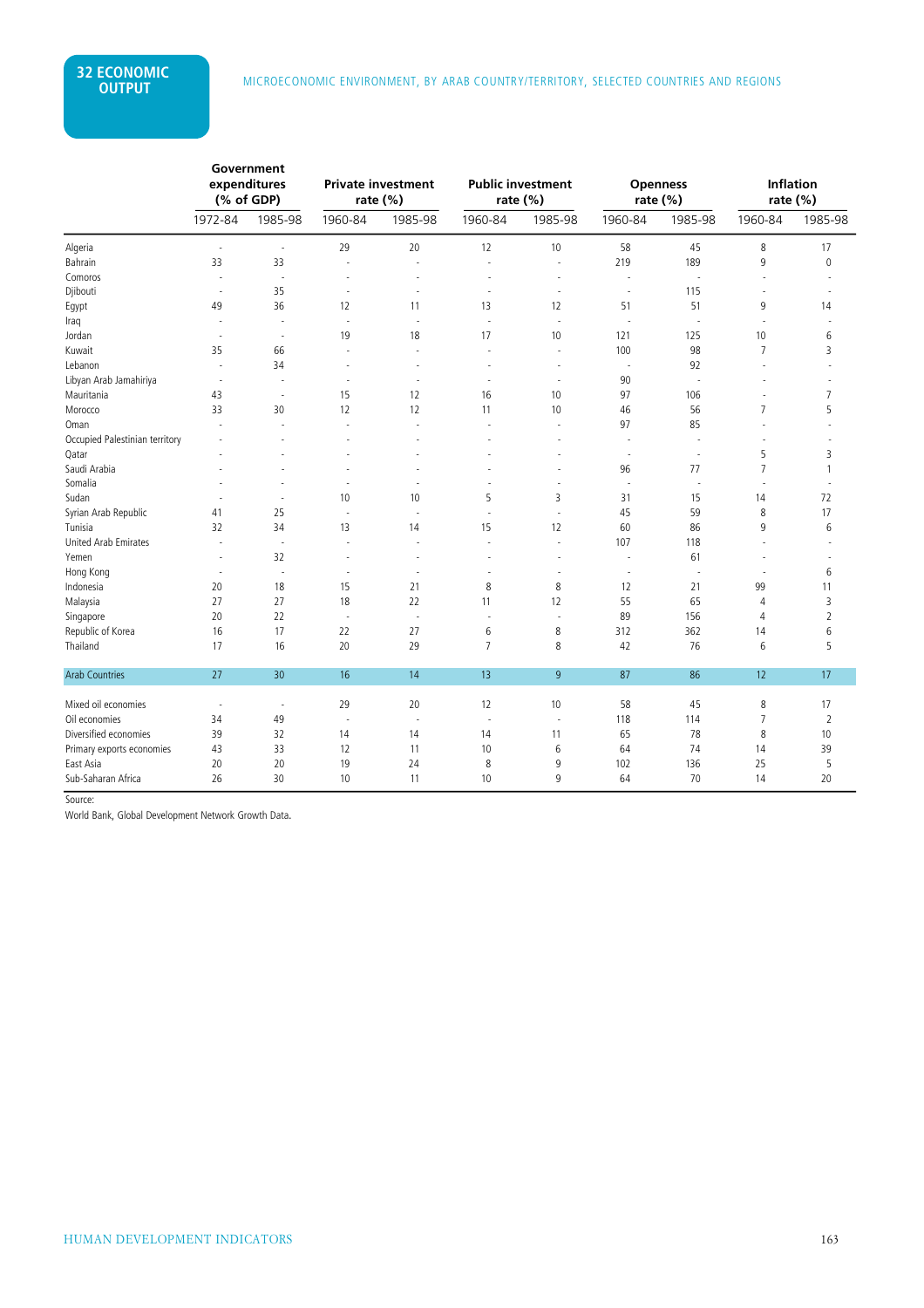|                                | Percentage of coastal and<br>sea navigable rivers(%) | Population density of 100 km around<br>coastal and sea navigable rivers | $%$ of<br>temperate |  |
|--------------------------------|------------------------------------------------------|-------------------------------------------------------------------------|---------------------|--|
| Algeria                        | 4                                                    | 221                                                                     | 6.5                 |  |
| Bahrain                        | 87                                                   | 985                                                                     | $\mathsf 0$         |  |
| Comoros                        | ٠                                                    |                                                                         |                     |  |
| Djibouti                       | 95                                                   | 8                                                                       | $\mathbf{0}$        |  |
| Egypt                          | 37                                                   | 175                                                                     | $\mathbf 0$         |  |
| Iraq                           | 1                                                    | 178                                                                     | 1.9                 |  |
| Jordan                         | 12                                                   | 52                                                                      | 10.7                |  |
| Kuwait                         | 91                                                   | 96                                                                      | $\mathbb O$         |  |
| Lebanon                        | 100                                                  | 337                                                                     | 100.0               |  |
| Libyan Arab Jamahiriya         | 10                                                   | 28                                                                      | 1.4                 |  |
| Mauritania                     | 7                                                    | 14                                                                      | $\mathbf{0}$        |  |
| Morocco                        | 35                                                   | 117                                                                     | 0.1                 |  |
| Oman                           | 45                                                   | $\overline{7}$                                                          | 0                   |  |
| Occupied Palestinian territory | $\sim$                                               | $\sim$                                                                  |                     |  |
| Qatar                          | 96                                                   | 63                                                                      | $\mathbf 0$         |  |
| Saudi Arabia                   | 11                                                   | 35                                                                      | $\mathbf{0}$        |  |
| Somalia                        |                                                      | ä,                                                                      |                     |  |
| Sudan                          | 2                                                    | 15                                                                      | $\mathbf{0}$        |  |
| Syrian Arab Republic           | 12                                                   | 338                                                                     | 37.5                |  |
| Tunisia                        | 46                                                   | 97                                                                      | 0.1                 |  |
| <b>United Arab Emirates</b>    | 70                                                   | 37                                                                      | $\mathbf 0$         |  |
| Yemen                          | 37                                                   | 53                                                                      | $\mathbf{0}$        |  |
| Hong Kong                      | $\overline{a}$                                       |                                                                         |                     |  |
| Indonesia                      | 24                                                   | 453                                                                     | 0                   |  |
| Malaysia                       | 83                                                   | 528                                                                     | 0                   |  |
| Singapore                      | 76                                                   | 77                                                                      | $\mathbf{0}$        |  |
| Republic of Korea              | 89                                                   | 6466                                                                    | 5.8                 |  |
| Thailand                       | 27                                                   | 170                                                                     | $\mathbf{0}$        |  |
| <b>Arab Countries</b>          | 42                                                   | 150                                                                     | 8.3                 |  |
| Mixed oil economies            | 3                                                    | 200                                                                     | 4.2                 |  |
| Oil economies                  | 59                                                   | 179                                                                     | 0.2                 |  |
| Diversified economies          | 40                                                   | 186                                                                     | 24.7                |  |
| Primary exports economies      | 35                                                   | 23                                                                      | $\mathbb O$         |  |
| East Asia                      | 60                                                   | 1539                                                                    | 1.2                 |  |
| Sub-Saharan Africa             | 27                                                   | 79                                                                      | 1.8                 |  |

\* Geographic Information System Data (GIS).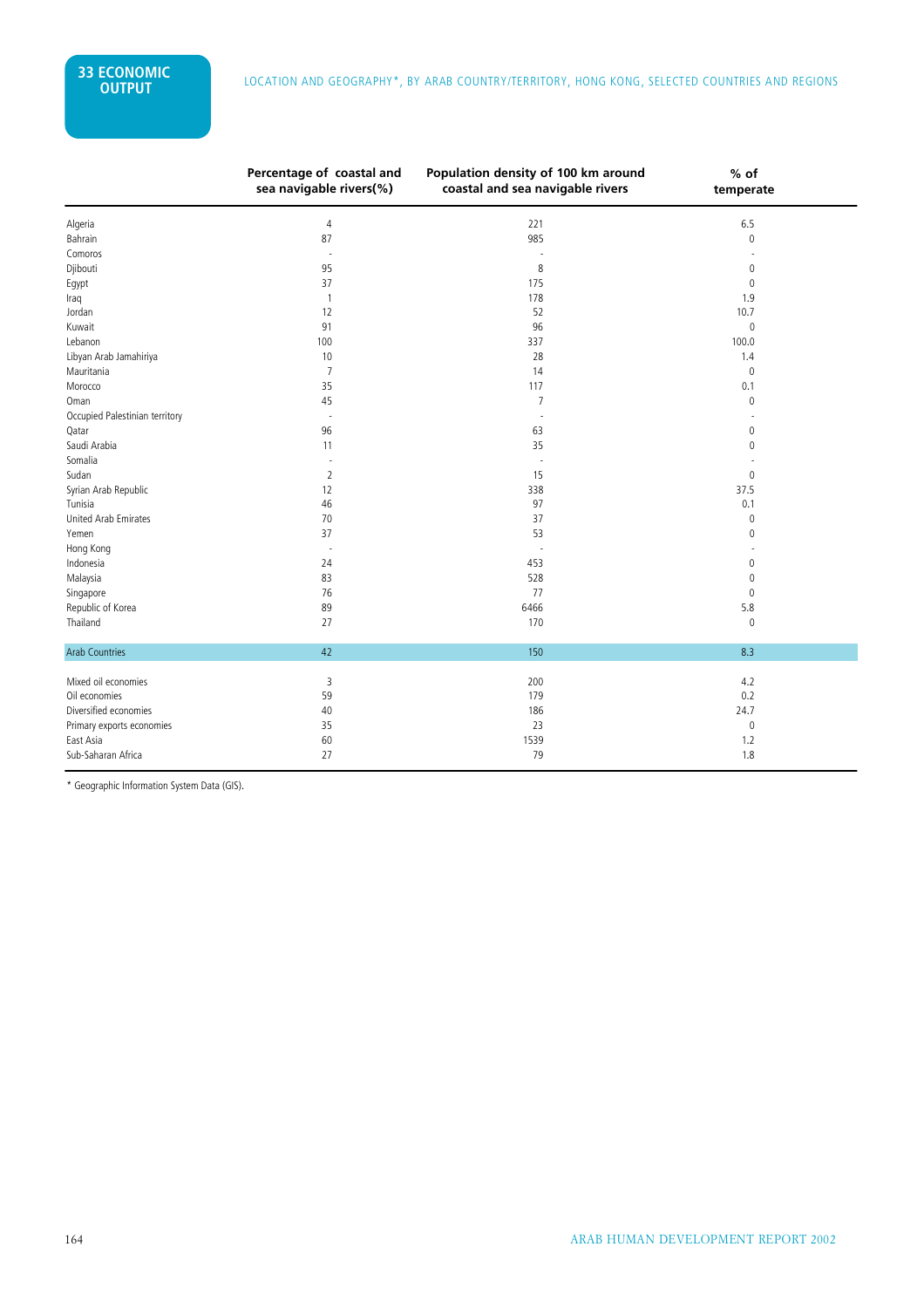|                                |      |                                | Life                  |                                   | Combined                         |                              | <b>GDP</b>               |
|--------------------------------|------|--------------------------------|-----------------------|-----------------------------------|----------------------------------|------------------------------|--------------------------|
| Country                        | HDI  | <b>Population</b><br>(million) | expectancy<br>(years) | <b>Adult literacy</b><br>rate (%) | gross enrol-<br>ment rate $(\%)$ | <b>GDP</b><br>(billion US\$) | per capita<br>(PPP US\$) |
| Algeria                        | 0.68 | 28.9                           | 69.2                  | 65.5                              | 69                               | 47.3                         | 4792                     |
| Bahrain                        | 0.82 | 0.6                            | 73.1                  | 86.5                              | 81                               | 5.3                          | 13111                    |
| Comoros                        | 0.51 | 0.7                            | 59.2                  | 58.5                              | 39                               | 0.2                          | 1398                     |
| Djibouti                       | 0.45 | 0.6                            | 50.8                  | 62.3                              | 21                               | $0.5*$                       | 1266                     |
| Egypt                          | 0.62 | 60.7                           | 66.7                  | 53.7                              | 74                               | 82.7                         | 3041                     |
| Iraq                           | 0.58 | 21.8                           | 63.8                  | 53.7                              | 50                               |                              | 3197                     |
| Jordan                         | 0.72 | 4.8                            | 70.4                  | 88.6                              | 69                               | 7.4                          | 3347                     |
| Kuwait                         | 0.84 | 2.3                            | 76.1                  | 80.9                              | 58                               | 25.2                         | 25314                    |
| Lebanon                        | 0.74 | 3.4                            | 70.1                  | 85.1                              | 77                               | 17.2                         | 4326                     |
| Libyan Arab Jamahiriya         | 0.76 | 5.2                            | 70.2                  | 78.1                              | 92                               |                              | 6697                     |
| Mauritania                     | 0.45 | 2.5                            | 53.9                  | 41.2                              | 42                               | 1.0                          | 1563                     |
| Morocco                        | 0.59 | 28.8                           | 67.0                  | 47.1                              | 50                               | 35.5                         | 3305                     |
| Oman                           | 0.73 | 2.3                            | 71.1                  | 68.8                              | 58                               | 15.0                         | 9960                     |
| Occupied Palestinian territory |      |                                |                       |                                   |                                  |                              |                          |
| Qatar                          | 0.82 | 0.5                            | 71.9                  | 80.4                              | 74                               | $9.2*$                       | 20987                    |
| Saudi Arabia                   | 0.75 | 20.7                           | 71.7                  | 75.2                              | 57                               | 128.9                        | 10158                    |
| Somalia                        |      |                                | $\sim$                |                                   |                                  |                              |                          |
| Sudan                          | 0.48 | 29.5                           | 55.4                  | 55.7                              | 34                               | 10.4                         | 1394                     |
| Syrian Arab Republic           | 0.66 | 15.6                           | 69.2                  | 72.7                              | 59                               | 17.4                         | 2892                     |
| Tunisia                        | 0.70 | 9.3                            | 69.8                  | 68.7                              | 72                               | 20.0                         | 5404                     |
| United Arab Emirates           | 0.81 | 2.8                            | 75.0                  | 74.6                              | 70                               | 47.2                         | 17719                    |
| Yemen                          | 0.45 | 17.1                           | 58.5                  | 44.1                              | 49                               | 4.3                          | 719                      |
| Arab region                    | 0.64 | 258.0                          | 66.0                  | 59.7                              | 60                               | 473.6                        | 4140                     |
| Low HDI                        | 0.42 | 49.7                           | 50.9                  | 48.8                              | 37                               | 197.0                        | 994                      |
| Medium HDI                     | 0.67 | 202.1                          | 66.9                  | 76.9                              | 65                               | 4779.8                       | 3458                     |
| High HDI                       | 0.91 | 6.2                            | 77.0                  | 98.5                              | 90                               | 23251.2                      | 21799                    |
| South Asia                     | 0.56 | 1364.5                         | 63.0                  | 54.3                              | 52                               | 670.5                        | 2112                     |
| World                          | 0.71 | 5819.8                         | 66.9                  | 78.8                              | 64                               | 28228.1                      | 6526                     |

\* Data for 1997. Sources:

UNDP, 2000, Human Development Report 2000. Except for population: League of Arab States, Arab Fund for Economic and Social Development, Arab Monetary Fund and OAPEC, 2000, "Unified Arab Economic Report, Cairo.

# **35 HUMAN**

FREEDOM AND INSTITUTIONAL CONSTITUENTS OF WELL-BEING: STANDARDIZED INDICATORS\*, BY ARAB COUN-TRY/TERRITORY, 19971998

|                                | Voice and<br>accountability | <b>Political</b><br>instability | Government<br>effectiveness | Regulatory<br>burden | <b>Rule of law</b> | Graft   |  |
|--------------------------------|-----------------------------|---------------------------------|-----------------------------|----------------------|--------------------|---------|--|
| Algeria                        | $-1.31$                     | $-2.42$                         | $-1.09$                     | $-1.17$              | $-1.10$            | $-0.88$ |  |
| Bahrain                        | $-1.04$                     | $-0.08$                         | 0.24                        | 0.75                 | 0.67               | $-0.22$ |  |
| Comoros                        | 0.06                        |                                 |                             |                      |                    |         |  |
| Djibouti                       | $-0.60$                     |                                 |                             | $-0.52$              | $-0.24$            |         |  |
| Egypt                          | $-0.67$                     | $-0.07$                         | $-0.14$                     | 0.12                 | 0.13               | $-0.27$ |  |
| Iraq                           | $-1.75$                     | $-2.25$                         | $-1.88$                     | $-3.14$              | $-1.84$            | $-1.27$ |  |
| Jordan                         | 0.15                        | $-0.06$                         | 0.63                        | 0.42                 | 0.71               | 0.14    |  |
| Kuwait                         | 0.00                        | 0.68                            | $-0.06$                     | $-0.09$              | 0.91               | 0.62    |  |
| Lebanon                        | $-0.40$                     | $-0.25$                         | 0.17                        | 0.10                 | 0.26               | 0.40    |  |
| Libyan Arab Jamahiriya         | $-1.35$                     | $-1.18$                         | $-1.32$                     | $-2.38$              | $-1.11$            | $-0.88$ |  |
| Mauritania                     | $-0.97$                     |                                 |                             | $-0.85$              | $-0.56$            | $\sim$  |  |
| Morocco                        | $-0.24$                     | 0.09                            | 0.27                        | 0.22                 | 0.68               | 0.13    |  |
| Oman                           | $-0.57$                     | 0.91                            | 0.90                        | 0.31                 | 1.08               | 0.48    |  |
| Occupied Palestinian territory |                             |                                 |                             |                      |                    |         |  |
| Qatar                          | $-0.78$                     | 1.38                            | 0.48                        | 0.33                 | 1.27               | 0.57    |  |
| Saudi Arabia                   | $-1.10$                     | 0.24                            | $-0.35$                     | $-0.15$              | 0.49               | $-0.58$ |  |
| Somalia                        |                             |                                 |                             |                      |                    |         |  |
| Sudan                          | $-1.50$                     | $-1.73$                         | $-1.70$                     | $-0.83$              | $-1.35$            | $-1.05$ |  |
| Syrian Arab Republic           | $-1.36$                     | 0.08                            | $-1.18$                     | $-0.92$              | $-0.29$            | $-0.79$ |  |
| Tunisia                        | $-0.59$                     | 0.66                            | 0.63                        | 0.43                 | 0.65               | 0.02    |  |
| United Arab Emirates           | $-0.55$                     | 0.83                            | 0.14                        | 0.30                 | 0.77               | $-0.03$ |  |
| Yemen                          | $-0.42$                     | $-1.47$                         | $-0.62$                     | $-0.52$              | $-1.01$            | $-0.85$ |  |
| Arab region                    | $-0.75$                     | $-0.27$                         | $-0.29$                     | $-0.40$              | 0.01               | $-0.26$ |  |
| Low HDI                        | $-0.87$                     | $-1.60$                         | $-1.16$                     | $-0.68$              | $-0.79$            | $-0.95$ |  |
| Medium HDI                     | $-0.76$                     | $-0.39$                         | $-0.31$                     | $-0.56$              | $-0.03$            | $-0.32$ |  |
| High HDI                       | $-0.59$                     | 0.70                            | 0.20                        | 0.32                 | 0.90               | 0.24    |  |

\* These are standardized scores on the standardized normal distribution (the mean is zero and the standard deviation is unity).

#### Sources:

Indicators calculations based on data from: Kaufmann, D., A. Kraay and P. Zoido-Lobaton, 1999a; "Governance Matters"", Working Paper no. 2195, World Bank, Washington, D.C.; Kaufmann, D.,A. Kraay and P. Zoido-Lobaton, 1999b; ""Aggregating Governance Indicators", World Bank, Washington, D.C., mimeo.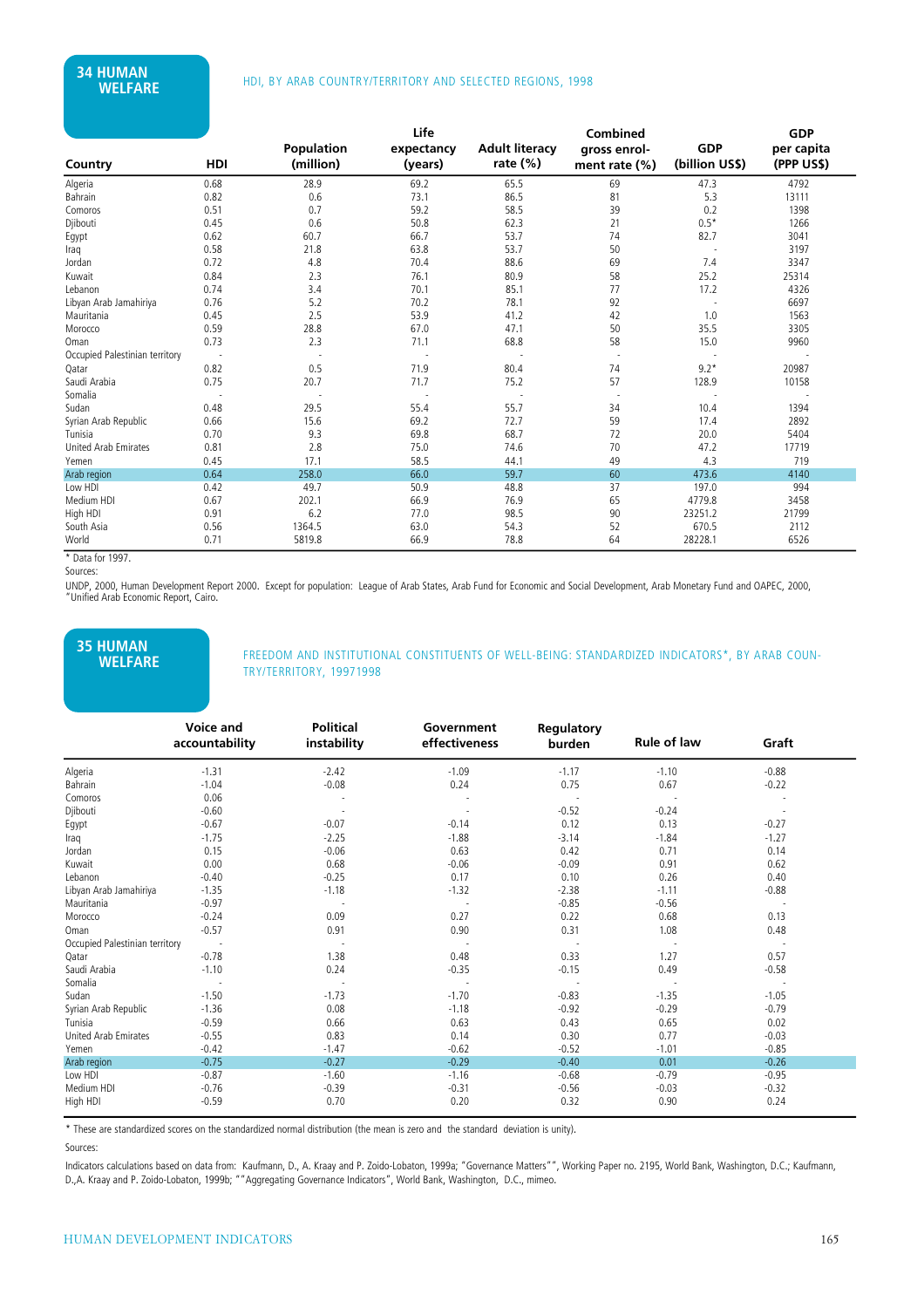|                            |                                |                        |                | Internet<br>hosts                       |              | Freedom         |              | Carbon dioxide<br>emissions per capita                 |
|----------------------------|--------------------------------|------------------------|----------------|-----------------------------------------|--------------|-----------------|--------------|--------------------------------------------------------|
|                            | HDI<br>ranking<br>1998         | <b>AHDI</b><br>ranking | index,<br>1998 | Education (per 1,000<br>peple),<br>1998 | LE,<br>1998  | scores,<br>1998 | GEM,<br>1995 | (million metric tons of<br>carbon equivalent),<br>1996 |
| Sweden                     | 5                              | $\mathbf{1}$           | 0.99           | 42.86                                   | 78.7         | 1.00            | 0.76         | 6.2                                                    |
| Switzerland                | 12                             | $\overline{2}$         | 0.93           | 34.51                                   | 78.7         | 1.00            | 0.51         | 6.1                                                    |
| Canada<br>Netherlands      | $\mathbf{1}$<br>$\overline{7}$ | 3<br>4                 | 0.99<br>0.99   | 36.94<br>39.75                          | 79.1<br>78.0 | 1.00<br>1.00    | 0.66<br>0.63 | 13.8<br>10.0                                           |
| Norway                     | $\overline{2}$                 | 5                      | 0.98           | 71.75                                   | 78.3         | 1.00            | 0.75         | 15.4                                                   |
| New Zealand                | 18                             | 6                      | 0.98           | 35.20                                   | 77.1         | 1.00            | 0.64         | 8.3                                                    |
| Finland                    | 11                             | 7                      | 0.99           | 89.17                                   | 77.0         | 1.00            | 0.72         | 11.6                                                   |
| Australia                  | 4                              | 8                      | 0.99           | 40.09                                   | 78.3         | 1.00            | 0.57         | 17.0                                                   |
| Austria                    | 15                             | 9                      | 0.95           | 21.20                                   | 77.1         | 1.00            | 0.61         | 7.3                                                    |
| Denmark                    | 13                             | 10                     | 0.97           | 56.29                                   | 75.7         | 1.00            | 0.68         | 10.8                                                   |
| <b>United States</b>       | $\overline{4}$                 | 11                     | 0.97           | 112.77                                  | 76.8         | 1.00            | 0.62         | 19.7                                                   |
| United Kingdom             | 9                              | 12                     | 0.99           | 24.59                                   | 77.3         | 0.98            | 0.48         | 9.5                                                    |
| Spain                      | 19                             | 13                     | 0.96           | 7.79                                    | 78.1         | 0.98            | 0.45         | 5.9                                                    |
| France                     | 11                             | 15                     | 0.97           | 8.57                                    | 78.2         | 0.98            | 0.43         | 6.2                                                    |
| Italy                      | 18                             | 15                     | 0.93           | 6.71                                    | 78.3         | 0.98            | 0.59         | 7.1                                                    |
| Belgium                    | $\overline{7}$                 | 16<br>17               | 0.99           | 20.58                                   | 77.3<br>76.6 | 0.98            | 0.48         | 10.5<br>9.8                                            |
| Ireland<br>Japan           | 16<br>8                        | 18                     | 0.96<br>0.94   | 15.17<br>13.34                          | 80.0         | 1.00<br>0.98    | 0.47<br>0.44 | 9.3                                                    |
| Portugal                   | 24                             | 19                     | 0.92           | 5.60                                    | 75.5         | 1.00            | 0.44         | 4.9                                                    |
| Barbados                   | 25                             | 20                     | 0.91           | 0.16                                    | 76.5         | 1.00            | 0.55         | 3.2                                                    |
| Uruguay                    | 31                             | 21                     | 0.91           | 4.68                                    | 74.1         | 0.98            | 0.36         | 1.8                                                    |
| Luxembourg                 | 15                             | 22                     | 0.89           | 18.26                                   | 76.8         | 1.00            | 0.54         | 20.2                                                   |
| Costa Rica                 | 35                             | 23                     | 0.85           | 0.85                                    | 76.2         | 0.98            | 0.47         | 1.4                                                    |
| Hungary                    | 32                             | 24                     | 0.91           | 9.41                                    | 71.1         | 0.98            | 0.51         | 6.0                                                    |
| Malta                      | 23                             | 25                     | 0.87           | 4.79                                    | 77.3         | 1.00            | 0.33         | 4.8                                                    |
| Bahamas                    | 27                             | 26                     | 0.88           | 1.63                                    | 74.0         | 0.98            | 0.53         | 6.0                                                    |
| Belize                     | 39                             | 27                     | 0.86           | 1.10                                    | 74.9         | 0.98            | 0.37         | 1.6                                                    |
| Cyprus                     | 20                             | 28                     | 0.92           | 7.94                                    | 77.9         | 0.75            | 0.39         | 7.1                                                    |
| Greece                     | 22                             | 29                     | 0.91           | 4.71                                    | 78.2         | 0.97            | 0.34         | 7.7                                                    |
| Poland                     | 33                             | 30                     | 0.92           | 3.37                                    | 72.7         | 0.98            | 0.43         | 9.3                                                    |
| Chile                      | 30                             | 31                     | 0.90           | 2.03                                    | 75.1         | 0.68            | 0.40         | 3.4                                                    |
| Argentina<br>Philippines   | 28<br>51                       | 32<br>33               | 0.91<br>0.91   | 1.84<br>0.13                            | 73.1<br>68.6 | 0.67<br>0.82    | 0.42<br>0.44 | 3.7<br>0.9                                             |
| <b>Bulgaria</b>            | 42                             | 34                     | 0.90           | 1.23                                    | 71.3         | 0.82            | 0.48         | 6.5                                                    |
| Panama                     | 40                             | 35                     | 0.85           | 0.27                                    | 73.8         | 0.82            | 0.43         | 2.5                                                    |
| Trinidad and Tobago        | 36                             | 36                     | 0.84           | 1.52                                    | 74.0         | 0.98            | 0.53         | 17.2                                                   |
| Dominican Republic         | 57                             | 37                     | 0.79           | 0.59                                    | 70.9         | 0.83            | 0.41         | 1.6                                                    |
| Republic of Korea          | 26                             | 38                     | 0.95           | 4.01                                    | 72.6         | 0.83            | 0.26         | 9.0                                                    |
| Mauritius                  | 48                             | 39                     | 0.77           | 0.50                                    | 71.6         | 0.98            | 0.35         | 1.5                                                    |
| Colombia                   | 47                             | 40                     | 0.85           | 0.44                                    | 70.7         | 0.65            | 0.44         | 1.8                                                    |
| Guyana                     | 63                             | 41                     | 0.88           | 0.08                                    | 64.8         | 0.83            | 0.46         | 1.1                                                    |
| Fiji                       | 45                             | 42                     | 0.88           | 0.27                                    | 72.9         | 0.52            | 0.31         | 1.0                                                    |
| Singapore                  | 21                             | 43                     | 0.86           | 21.20                                   | 77.3         | 0.33            | 0.42         | 19.5                                                   |
| Romania                    | 44<br>37                       | 44<br>45               | 0.88<br>0.84   | 1.05                                    | 70.2         | 0.83            | 0.35         | 5.3<br>3.7                                             |
| Mexico<br>Sri Lanka        | 55                             | 46                     | 0.83           | 1.18<br>0.03                            | 72.3<br>73.3 | 0.65<br>0.65    | 0.40<br>0.29 | 0.4                                                    |
| Venezuela                  | 44                             | 47                     | 0.84           | 0.34                                    | 72.6         | 0.82            | 0.39         | 6.5                                                    |
| El Salvador                | 66                             | 48                     | 0.73           | 0.14                                    | 69.4         | 0.82            | 0.40         | 0.7                                                    |
| Ecuador                    | 59                             | 49                     | 0.85           | 0.13                                    | 69.7         | 0.82            | 0.38         | 2.1                                                    |
| Paraguay                   | 53                             | 50                     | 0.84           | 0.22                                    | 69.8         | 0.52            | 0.34         | 0.7                                                    |
| Nicaragua                  | 74                             | 51                     | 0.66           | 0.16                                    | 68.1         | 0.82            | 0.43         | 0.7                                                    |
| Thailand                   | 50                             | 52                     | 0.84           | 0.34                                    | 68.9         | 0.82            | 0.37         | 3.5                                                    |
| Brazil                     | 49                             | 53                     | 0.84           | 1.30                                    | 67.0         | 0.65            | 0.36         | 1.7                                                    |
| Peru                       | 52                             | 54                     | 0.86           | 0.19                                    | 68.6         | 0.35            | 0.40         | 1.1                                                    |
| Cape Verde                 | 67                             | 55                     | 0.75           | 0.00                                    | 69.2         | 0.98            | 0.38         | 0.3                                                    |
| Honduras                   | 72                             | 56                     | 0.68           | 0.02                                    | 69.6         | 0.82            | 0.41         | 0.7                                                    |
| Solomon Islands            | 77                             | 57                     | 0.57           | 0.05                                    | 71.9         | 0.98            | 0.20         | 0.4                                                    |
| Cuba                       | 38                             | 58                     | 0.89           | 0.01                                    | 75.8         | 0.00            | 0.52         | 2.8                                                    |
| Malaysia                   | 42                             | 59                     | 0.79           | 2.16                                    | 72.2         | 0.33            | 0.38         | 5.8                                                    |
| Bolivia<br>Samoa (Western) | 73<br>61                       | 60<br>61               | 0.80<br>0.75   | 0.08<br>0.01                            | 61.8<br>71.7 | 0.97<br>0.82    | 0.34<br>0.31 | 1.3<br>0.8                                             |
| Botswana                   | 78                             | 62                     | 0.74           | 0.42                                    | 46.2         | 0.83            | 0.41         | 1.4                                                    |
| Maldives                   | 58                             | 63                     | 0.89           | 0.38                                    | 65.0         | 0.18            | 0.29         | 1.1                                                    |
| Guatemala                  | 76                             | 64                     | 0.61           | 0.08                                    | 64.4         | 0.65            | 0.39         | 0.6                                                    |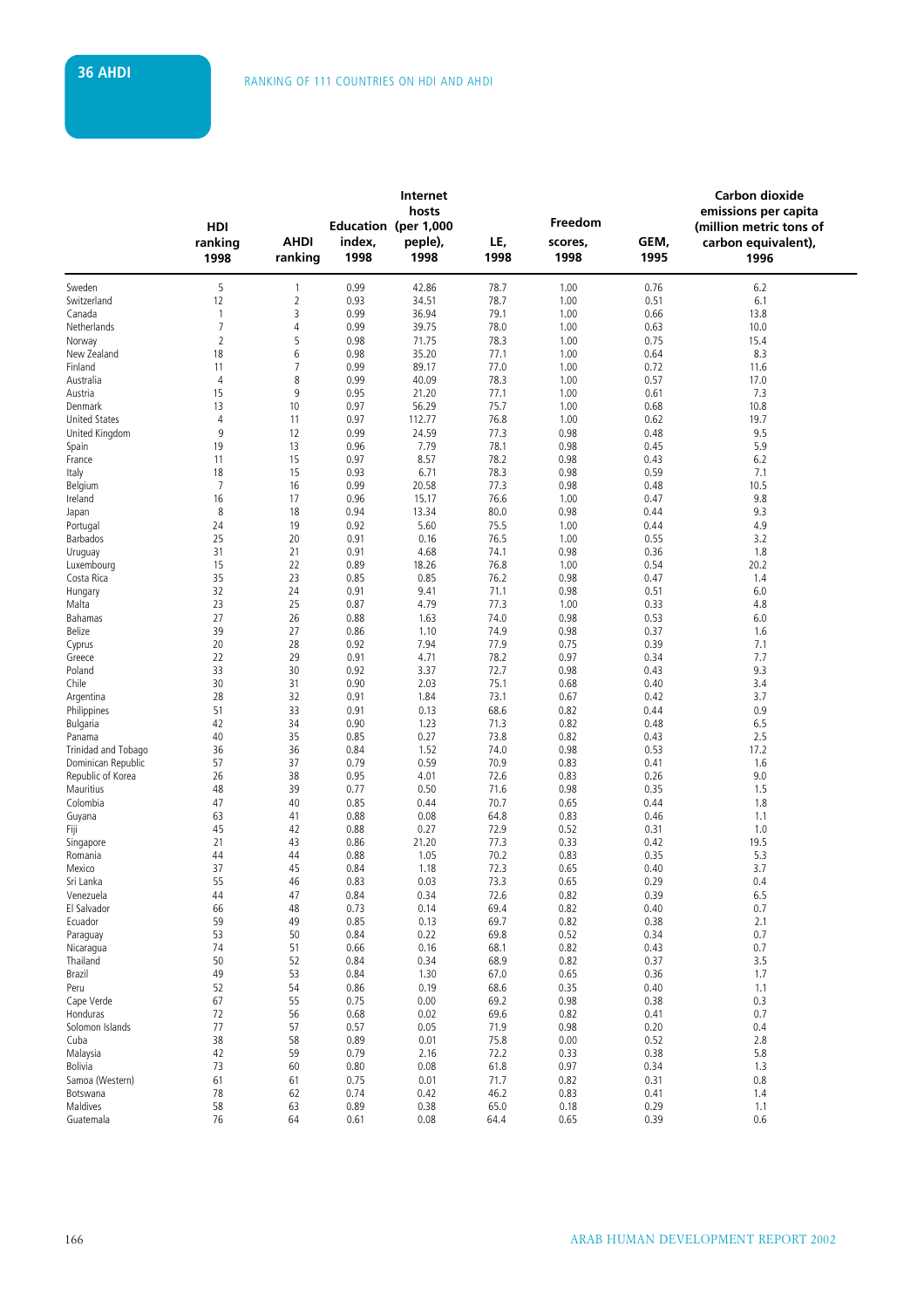|                             |            |             |                      | Internet<br>hosts |              |              |              | <b>Carbon dioxide</b><br>emissions per capita |  |
|-----------------------------|------------|-------------|----------------------|-------------------|--------------|--------------|--------------|-----------------------------------------------|--|
|                             | <b>HDI</b> |             | Education (per 1,000 |                   |              | Freedom      |              | (million metric tons of                       |  |
|                             | ranking    | <b>AHDI</b> | index,               | peple),           | LE,          | scores,      | GEM,         | carbon equivalent),                           |  |
|                             | 1998       | ranking     | 1998                 | 1998              | 1998         | 1998         | 1995         | 1996                                          |  |
| Swaziland                   | 71         | 65          | 0.76                 | 0.29              | 60.7         | 0.20         | 0.36         | 0.4                                           |  |
| Suriname                    | 46         | 66          | 0.89                 | 0.00              | 70.3         | 0.65         | 0.35         | 4.9                                           |  |
| Turkey                      | 56         | 67          | 0.76                 | 0.73              | 69.3         | 0.48         | 0.23         | 2.9                                           |  |
| Jordan                      | 60         | 68          | 0.82                 | 0.06              | 70.4         | 0.48         | 0.23         | 2.5                                           |  |
| Indonesia                   | 69         | 69          | 0.79                 | 0.07              | 65.6         | 0.20         | 0.36         | 1.2                                           |  |
| Kuwait                      | 29         | 70          | 0.73                 | 3.44              | 76.1         | 0.35         | 0.24         | 25.3                                          |  |
| Ghana                       | 82         | 71          | 0.60                 | 0.01              | 60.4         | 0.67         | 0.31         | 0.2                                           |  |
| China                       | 64         | 72          | 0.79                 | 0.01              | 70.1         | 0.02         | 0.47         | 2.8                                           |  |
| Lebanon                     | 54         | 73          | 0.82                 | 0.74              | 70.1         | 0.18         | 0.21         | 4.6                                           |  |
| <b>United Arab Emirates</b> | 34         | 74          | 0.73                 | 7.61              | 75.0         | 0.18         | 0.24         | 36.3                                          |  |
| Nepal                       | 91         | 75          | 0.46                 | 0.01              | 57.8         | 0.65         | 0.32         | 0.1                                           |  |
| Zimbabwe                    | 84         | 76          | 0.81                 | 0.08              | 43.5         | 0.35         | 0.40         | 1.6                                           |  |
| Papua New Guinea            | 85         | 77          | 0.54                 | 0.03              | 58.3         | 0.82         | 0.23         | 0.6                                           |  |
| Benin                       | 101        | 78          | 0.40                 | 0.00              | 53.5         | 0.83         | 0.27         | 0.1                                           |  |
| Morocco                     | 79         | 79          | 0.48                 | 0.07              | 67.0         | 0.35         | 0.27         | 1.0                                           |  |
| India                       | 81         | 80          | 0.55                 | 0.01              | 62.9         | 0.82         | 0.23         | 1.1                                           |  |
| Mozambique                  | 107        | 81          | 0.37                 | 0.01              | 43.8         | 0.65         | 0.35         | 0.1                                           |  |
| Bangladesh                  | 93         | 83          | 0.39                 | 0.00              | 58.6         | 0.80         | 0.29         | 0.2                                           |  |
| Malawi                      | 104        | 83          | 0.64                 | 0.00              | 39.5         | 0.82         | 0.26         | 0.1                                           |  |
| Zambia                      | 99<br>88   | 84<br>85    | 0.67<br>0.52         | 0.03<br>0.01      | 40.5<br>59.2 | 0.35<br>0.35 | 0.27<br>0.16 | 0.3<br>0.1                                    |  |
| Comoros                     | 105        | 86          |                      |                   |              | 0.67         | 0.24         | 0.0                                           |  |
| Mali                        | 96         | 87          | 0.34<br>0.40         | 0.00<br>0.00      | 53.7<br>54.0 | 0.48         | 0.35         | 0.2                                           |  |
| Haiti<br>Guinea Bissau      | 108        | 88          | 0.36                 | 0.01              | 44.9         | 0.64         | 0.33         | 0.2                                           |  |
| Senegal                     | 100        | 89          | 0.36                 | 0.02              | 52.7         | 0.50         | 0.27         | 0.4                                           |  |
| Pakistan                    | 87         | 90          | 0.44                 | 0.02              | 64.4         | 0.48         | 0.15         | 0.7                                           |  |
| Burkina Faso                | 111        | 91          | 0.22                 | 0.02              | 44.7         | 0.35         | 0.28         | 0.1                                           |  |
| Egypt                       | 75         | 92          | 0.60                 | 0.04              | 66.7         | 0.17         | 0.24         | 1.5                                           |  |
| Tunisia                     | 65         | 93          | 0.70                 | 0.00              | 69.8         | 0.18         | 0.25         | 1.8                                           |  |
| Togo                        | 92         | 94          | 0.57                 | 0.03              | 49.0         | 0.18         | 0.18         | 0.2                                           |  |
| Cameroon                    | 86         | 95          | 0.64                 | 0.00              | 54.5         | 0.03         | 0.34         | 0.3                                           |  |
| Central African Republic    | 106        | 96          | 0.38                 | 0.00              | 44.8         | 0.65         | 0.21         | 0.1                                           |  |
| Algeria                     | 68         | 97          | 0.67                 | 0.00              | 69.2         | 0.18         | 0.27         | 3.3                                           |  |
| Gambia                      | 103        | 98          | 0.37                 | 0.01              | 47.4         | 0.03         | 0.32         | 0.2                                           |  |
| Djibouti                    | 95         | 99          | 0.49                 | 0.01              | 50.8         | 0.33         | 0.13         | 0.6                                           |  |
| Islamic Republic of Iran    | 63         | 101         | 0.73                 | 0.00              | 69.5         | 0.17         | 0.24         | 3.8                                           |  |
| Ethiopia                    | 110        | 101         | 0.33                 | 0.00              | 43.4         | 0.50         | 0.21         | 0.0                                           |  |
| Equatorial Guinea           | 84         | 102         | 0.76                 | 0.00              | 50.4         | 0.00         | 0.25         | 0.4                                           |  |
| Syrian Arab Republic        | 70         | 103         | 0.68                 | 0.00              | 69.2         | 0.00         | 0.29         | 3.1                                           |  |
| Burundi                     | 109        | 104         | 0.38                 | 0.00              | 42.7         | 0.02         | 0.34         | 0.0                                           |  |
| Sudan                       | 90         | 105         | 0.48                 | 0.00              | 55.4         | 0.00         | 0.22         | 0.1                                           |  |
| Côte d'Ivoire               | 99         | 106         | 0.43                 | 0.02              | 46.9         | 0.20         | 0.16         | 0.9                                           |  |
| Nigeria                     | 97         | 107         | 0.55                 | 0.00              | 50.1         | 0.20         | 0.20         | 0.7                                           |  |
| Mauritania                  | 94         | 108         | 0.41                 | 0.01              | 53.9         | 0.18         | 0.16         | 1.3                                           |  |
| Angola                      | 102        | 109         | 0.36                 | 0.00              | 47.0         | 0.17         | 0.28         | 0.4                                           |  |
| Iraq                        |            |             |                      |                   |              |              |              |                                               |  |
|                             | 80         | 110         | 0.52                 | 0.00              | 63.8         | 0.00         | 0.39         | 4.4                                           |  |